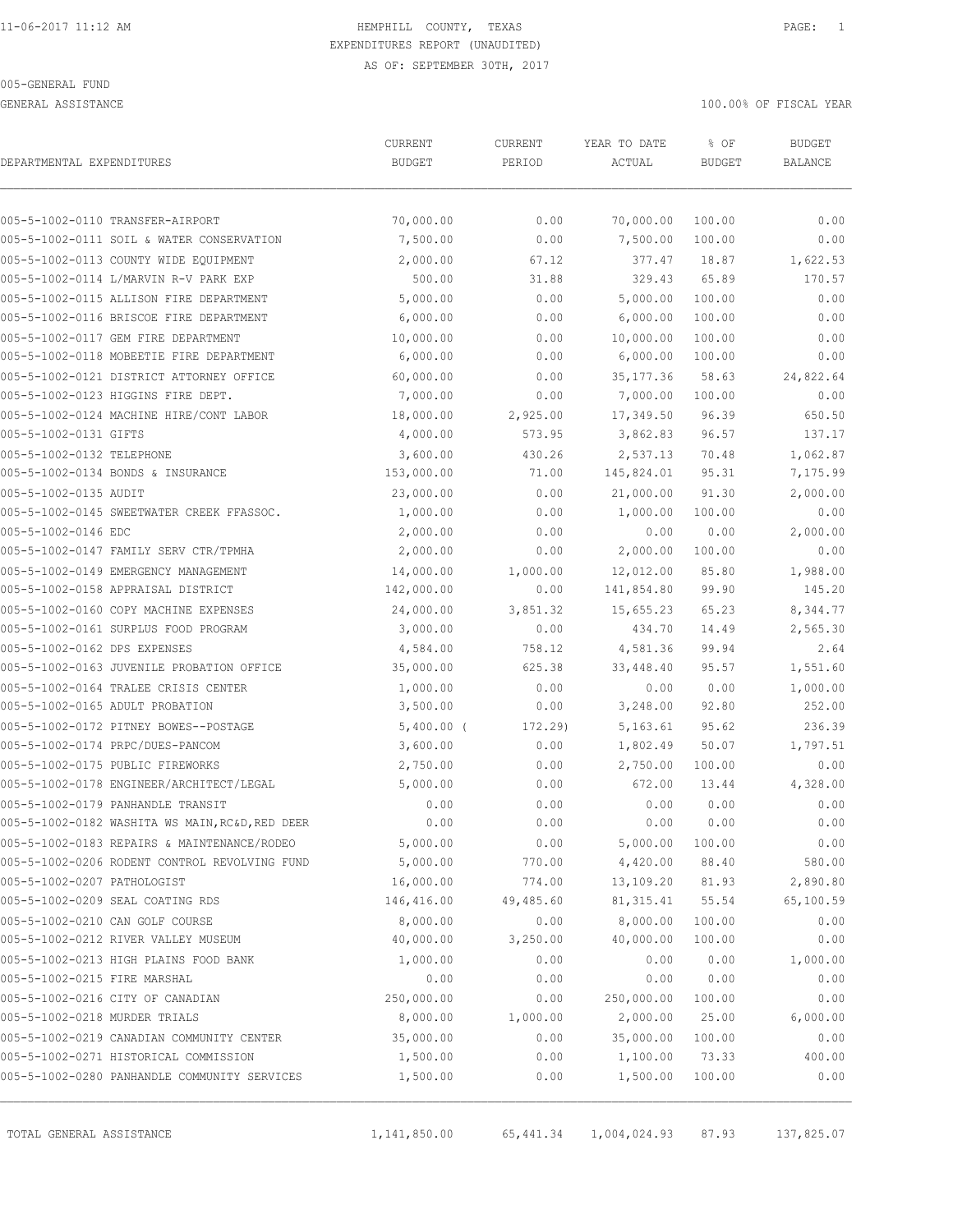COUNTY & DISTRICT CLERK 100.00% OF FISCAL YEAR

| <b>BUDGET</b> |                                                             | ACTUAL                                                  |                                                               |                                                  |
|---------------|-------------------------------------------------------------|---------------------------------------------------------|---------------------------------------------------------------|--------------------------------------------------|
|               | PERIOD                                                      |                                                         | <b>BUDGET</b>                                                 | BALANCE                                          |
|               |                                                             |                                                         |                                                               |                                                  |
|               |                                                             |                                                         |                                                               | 0.00                                             |
|               |                                                             |                                                         |                                                               | 5,537.57                                         |
|               |                                                             |                                                         |                                                               | 0.00                                             |
|               |                                                             |                                                         |                                                               | 510.00)                                          |
| 39,140.00     | 3,261.66                                                    | 39,140.00                                               | 100.00                                                        | 0.00                                             |
| 0.00          | 0.00                                                        | 0.00                                                    | 0.00                                                          | 0.00                                             |
| 13,500.00     | 960.04                                                      | 10,724.60                                               | 79.44                                                         | 2,775.40                                         |
| 21,500.00     | 1,431.54                                                    | 20,879.38                                               | 97.11                                                         | 620.62                                           |
| 600.00        | 34.36                                                       | 432.57                                                  | 72.10                                                         | 167.43                                           |
| 32,000.00     | 2,408.76                                                    | 28,669.22                                               | 89.59                                                         | 3,330.78                                         |
| 1,000.00      | 0.00                                                        | 91.13                                                   | 9.11                                                          | 908.87                                           |
| 2,400.00      | 600.00                                                      | 2,196.40                                                | 91.52                                                         | 203.60                                           |
| 1,800.00      | 403.62                                                      | 1,573.29                                                | 87.41                                                         | 226.71                                           |
| 7,000.00      | 215.00                                                      | 5,918.95                                                | 84.56                                                         | 1,081.05                                         |
| 200.00        | 100.00                                                      | 470.00                                                  | $235.00$ (                                                    | 270.00                                           |
| 3,800.00      | 683.67                                                      | 4,085.86                                                | $107.52$ (                                                    | 285.86)                                          |
| 28,000.00     | 1,625.00                                                    | 26,068.24                                               | 93.10                                                         | 1,931.76                                         |
| 500.00        | 250.00                                                      | 250.00                                                  | 50.00                                                         | 250.00                                           |
| 6,000.00      | 1,624.72                                                    | 5,220.01                                                | 87.00                                                         | 779.99                                           |
| 2,000.00      | 0.00                                                        | 0.00                                                    | 0.00                                                          | 2,000.00                                         |
| 6,000.00      | 6,320.00                                                    | 6,320.00                                                | $105.33$ (                                                    | 320.00                                           |
|               |                                                             |                                                         |                                                               | 18,427.92                                        |
|               | 57,165.00<br>37,080.00<br>37,080.00<br>500.00<br>297,265.00 | 4,763.74<br>3,090.00<br>3,090.00<br>110.00<br>30,972.11 | 57,165.00<br>31,542.43<br>37,080.00<br>1,010.00<br>278,837.08 | 100.00<br>85.07<br>100.00<br>$202.00$ (<br>93.80 |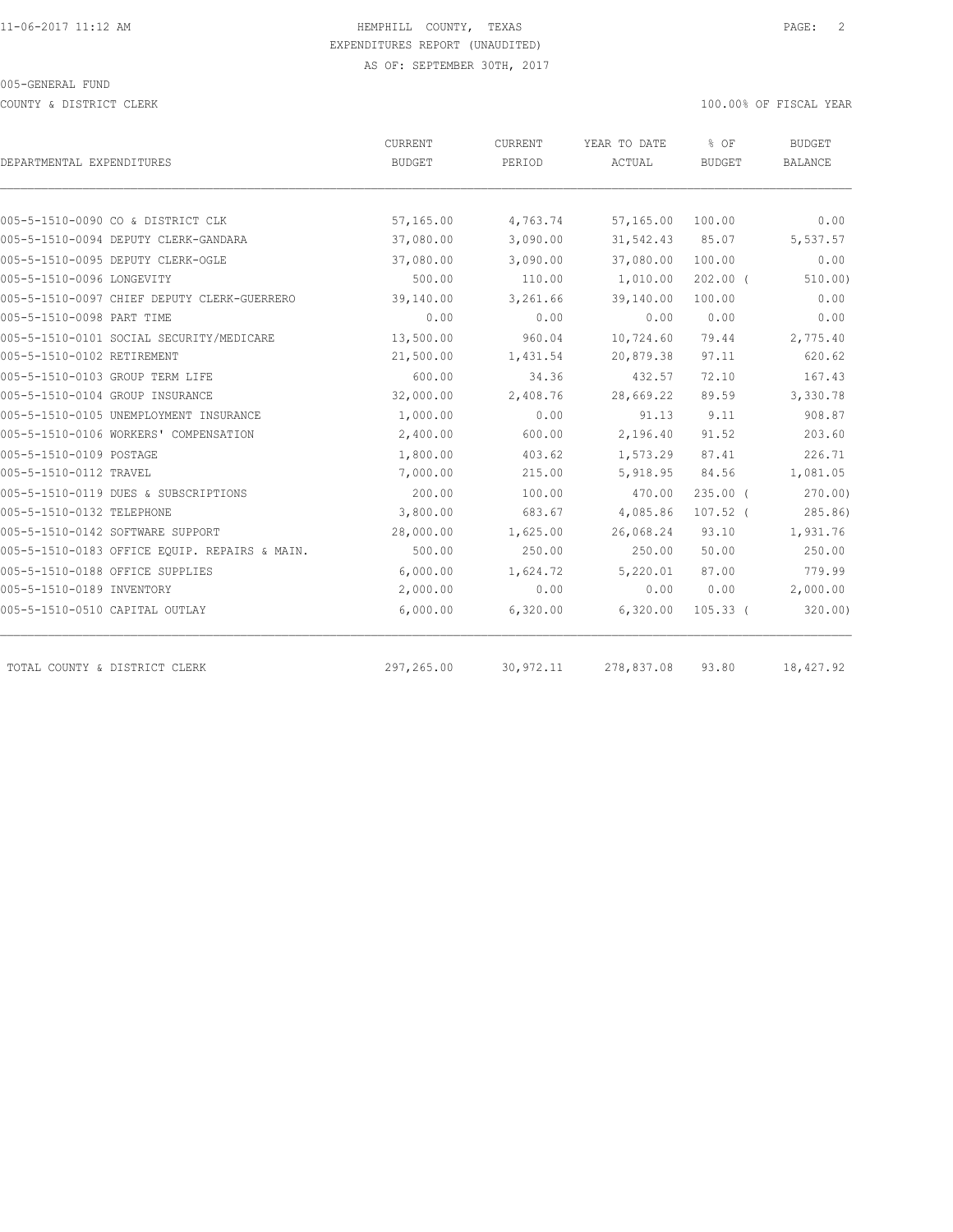COUNTY EXTENSION SERVICE 100.00% OF FISCAL YEAR

| DEPARTMENTAL EXPENDITURES                     | <b>CURRENT</b><br><b>BUDGET</b> | CURRENT<br>PERIOD | YEAR TO DATE<br>ACTUAL | % OF<br><b>BUDGET</b> | <b>BUDGET</b><br><b>BALANCE</b> |
|-----------------------------------------------|---------------------------------|-------------------|------------------------|-----------------------|---------------------------------|
|                                               |                                 |                   |                        |                       |                                 |
| 005-5-1520-0091 CEA-AG/A. HOLLOWAY            | 34,758.00                       | 2,896.50          | 34,758.00              | 100.00                | 0.00                            |
| 005-5-1520-0092 CEA-FCS/T. HOLLOWAY           | 34,758.00                       | 2,896.50          | 34,758.00              | 100.00                | 0.00                            |
| 005-5-1520-0096 LONGEVITY                     | 550.00                          | 60.00             | 620.00                 | $112.73$ (            | 70.00                           |
| 005-5-1520-0097 CEA SECRETARY-PERRY           | 39,140.00                       | 3,261.66          | 39,531.39              | $101.00$ (            | 391.39)                         |
| 005-5-1520-0098 PART-TIME SECRETARY           | 0.00                            | 0.00              | 0.00                   | 0.00                  | 0.00                            |
| 005-5-1520-0101 SOCIAL SECURITY/MEDICARE      | 9,200.00                        | 661.22            | 8,403.82               | 91.35                 | 796.18                          |
| 005-5-1520-0102 RETIREMENT                    | 4,980.00                        | 326.16            | 4,894.65               | 98.29                 | 85.35                           |
| 005-5-1520-0103 GROUP TERM LIFE               | 150.00                          | 7.82              | 102.35                 | 68.23                 | 47.65                           |
| 005-5-1520-0104 GROUP INSURANCE               | 8,000.00                        | 598.38            | 908.13                 | 11.35                 | 7,091.87                        |
| 005-5-1520-0105 UNEMPLOYMENT INSURANCE        | 350.00                          | 0.00              | 83.57                  | 23.88                 | 266.43                          |
| 005-5-1520-0106 WORKERS' COMPENSATION         | 1,700.00                        | 150.00            | 549.10                 | 32.30                 | 1,150.90                        |
| 005-5-1520-0109 POSTAGE                       | 1,000.00                        | 63.79             | 637.04                 | 63.70                 | 362.96                          |
| 005-5-1520-0112 TRAVEL/AG- A. HOLLOWAY        | 7,500.00                        | 165.07            | 6,320.45               | 84.27                 | 1,179.55                        |
| 005-5-1520-0114 TRAVEL/FCS-T. HOLLOWAY        | 2,500.00                        | 42.96             | 2,271.58               | 90.86                 | 228.42                          |
| 005-5-1520-0119 DUES & SUBSCRIPTIONS          | 1,000.00                        | 0.00              | 320.00                 | 32.00                 | 680.00                          |
| 005-5-1520-0122 FUEL & OIL                    | 3,500.00                        | 575.49            | 3, 154.82              | 90.14                 | 345.18                          |
| 005-5-1520-0132 TELEPHONE                     | 3,000.00                        | 641.44            | 4,696.92               | $156.56$ (            | 1,696.92)                       |
| 005-5-1520-0137 VEHICLE REPAIRS & MAINTENANCE | 1,500.00                        | 142.37            | 4,064.89               | $270.99$ (            | 2,564.89                        |
| 005-5-1520-0142 IT TECH SUPPORT               | 1,500.00                        | 231.90            | 1,588.16               | $105.88$ (            | 88.16)                          |
| 005-5-1520-0183 OFFICE EOUIP.REPAIRS & MAIN.  | 500.00                          | 0.00              | 0.00                   | 0.00                  | 500.00                          |
| 005-5-1520-0188 OFFICE SUPPLIES               | 2,500.00                        | 1,611.97          | 2,512.30               | $100.49$ (            | 12.30)                          |
| 005-5-1520-0189 INVENTORY/EQUIPMENT           | 2,000.00                        | 0.00              | 337.85                 | 16.89                 | 1,662.15                        |
| 005-5-1520-0201 COMPUTER SUPPLIES & MAINT.    | 500.00                          | 0.00              | 0.00                   | 0.00                  | 500.00                          |
| 005-5-1520-0202 STOCK SHOW                    | 1,500.00                        | 0.00              | 1,500.00               | 100.00                | 0.00                            |
| 005-5-1520-0203 4-H FUND                      | 1,500.00                        | 0.00              | 1,500.00               | 100.00                | 0.00                            |
| 005-5-1520-0204 TRAVEL-SECRETARY              | 500.00                          | 170.40            | 270.64                 | 54.13                 | 229.36                          |
| 005-5-1520-0205 4-H FARM PROJECTS & MAINT.    | 2,500.00                        | 160.72            | 4,178.66               | $167.15$ (            | 1,678.66)                       |
| 005-5-1520-0510 CAPITAL OUTLAY                | 20,000.00                       | 0.00              | 0.00                   | 0.00                  | 20,000.00                       |
| TOTAL COUNTY EXTENSION SERVICE                | 186,586.00                      | 14,664.35         | 157,962.32             | 84.66                 | 28,623.68                       |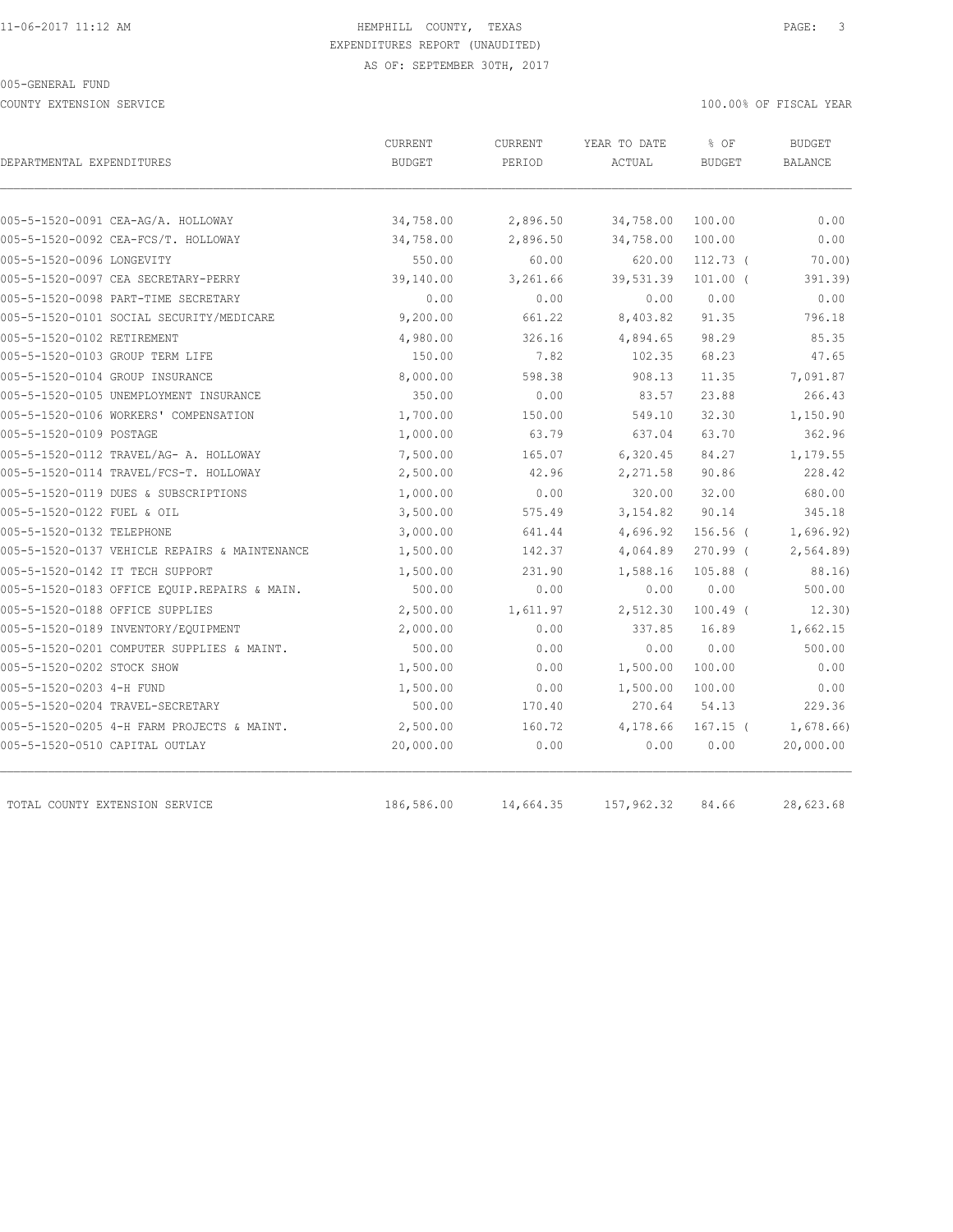COUNTY TREASURER 100.00% OF FISCAL YEAR

| DEPARTMENTAL EXPENDITURES                  | CURRENT<br><b>BUDGET</b> | CURRENT<br>PERIOD | YEAR TO DATE<br>ACTUAL | % OF<br><b>BUDGET</b> | <b>BUDGET</b><br><b>BALANCE</b> |
|--------------------------------------------|--------------------------|-------------------|------------------------|-----------------------|---------------------------------|
|                                            |                          |                   |                        |                       |                                 |
| 005-5-1530-0090 COUNTY TREASURER           | 57,165.00                | 4,763.74          | 57,165.00              | 100.00                | 0.00                            |
| 005-5-1530-0095 CHIEF DEP TREASURER-REED   | 19,570.00                | 1,630.84          | 19,570.00              | 100.00                | 0.00                            |
| 005-5-1530-0096 LONGEVITY                  | 850.00                   | 90.00             | 995.00                 | $117.06$ (            | 145.00                          |
| 005-5-1530-0098 DEPUTY TREASURER/PART-TIME | 500.00                   | 0.00              | 0.00                   | 0.00                  | 500.00                          |
| 005-5-1530-0101 SOCIAL SECURITY/MEDICARE   | 6,000.00                 | 437.15            | 5,335.65               | 88.93                 | 664.35                          |
| 005-5-1530-0102 RETIREMENT                 | 9,750.00                 | 648.46            | 9,715.36               | 99.64                 | 34.64                           |
| 005-5-1530-0103 GROUP TERM LIFE            | 280.00                   | 15.58             | 202.27                 | 72.24                 | 77.73                           |
| 005-5-1530-0104 GROUP INSURANCE            | 12,000.00                | 911.35            | 11,051.15              | 92.09                 | 948.85                          |
| 005-5-1530-0105 UNEMPLOYMENT INSURANCE     | 150.00                   | 0.00              | 25.37                  | 16.91                 | 124.63                          |
| 005-5-1530-0106 WORKERS' COMPENSATION      | 1,500.00                 | 300.00            | 1,098.20               | 73.21                 | 401.80                          |
| 005-5-1530-0107 AirMedCare GROUP           | 0.00                     | 3,025.00          | 3,025.00               | $0.00$ (              | 3,025.00                        |
| 005-5-1530-0109 POSTAGE                    | 1,800.00                 | 28.08             | 146.45                 | 8.14                  | 1,653.55                        |
| 005-5-1530-0112 TRAVEL                     | 2,500.00                 | 0.00              | 1,036.57               | 41.46                 | 1,463.43                        |
| 005-5-1530-0119 DUES & SUBSCRIPTIONS       | 1,100.00                 | 1.35              | 744.37                 | 67.67                 | 355.63                          |
| 005-5-1530-0132 TELEPHONE                  | 1,600.00                 | 266.85            | 1,599.41               | 99.96                 | 0.59                            |
| 005-5-1530-0140 OFFICE EQUIPMENT REPAIR    | 2,000.00                 | 0.00              | 2,075.00               | $103.75$ (            | 75.00                           |
| 005-5-1530-0142 MAINTENANCE CONTRACTS      | 15,000.00                | 0.00              | 14,872.30              | 99.15                 | 127.70                          |
| 005-5-1530-0188 OFFICE SUPPLIES            | 2,500.00                 | 308.46            | 1,005.83               | 40.23                 | 1,494.17                        |
| 005-5-1530-0189 INVENTORY/EQUIPMENT        | 5,000.00                 | 0.00              | 99.89                  | 2.00                  | 4,900.11                        |
| TOTAL COUNTY TREASURER                     | 139,265.00               | 12,426.86         | 129,762.82             | 93.18                 | 9,502.18                        |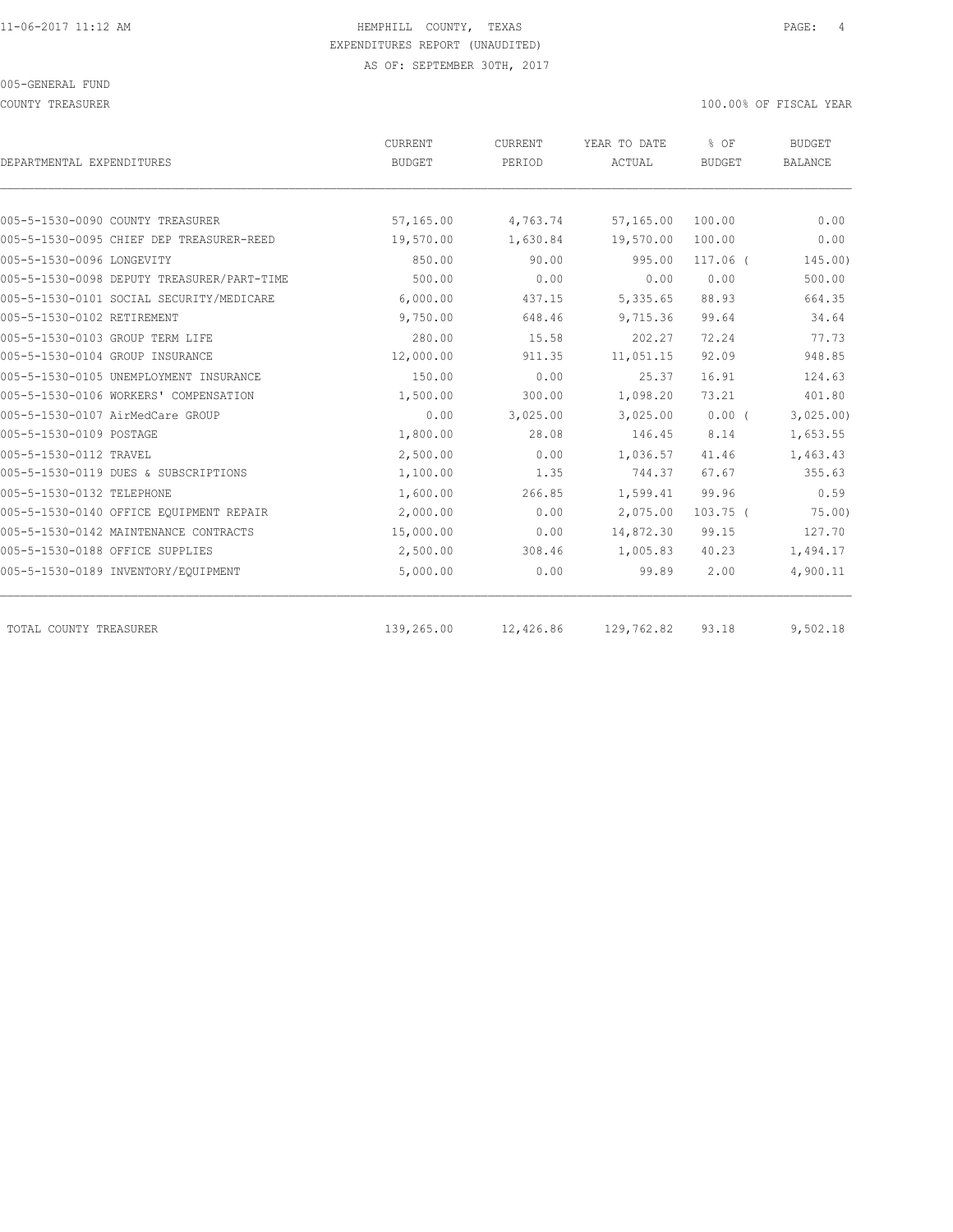COUNTY TAX COLLECTOR **EXECUTE A** SECOND THE SECOND THAT A SECOND THAT A SECOND THAT A SECOND THAT A SECOND THAT A SECOND THAT A SECOND THAT A SECOND THAT A SECOND THAT A SECOND THAT A SECOND THAT A SECOND THAT A SECOND THA

| DEPARTMENTAL EXPENDITURES                | CURRENT<br><b>BUDGET</b> | <b>CURRENT</b><br>PERIOD | YEAR TO DATE<br>ACTUAL | % OF<br><b>BUDGET</b> | <b>BUDGET</b><br><b>BALANCE</b> |
|------------------------------------------|--------------------------|--------------------------|------------------------|-----------------------|---------------------------------|
|                                          |                          |                          |                        |                       |                                 |
| 005-5-1540-0090 COUNTY TAX COLLECTOR     | 57,165.00                | 4,763.74                 | 57,165.00              | 100.00                | 0.00                            |
| 005-5-1540-0094 PART TIME HELP           | 0.00                     | 0.00                     | 144.00                 | 0.00(                 | 144.00)                         |
| 005-5-1540-0095 CHIEF DEPUTY TAC/JACKSON | 39,140.00                | 3,261.66                 | 39,140.00              | 100.00                | 0.00                            |
| 005-5-1540-0096 LONGEVITY                | 2,700.00                 | 240.00                   | 2,695.00               | 99.81                 | 5.00                            |
| 005-5-1540-0097 DEPUTY TAC/BENTLEY       | 37,080.00                | 3,090.00                 | 37,080.00              | 100.00                | 0.00                            |
| 005-5-1540-0098 DEPUTY TAC/CLARK         | 37,080.00                | 3,090.00                 | 37,080.00              | 100.00                | 0.00                            |
| 005-5-1540-0101 SOCIAL SECURITY/MEDICARE | 13,500.00                | 1,046.70                 | 12,477.98              | 92.43                 | 1,022.02                        |
| 005-5-1540-0102 RETIREMENT               | 21,850.00                | 1,444.54                 | 21,640.64              | 99.04                 | 209.36                          |
| 005-5-1540-0103 GROUP TERM LIFE          | 600.00                   | 34.68                    | 450.29                 | 75.05                 | 149.71                          |
| 005-5-1540-0104 GROUP INSURANCE          | 32,000.00                | 2,408.76                 | 29,236.34              | 91.36                 | 2,763.66                        |
| 005-5-1540-0105 UNEMPLOYMENT INSURANCE   | 1,000.00                 | 0.00                     | 87.40                  | 8.74                  | 912.60                          |
| 005-5-1540-0106 WORKERS' COMPENSATION    | 2,400.00                 | 600.00                   | 2,196.40               | 91.52                 | 203.60                          |
| 005-5-1540-0109 POSTAGE                  | 10,000.00                | 5,442.00                 | 8,908.47               | 89.08                 | 1,091.53                        |
| 005-5-1540-0112 TRAVEL                   | 4,000.00                 | 270.00                   | 3,599.85               | 90.00                 | 400.15                          |
| 005-5-1540-0119 DUES & SUBSCRIPTIONS     | 1,000.00                 | 0.00                     | 872.45                 | 87.25                 | 127.55                          |
| 005-5-1540-0132 TELEPHONE                | 3,200.00                 | 590.77                   | 3,502.15               | $109.44$ (            | 302.15                          |
| 005-5-1540-0134 BONDS & INSURANCE        | 0.00                     | 0.00                     | 0.00                   | 0.00                  | 0.00                            |
| 005-5-1540-0138 DATA PROCESSING          | 48,000.00                | 0.00                     | 31,643.75              | 65.92                 | 16,356.25                       |
| 005-5-1540-0142 IT/MAINTENANCE CONTRACTS | 1,500.00                 | 0.00                     | 2,109.00               | $140.60$ (            | 609.00                          |
| 005-5-1540-0148 ADVERTISING              | 1,000.00                 | 89.65                    | 89.65                  | 8.97                  | 910.35                          |
| 005-5-1540-0150 JUDGEMENTS               | 0.00                     | 0.00                     | 0.00                   | 0.00                  | 0.00                            |
| 005-5-1540-0181 CITATIONS & SUBPOENAS    | 500.00                   | 30.00                    | 925.50                 | $185.10$ (            | 425.50                          |
| 005-5-1540-0188 OFFICE SUPPLIES          | 7,000.00                 | 1,182.68                 | 2,641.42               | 37.73                 | 4,358.58                        |
| 005-5-1540-0189 INVENTORY/EQUIPMENT      | 3,000.00                 | 2,052.83                 | 2,746.21               | 91.54                 | 253.79                          |
| 005-5-1540-0510 CAPITAL OUTLAY           | 6,000.00                 | 0.00                     | 0.00                   | 0.00                  | 6,000.00                        |
| TOTAL COUNTY TAX COLLECTOR               | 329,715.00               | 29,638.01                | 296,431.50             | 89.91                 | 33,283.50                       |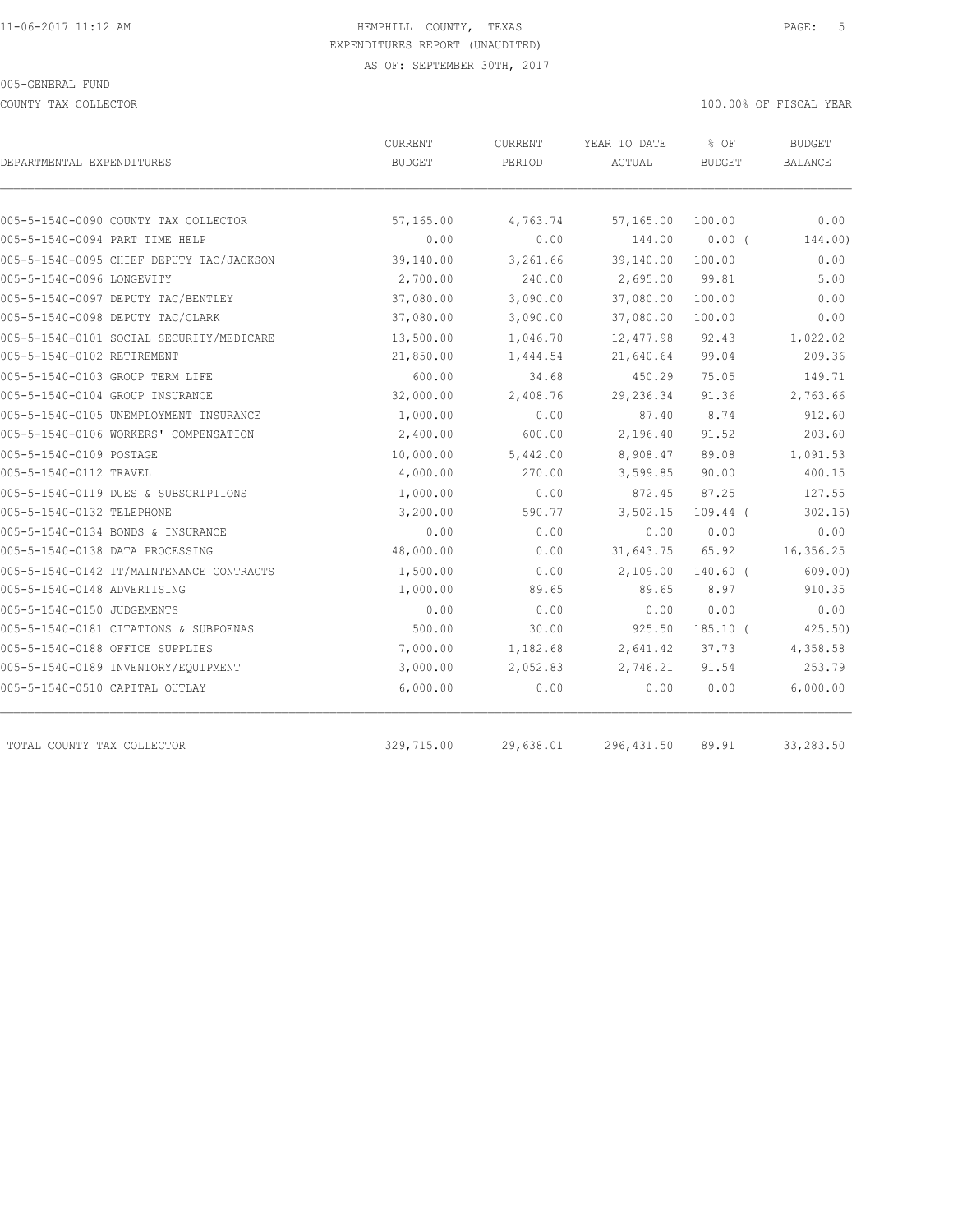| DEPARTMENTAL EXPENDITURES                      | <b>CURRENT</b><br><b>BUDGET</b> | <b>CURRENT</b><br>PERIOD | YEAR TO DATE<br>ACTUAL | % OF<br><b>BUDGET</b> | <b>BUDGET</b><br><b>BALANCE</b> |
|------------------------------------------------|---------------------------------|--------------------------|------------------------|-----------------------|---------------------------------|
|                                                |                                 |                          |                        |                       |                                 |
| 005-5-2400-0101 SOCIAL SECURITY/MEDICARE       | 0.00                            | 0.00                     | 176.92                 | $0.00$ (              | 176.92)                         |
| 005-5-2400-0106 WORKERS' COMPENSATION          | 2,500.00                        | 186.00                   | 743.70                 | 29.75                 | 1,756.30                        |
| 005-5-2400-0114 COUNTY COURT EXPENSES          | 1,500.00                        | 610.48                   | 2,916.96               | 194.46 (              | 1,416.96)                       |
| 005-5-2400-0115 CO.CRT. CONT LAB-REPORTER      | 1,500.00                        | 0.00                     | 444.82                 | 29.65                 | 1,055.18                        |
| 005-5-2400-0116 CO.CRT.CONT LAB-CRT APP ATTNY  | 5,000.00                        | 4,568.75                 | 20,007.00              | $400.14$ (            | 15,007.00                       |
| 005-5-2400-0117 ELECTION EXPENSES              | 15,000.00                       | 499.32                   | 12,369.32              | 82.46                 | 2,630.68                        |
| 005-5-2400-0118 ELECTION JUDGES                | 7,000.00                        | 0.00                     | 5,803.19               | 82.90                 | 1,196.81                        |
| 005-5-2400-0124 CONTRACT LABOR - CRT INTERPRET | 2,500.00                        | 0.00                     | 0.00                   | 0.00                  | 2,500.00                        |
| 005-5-2400-0131 OTHER EXPENSE                  | 0.00                            | 0.00                     | 0.00                   | 0.00                  | 0.00                            |
| 005-5-2400-0150 GRAND JURORS                   | 2,500.00                        | 0.00                     | 820.00                 | 32.80                 | 1,680.00                        |
| 005-5-2400-0151 PETIT JURORS                   | 2,500.00                        | 0.00                     | 95.00                  | 3.80                  | 2,405.00                        |
| 005-5-2400-0152 JUSTICE COURT JURORS           | 500.00                          | 0.00                     | 65.00                  | 13.00                 | 435.00                          |
| 005-5-2400-0196 CHILD PROT SER CRT APP ATTY    | 16,000.00                       | 0.00                     | 1,832.00               | 11.45                 | 14,168.00                       |
| 005-5-2400-0197 CHILD PROT SER CRT REPORTER    | 1,500.00                        | 355.10                   | 455.10                 | 30.34                 | 1,044.90                        |
| TOTAL JURY & ELECTION                          | 58,000.00                       | 6,219.65                 | 45,729.01              | 78.84                 | 12,270.99                       |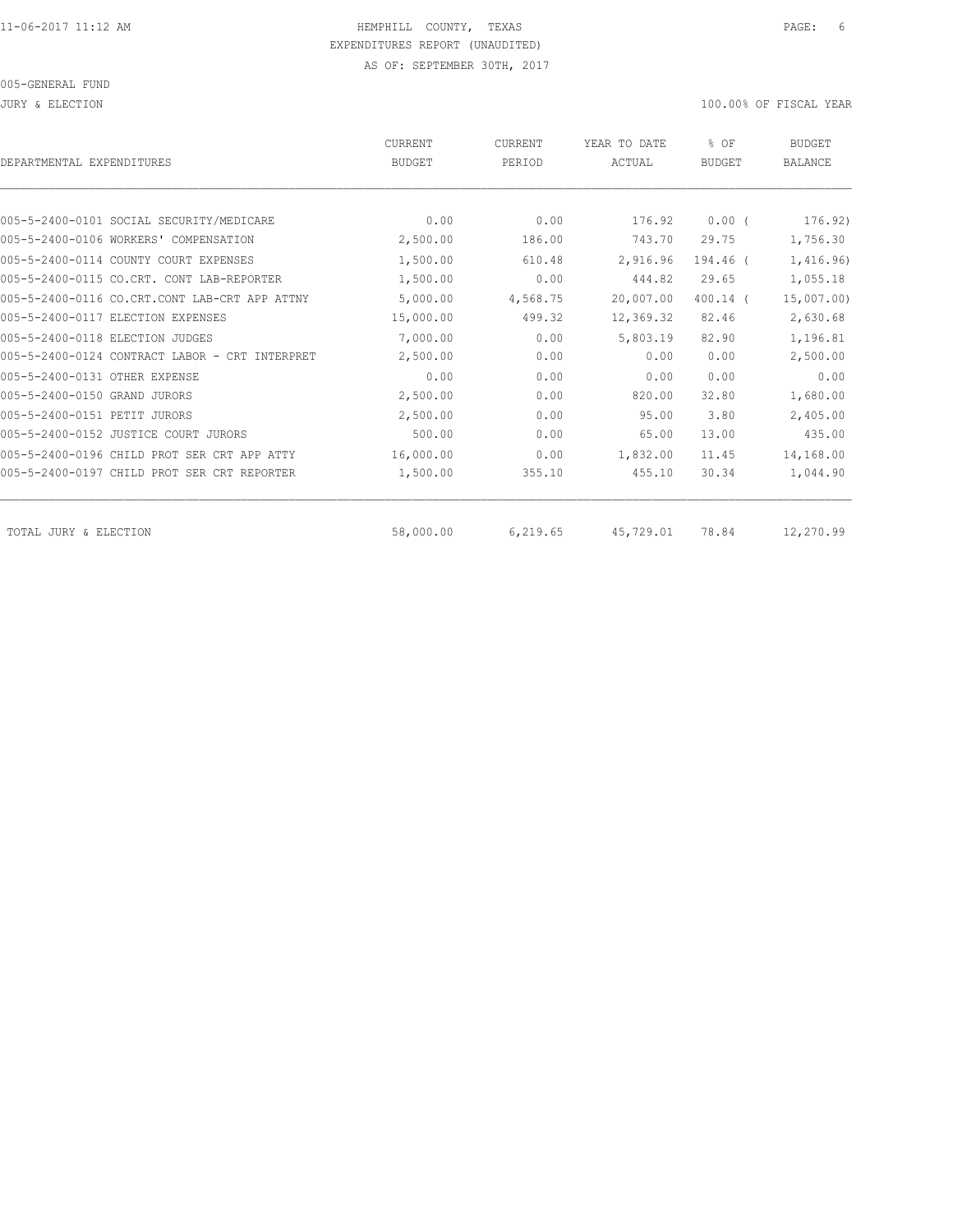DISTRICT COURT COURT COURT COURT COURT COURT COURT COURT COURT COURT COURT COURT COURT COURT COURT COURT COURT

| DEPARTMENTAL EXPENDITURES                    |                                                | CURRENT<br><b>BUDGET</b> | CURRENT<br>PERIOD | YEAR TO DATE<br>ACTUAL | % OF<br><b>BUDGET</b> | BUDGET<br><b>BALANCE</b> |
|----------------------------------------------|------------------------------------------------|--------------------------|-------------------|------------------------|-----------------------|--------------------------|
|                                              |                                                |                          |                   |                        |                       |                          |
| 005-5-2410-0090 JUDGE-EMMERT                 |                                                | 1,850.00                 | 154.17            | 1,850.04               | $100.00$ $($          | 0.04)                    |
| 005-5-2410-0095 COURT BAILIFF-HOLLAND        |                                                | 11,500.00                | 949.84            | 11,398.08              | 99.11                 | 101.92                   |
| 005-5-2410-0096 LONGEVITY SPECIAL            |                                                | 500.00                   | 50.96             | 591.92                 | $118.38$ (            | 91.92)                   |
| 005-5-2410-0097 COURT REPORTER-MCCLENDON     |                                                | 15,500.00                | 1,287.72          | 15, 452.75             | 99.70                 | 47.25                    |
| 005-5-2410-0098 COURT ADMINISTRATOR-BURCH    |                                                | 8,400.00                 | 696.16            | 8,353.92               | 99.45                 | 46.08                    |
| 005-5-2410-0101 SOCIAL SECURITY/MEDICARE     |                                                | 3,000.00                 | 240.12            | 2,880.05               | 96.00                 | 119.95                   |
| 005-5-2410-0102 RETIREMENT                   |                                                | 4,950.00                 | 313.90            | 4,705.29               | 95.06                 | 244.71                   |
| 005-5-2410-0103 GROUP TERM LIFE              |                                                | 150.00                   | 7.53              | 97.86                  | 65.24                 | 52.14                    |
| 005-5-2410-0104 GROUP INSURANCE              |                                                | 6,000.00                 | 0.00              | 5,103.00               | 85.05                 | 897.00                   |
| 005-5-2410-0105 UNEMPLOYMENT INSURANCE       |                                                | 200.00                   | 0.00              | 26.64                  | 13.32                 | 173.36                   |
| 005-5-2410-0106 WORKERS' COMPENSATION        |                                                | 2,400.00                 | 560.00            | 2,036.40               | 84.85                 | 363.60                   |
|                                              | 005-5-2410-0116 DIST CRT-CONT LAB-CRT APP ATTN | 24,500.00                | 4,951.10          | 17,606.00              | 71.86                 | 6,894.00                 |
| 005-5-2410-0124 CONTRACT LABOR               |                                                | 2,000.00                 | 0.00              | 109.08                 | 5.45                  | 1,890.92                 |
| 005-5-2410-0154 JUDICIAL DISTRICT ASSESSMENT |                                                | 500.00                   | 402.68            | 402.68                 | 80.54                 | 97.32                    |
| 005-5-2410-0155 BUDGET REIMBURSEMENT         |                                                | 8,000.00                 | 0.00              | 4,175.81               | 52.20                 | 3,824.19                 |
| 005-5-2410-0219 STATEMENT OF FACTS           |                                                | 4,000.00                 | 0.00              | 0.00                   | 0.00                  | 4,000.00                 |
| TOTAL DISTRICT COURT                         |                                                | 93,450.00                | 9,614.18          | 74,789.52              | 80.03                 | 18,660.48                |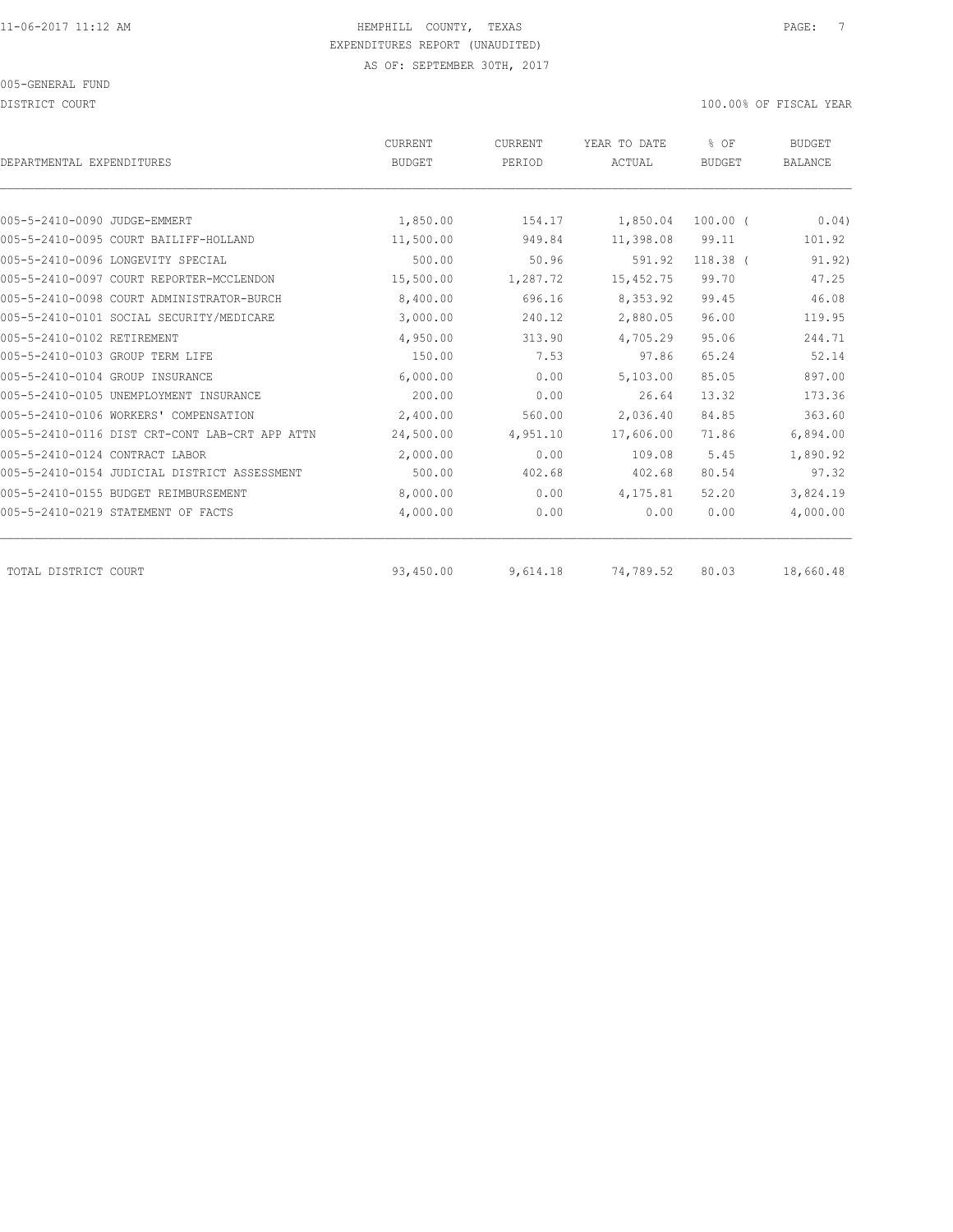COUNTY JUDGE 100.00% OF FISCAL YEAR

| DEPARTMENTAL EXPENDITURES                     | CURRENT<br><b>BUDGET</b> | CURRENT<br>PERIOD | YEAR TO DATE<br>ACTUAL | % OF<br><b>BUDGET</b> | <b>BUDGET</b><br>BALANCE |  |
|-----------------------------------------------|--------------------------|-------------------|------------------------|-----------------------|--------------------------|--|
|                                               |                          |                   |                        |                       |                          |  |
| 005-5-2500-0082 OVERTIME                      | 1,000.00                 | 0.00              | 0.00                   | 0.00                  | 1,000.00                 |  |
| 005-5-2500-0090 JUDGE SALARY                  | 59,534.00                | 4,961.16          | 59,534.00              | 100.00                | 0.00                     |  |
| 005-5-2500-0091 JUVENILE CRT JUDGE (1)        | 3,081.00                 | 256.76            | 3,081.12               | $100.00$ (            | 0.12)                    |  |
| 005-5-2500-0092 STATE/CO JUDGE SAL SUPPLEMENT | 25,200.00                | 2,100.00          | 25,200.00              | 100.00                | 0.00                     |  |
| 005-5-2500-0094 JANITOR/LONGORIA              | 38,000.00                | 3,166.66          | 38,000.00              | 100.00                | 0.00                     |  |
| 005-5-2500-0095 JANITOR/JOHNSON               | 41,200.00                | 3,433.34          | 41,200.00              | 100.00                | 0.00                     |  |
| 005-5-2500-0096 LONGEVITY                     | 2,300.00                 | 210.00            | 2,325.00               | $101.09$ (            | 25.00                    |  |
| 005-5-2500-0097 ADMINSTRATIVE ASST/BRUNSON    | 39,140.00                | 3,261.66          | 39,140.00              | 100.00                | 0.00                     |  |
| 005-5-2500-0098 PART-TIME SECRETARY           | 1,500.00                 | 253.13            | 1,615.64               | $107.71$ (            | 115.64)                  |  |
| 005-5-2500-0101 SOCIAL SECURITY/MEDICARE      | 16,500.00                | 1,280.77          | 15,328.96              | 92.90                 | 1,171.04                 |  |
| 005-5-2500-0102 RETIREMENT                    | 26,800.00                | 1,741.96          | 26, 103.43             | 97.40                 | 696.57                   |  |
| 005-5-2500-0103 GROUP TERM LIFE               | 750.00                   | 41.80             | 542.91                 | 72.39                 | 207.09                   |  |
| 005-5-2500-0104 GROUP INSURANCE               | 24,000.00                | 1,807.72          | 21,922.13              | 91.34                 | 2,077.87                 |  |
| 005-5-2500-0105 UNEMPLOYMENT INSURANCE        | 300.00                   | 0.00              | 92.22                  | 30.74                 | 207.78                   |  |
| 005-5-2500-0106 WORKERS' COMPENSATION         | 2,300.00                 | 780.00            | 2,916.40               | $126.80$ (            | 616.40)                  |  |
| 005-5-2500-0109 POSTAGE                       | 600.00                   | 115.56            | 399.95                 | 66.66                 | 200.05                   |  |
| 005-5-2500-0112 TRAVEL                        | 6,000.00                 | 160.00            | 3,560.00               | 59.33                 | 2,440.00                 |  |
| 005-5-2500-0119 DUES & SUBSCRIPTIONS          | 4,000.00                 | 450.10            | 3,478.70               | 86.97                 | 521.30                   |  |
| 005-5-2500-0122 FUEL & OIL                    | 0.00                     | 0.00              | 0.00                   | 0.00                  | 0.00                     |  |
| 005-5-2500-0130 COMMUNICATION REPAIRS         | 500.00                   | 3,041.75          | 3,041.75               | $608.35$ (            | 2, 541.75                |  |
| 005-5-2500-0132 TELEPHONE                     | 3,000.00                 | 512.18            | 3,281.42               | $109.38$ (            | 281.42)                  |  |
| 005-5-2500-0139 TRAINING SEMINARS             | 2,000.00                 | 0.00              | 0.00                   | 0.00                  | 2,000.00                 |  |
| 005-5-2500-0148 ADVERTISING                   | 2,000.00                 | 67.24             | 2,466.31               | $123.32$ (            | 466.31)                  |  |
| 005-5-2500-0183 OFFICE EQUIP-R&M              | 500.00                   | 0.00              | 175.00                 | 35.00                 | 325.00                   |  |
| 005-5-2500-0188 OFFICE SUPPLIES               | 2,500.00                 | 27.01             | 811.16                 | 32.45                 | 1,688.84                 |  |
| 005-5-2500-0189 INVENTORY/EQUIPMENT           | 0.00                     | 0.00              | 0.00                   | 0.00                  | 0.00                     |  |
| TOTAL COUNTY JUDGE                            | 302,705.00               | 27,668.80         | 294, 216.10            | 97.20                 | 8,488.90                 |  |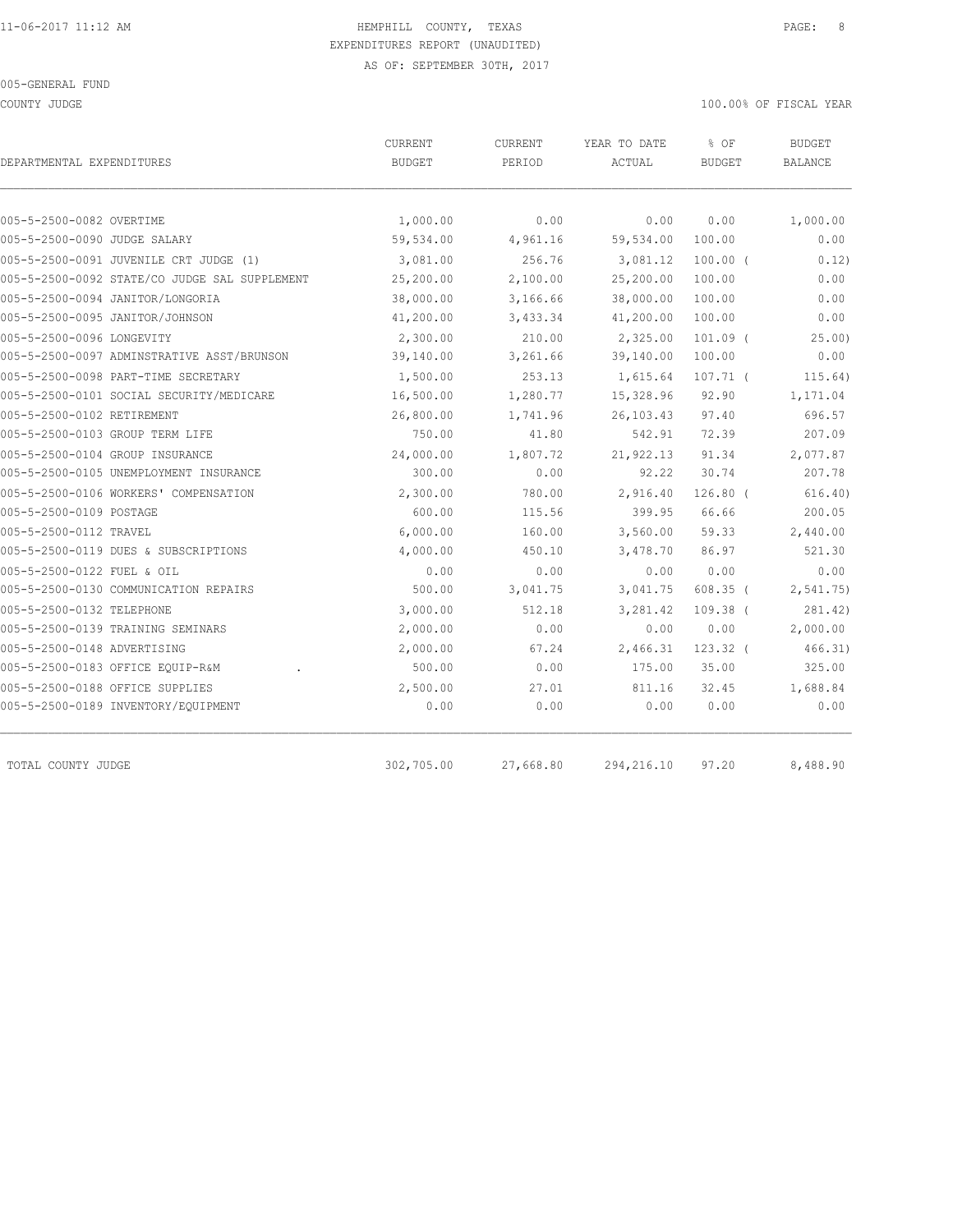JUVENILE PROBATION 100.00% OF FISCAL YEAR

| DEPARTMENTAL EXPENDITURES                     | <b>CURRENT</b><br><b>BUDGET</b> | CURRENT<br>PERIOD | YEAR TO DATE<br>ACTUAL | % OF<br><b>BUDGET</b> | BUDGET<br>BALANCE |
|-----------------------------------------------|---------------------------------|-------------------|------------------------|-----------------------|-------------------|
|                                               |                                 |                   |                        |                       |                   |
| 005-5-2510-0090 STATE/CHIEF JUV PRO OFFICER   | 61,480.00                       | 5,277.00          | 61,633.66              | $100.25$ (            | 153.66)           |
| 005-5-2510-0096 JPO/LONGEVITY                 | 600.00                          | 60.00             | 620.00                 | $103.33$ (            | 20.00             |
| 005-5-2510-0101 JPO SOCIAL SEC/MEDICARE       | 4,770.00                        | 410.58            | 4,789.80               | $100.42$ (            | 19.80)            |
| 005-5-2510-0102 JPO RETIREMENT                | 12,500.00                       | 536.70            | 7,822.39               | 62.58                 | 4,677.61          |
| 005-5-2510-0103 JPO GROUP TERM LIFE           | 230.00                          | 12.88             | 162.74                 | 70.76                 | 67.26             |
| 005-5-2510-0104 JPO GROUP INSURANCE           | 7,500.00                        | 602.19            | 7,307.06               | 97.43                 | 192.94            |
| 005-5-2510-0105 JPO/UNEMPLOYMENT              | 100.00                          | 0.00              | 46.94                  | 46.94                 | 53.06             |
| 005-5-2510-0106 JPO/WORKERS' COMP             | 580.00                          | 150.00            | 549.10                 | 94.67                 | 30.90             |
| 005-5-2510-0132 JUVENILE PROBATION CELL PHONE | 360.00                          | 30.00             | 360.00                 | 100.00                | 0.00              |
|                                               |                                 |                   |                        |                       |                   |
| TOTAL JUVENILE<br>PROBATION                   | 88,120.00                       | 7,079.35          | 83,291.69              | 94.52                 | 4,828.31          |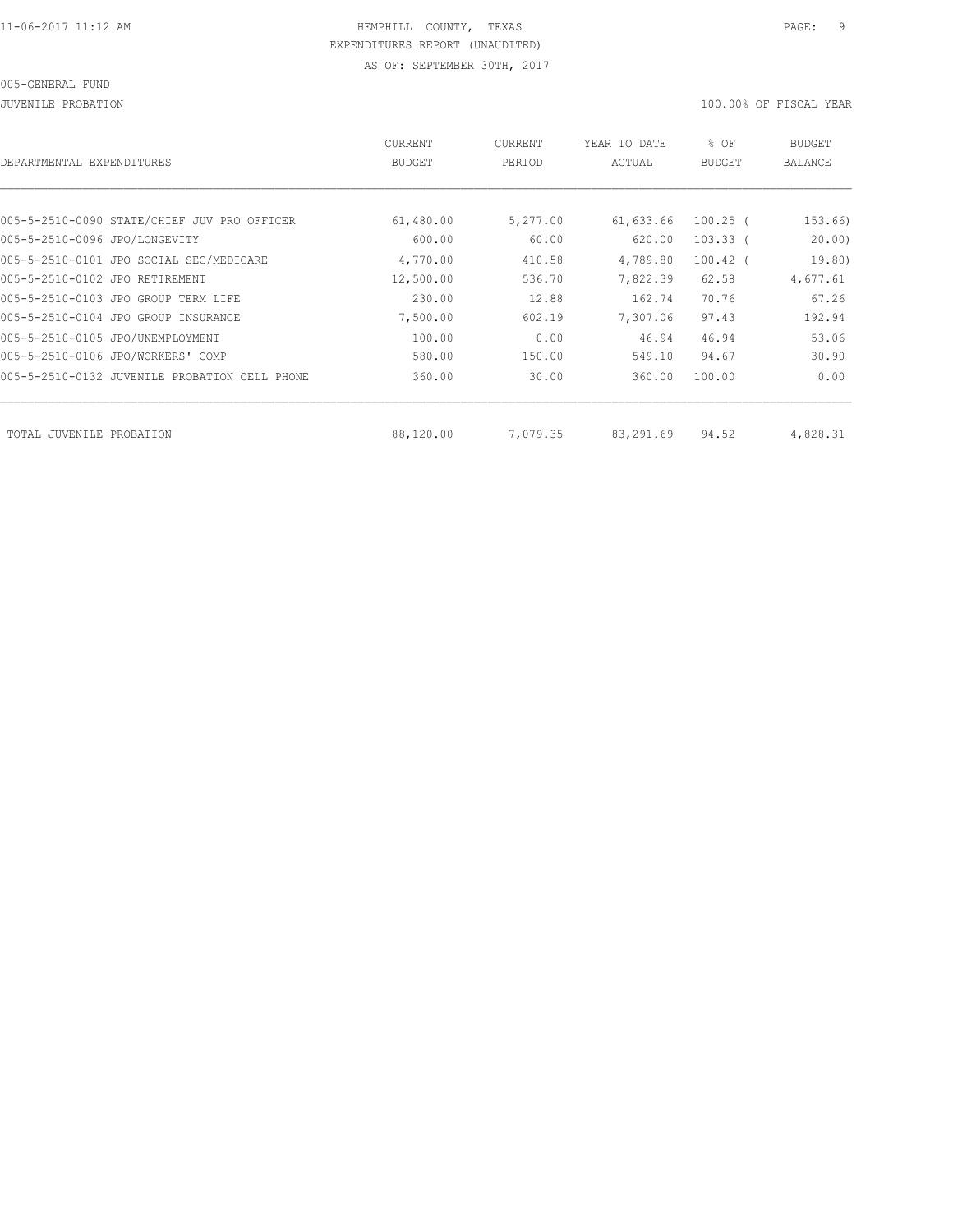LOCAL JUVENILE PROBATION 100.00% OF FISCAL YEAR

| DEPARTMENTAL EXPENDITURES                     | <b>CURRENT</b><br><b>BUDGET</b> | CURRENT<br>PERIOD | YEAR TO DATE<br>ACTUAL | % OF<br><b>BUDGET</b> | <b>BUDGET</b><br>BALANCE |
|-----------------------------------------------|---------------------------------|-------------------|------------------------|-----------------------|--------------------------|
|                                               |                                 |                   |                        |                       |                          |
| 005-5-2520-0090 31ST DISTRICT JUV PRO OFFICER | 51,940.00                       | 4,458.16          | 52,069.82              | $100.25$ (            | 129.82)                  |
| 005-5-2520-0096 JPO LOCAL/LONGEVITY           | 370.00                          | 40.00             | 380.00                 | $102.70$ (            | 10.00                    |
| 005-5-2520-0101 LOCAL JPO SS/MEDICARE         | 4,050.00                        | 346.40            | 4,040.06               | 99.75                 | 9.94                     |
| 005-5-2520-0102 LOCAL JPO RETIREMENT          | 10,520.00                       | 452.82            | 6,597.51               | 62.71                 | 3,922.49                 |
| 005-5-2520-0103 LOCAL JPO GROUP TERM LIFE     | 200.00                          | 10.86             | 137.32                 | 68.66                 | 62.68                    |
| 005-5-2520-0104 LOCAL JPO GROUP INSURANCE     | 7,500.00                        | 602.19            | 7,307.06               | 97.43                 | 192.94                   |
| 005-5-2520-0105 JPO LOCAL/UNEMPLOYMENT        | 100.00                          | 0.00              | 39.58                  | 39.58                 | 60.42                    |
| 005-5-2520-0106 JPO LOCAL/WORKERS' COMP       | 580.00                          | 150.00            | 549.10                 | 94.67                 | 30.90                    |
| 005-5-2520-0132 LOCAL JPO CELL PHONE          | 360.00                          | 30.00             | 360.00                 | 100.00                | 0.00                     |
| TOTAL LOCAL JUVENILE PROBATION                | 75,620.00                       | 6,090.43          | 71,480.45              | 94.53                 | 4,139.55                 |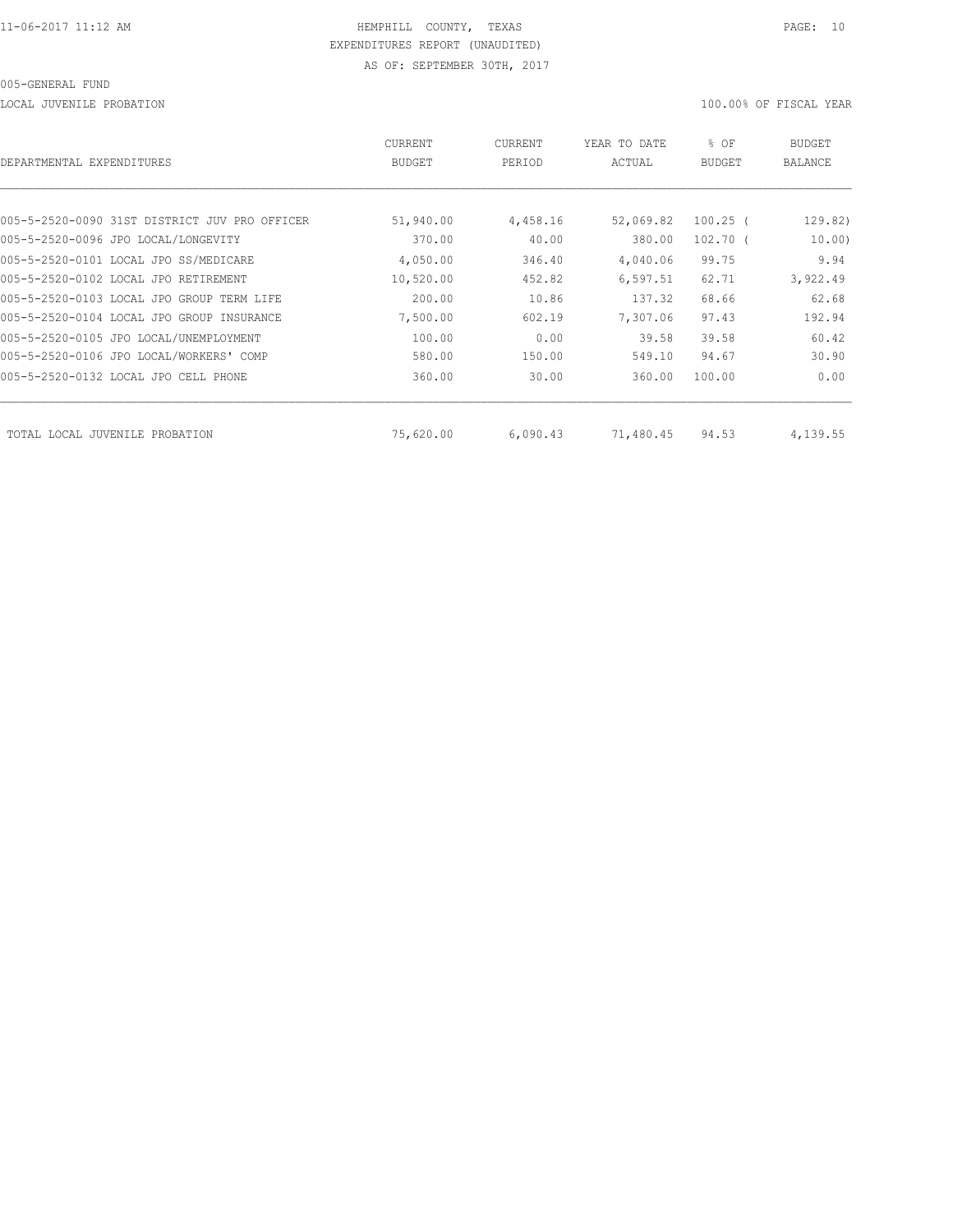COUNTY ATTORNEY 100.00% OF FISCAL YEAR

| DEPARTMENTAL EXPENDITURES                     | CURRENT<br>BUDGET | CURRENT<br>PERIOD | YEAR TO DATE<br>ACTUAL | % OF<br><b>BUDGET</b> | <b>BUDGET</b><br><b>BALANCE</b> |
|-----------------------------------------------|-------------------|-------------------|------------------------|-----------------------|---------------------------------|
|                                               |                   |                   |                        |                       |                                 |
| 005-5-2550-0090 COUNTY ATTORNEY               | 57,165.00         | 4,763.74          | 57,165.00              | 100.00                | 0.00                            |
| 005-5-2550-0091 CO ATTNY ST SALARY SUPPLEMENT | 23,333.00         | 1,944.40          | 23, 332.87             | 100.00                | 0.13                            |
| 005-5-2550-0095 LEGAL ASST/REED               | 19,570.00         | 1,630.84          | 19,570.00              | 100.00                | 0.00                            |
| 005-5-2550-0096 LONGEVITY                     | 0.00              | 0.00              | 0.00                   | 0.00                  | 0.00                            |
| 005-5-2550-0101 SOCIAL SECURITY/MEDICARE      | 7,700.00          | 628.80            | 7,521.32               | 97.68                 | 178.68                          |
| 005-5-2550-0102 RETIREMENT                    | 12,600.00         | 833.90            | 12,508.56              | 99.27                 | 91.44                           |
| 005-5-2550-0103 GROUP TERM LIFE               | 400.00            | 20.00             | 260.04                 | 65.01                 | 139.96                          |
| 005-5-2550-0104 GROUP INSURANCE               | 12,000.00         | 895.22            | 10,854.56              | 90.45                 | 1,145.44                        |
| 005-5-2550-0105 UNEMPLOYMENT INSURANCE        | 200.00            | 0.00              | 5.02                   | 2.51                  | 194.98                          |
| 005-5-2550-0106 WORKERS' COMPENSATION         | 1,500.00          | 150.00            | 549.10                 | 36.61                 | 950.90                          |
| 005-5-2550-0109 POSTAGE                       | 250.00            | 30.51             | 215.23                 | 86.09                 | 34.77                           |
| 005-5-2550-0112 TRAVEL/EDUCATION              | 5,500.00          | 138.44            | 5,243.54               | 95.34                 | 256.46                          |
| 005-5-2550-0119 DUES & SUBSCRIPTIONS          | 2,300.00          | 187.00            | 1,619.50               | 70.41                 | 680.50                          |
| 005-5-2550-0132 TELEPHONE                     | 1,600.00          | 294.48            | 1,730.61               | $108.16$ (            | 130.61)                         |
| 005-5-2550-0140 OFFICE EOUIPMENT REPAIRS      | 5,500.00          | 100.00            | 4,476.98               | 81.40                 | 1,023.02                        |
| 005-5-2550-0142 SOFTWARE SUPPORT              | 3,500.00          | 1,230.00          | 4,183.07               | $119.52$ (            | 683.07)                         |
| 005-5-2550-0168 C/ATTY LAW LIB                | 0.00              | 0.00              | 0.00                   | 0.00                  | 0.00                            |
| 005-5-2550-0188 OFFICE SUPPLIES               | 1,000.00          | 229.98            | 984.93                 | 98.49                 | 15.07                           |
| 005-5-2550-0189 INVENTORY/EQUIPMENT           | 1,500.00          | 0.00              | 1,078.47               | 71.90                 | 421.53                          |
| TOTAL COUNTY ATTORNEY                         | 155,618.00        | 13,077.31         | 151,298.80             | 97.22                 | 4,319.20                        |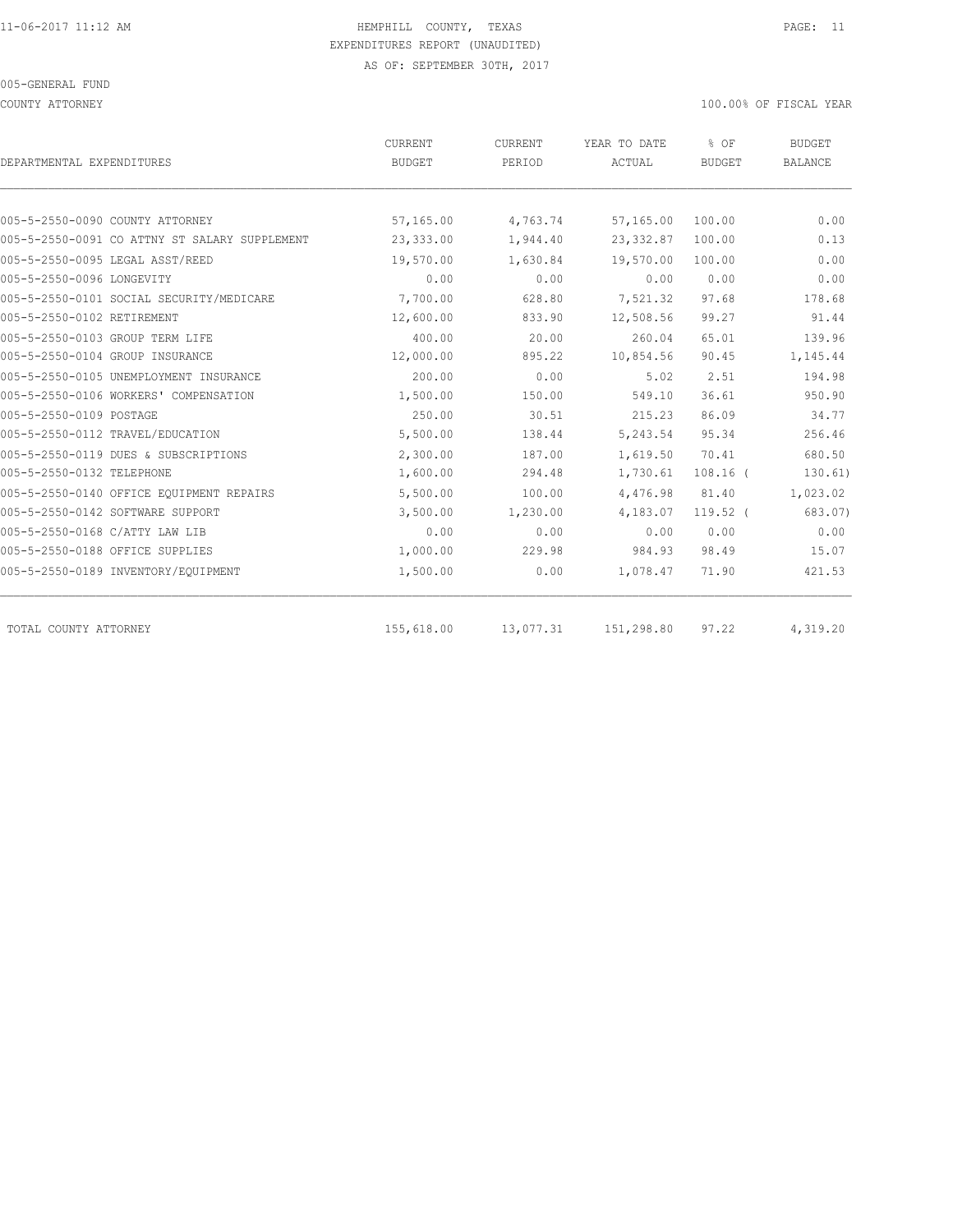COUNTY JUSTICE OF PEACE **100.000 OF FISCAL YEAR** 

| DEPARTMENTAL EXPENDITURES                | CURRENT<br><b>BUDGET</b> | CURRENT<br>PERIOD | YEAR TO DATE<br>ACTUAL | % OF<br><b>BUDGET</b> | <b>BUDGET</b><br><b>BALANCE</b> |
|------------------------------------------|--------------------------|-------------------|------------------------|-----------------------|---------------------------------|
|                                          |                          |                   |                        |                       |                                 |
| 005-5-2560-0090 JUSTICE OF THE PEACE     | 57,165.00                | 4,763.74          | 57,165.00              | 100.00                | 0.00                            |
| 005-5-2560-0096 LONGEVITY                | 530.00                   | 50.00             | 570.00                 | $107.55$ (            | $40.00$ )                       |
| 005-5-2560-0097 JP SECRETARY-NAVARRO     | 39,140.00                | 3,261.66          | 39,140.00              | 100.00                | 0.00                            |
| 005-5-2560-0098 PART-TIME                | 0.00                     | 0.00              | 0.00                   | 0.00                  | 0.00                            |
| 005-5-2560-0101 SOCIAL SECURITY/MEDICARE | 7,500.00                 | 611.64            | 7,335.83               | 97.81                 | 164.17                          |
| 005-5-2560-0102 RETIREMENT               | 12,250.00                | 807.54            | 12,107.14              | 98.83                 | 142.86                          |
| 005-5-2560-0103 GROUP TERM LIFE          | 350.00                   | 19.38             | 251.82                 | 71.95                 | 98.18                           |
| 005-5-2560-0104 GROUP INSURANCE          | 8,000.00                 | 604.10            | 7,330.22               | 91.63                 | 669.78                          |
| 005-5-2560-0105 UNEMPLOYMENT INSURANCE   | 100.00                   | 0.00              | 30.08                  | 30.08                 | 69.92                           |
| 005-5-2560-0106 WORKERS' COMPENSATION    | 1,200.00                 | 300.00            | 1,098.20               | 91.52                 | 101.80                          |
| 005-5-2560-0109 POSTAGE                  | 400.00                   | 97.41             | 382.22                 | 95.56                 | 17.78                           |
| 005-5-2560-0112 TRAVEL                   | 1,500.00                 | 437.89            | 1,006.15               | 67.08                 | 493.85                          |
| 005-5-2560-0119 DUES & SUBSCRIPTIONS     | 1,000.00                 | 0.00              | 461.95                 | 46.20                 | 538.05                          |
| 005-5-2560-0131 OTHER EXPENSE            | 0.00                     | 0.00              | 0.00                   | 0.00                  | 0.00                            |
| 005-5-2560-0132 TELEPHONE                | 1,500.00                 | 295.25            | 1,664.95               | $111.00$ (            | 164.95)                         |
| 005-5-2560-0140 SOFTWARE                 | 3,600.00                 | 375.00            | 2,150.99               | 59.75                 | 1,449.01                        |
| 005-5-2560-0188 OFFICE SUPPLIES          | 2,000.00                 | 288.54            | 1,471.25               | 73.56                 | 528.75                          |
| TOTAL COUNTY JUSTICE OF PEACE            | 136,235.00               | 11,912.15         | 132,165.80             | 97.01                 | 4,069.20                        |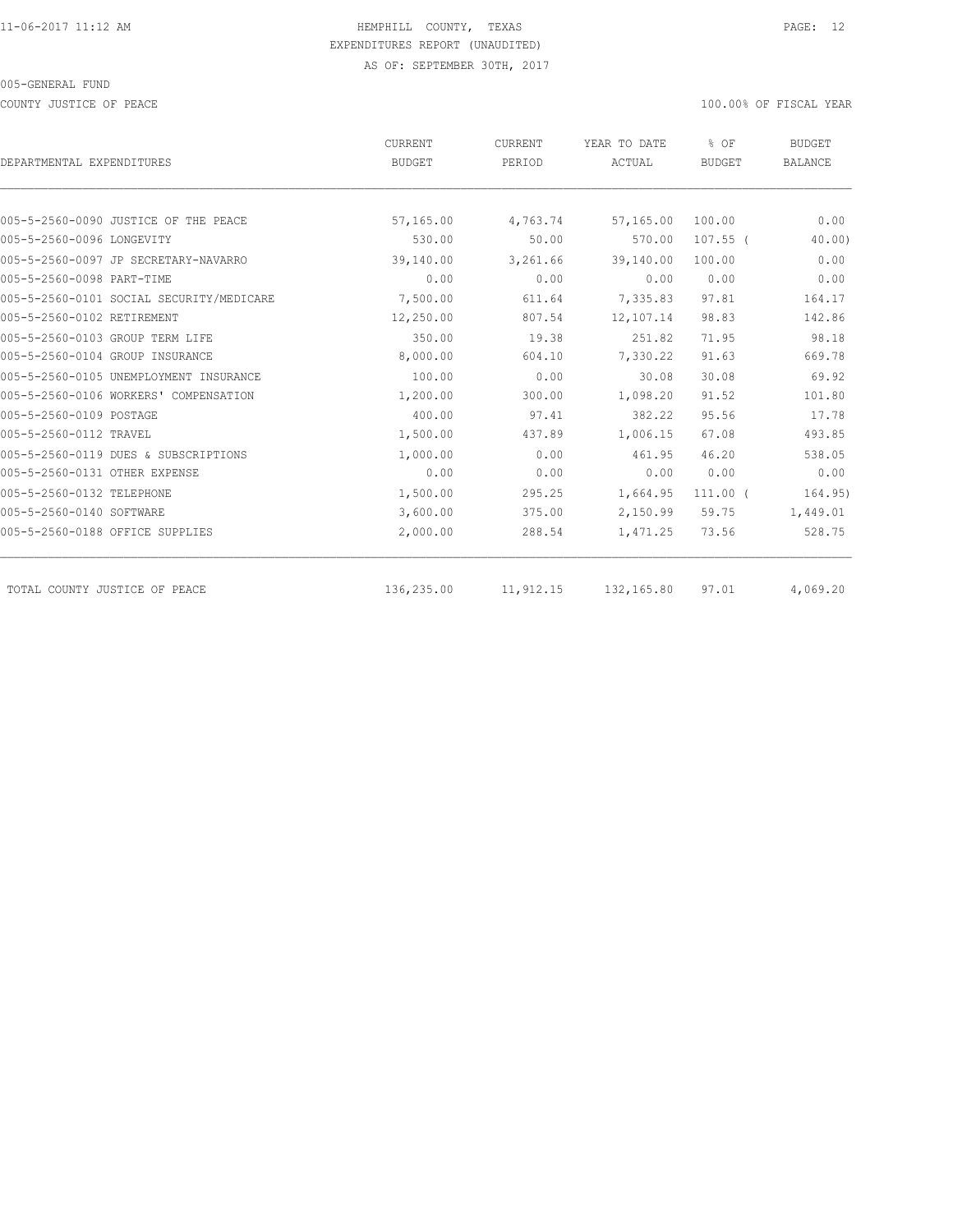#### 005-GENERAL FUND

CANADIAN FIRE DEPT 100.00% OF FISCAL YEAR

| DEPARTMENTAL EXPENDITURES      |                                       | <b>CURRENT</b><br><b>BUDGET</b> | CURRENT<br>PERIOD | YEAR TO DATE<br>ACTUAL | % OF<br><b>BUDGET</b> | <b>BUDGET</b><br>BALANCE |
|--------------------------------|---------------------------------------|---------------------------------|-------------------|------------------------|-----------------------|--------------------------|
|                                |                                       |                                 |                   |                        |                       |                          |
|                                | 005-5-3019-0119 DUES & SUBSCRIPTIONS  | 500.00                          | 0.00              | 0.00                   | 0.00                  | 500.00                   |
| 005-5-3019-0122 FUEL & OIL     |                                       | 6,000.00                        | 0.00              | 5,881.78               | 98.03                 | 118.22                   |
| 005-5-3019-0124 CONTRACT LABOR |                                       | 5,000.00                        | 0.00              | 5,764.50               | $115.29$ (            | 764.50)                  |
| 005-5-3019-0125 TIRES & TUBES  |                                       | 5,000.00                        | 0.00              | 1,384.38               | 27.69                 | 3,615.62                 |
| 005-5-3019-0128 SUPPLIES       |                                       | 7,000.00                        | 59.72             | 9,534.95               | $136.21$ (            | 2, 534.95                |
|                                | 005-5-3019-0130 COMMUNICATION REPAIRS | 5,000.00                        | 102.50            | 951.85                 | 19.04                 | 4,048.15                 |
| 005-5-3019-0137 VEHICLE R&M    |                                       | 10,000.00                       | 6,757.83          | 28,400.69              | $284.01$ (            | 18,400.69)               |
|                                | 005-5-3019-0139 TRAINING SEMINARS     | 5,000.00                        | 2,287.66          | 2,287.66               | 45.75                 | 2,712.34                 |
|                                | 005-5-3019-0141 UNIFORMS & CLOTHING   | 7,000.00                        | 0.00              | 2,243.00               | 32.04                 | 4,757.00                 |
| 005-5-3019-0185 BUILDING R&M   |                                       | 2,000.00                        | 0.00              | 249.48                 | 12.47                 | 1,750.52                 |
| 005-5-3019-0187 PENSION FUND   |                                       | 18,000.00                       | 0.00              | 15,875.04              | 88.19                 | 2,124.96                 |
| 005-5-3019-0189 INVENTORY      |                                       | 10,000.00                       | 5,187.45          | 6,292.43               | 62.92                 | 3,707.57                 |
| 005-5-3019-0510 CAPITAL OUTLAY |                                       | 25,000.00                       | 0.00              | 25, 212.50             | $100.85$ (            | 212.50)                  |
| TOTAL CANADIAN FIRE DEPT       |                                       | 105,500.00                      | 14,395.16         | 104,078.26             | 98.65                 | 1,421.74                 |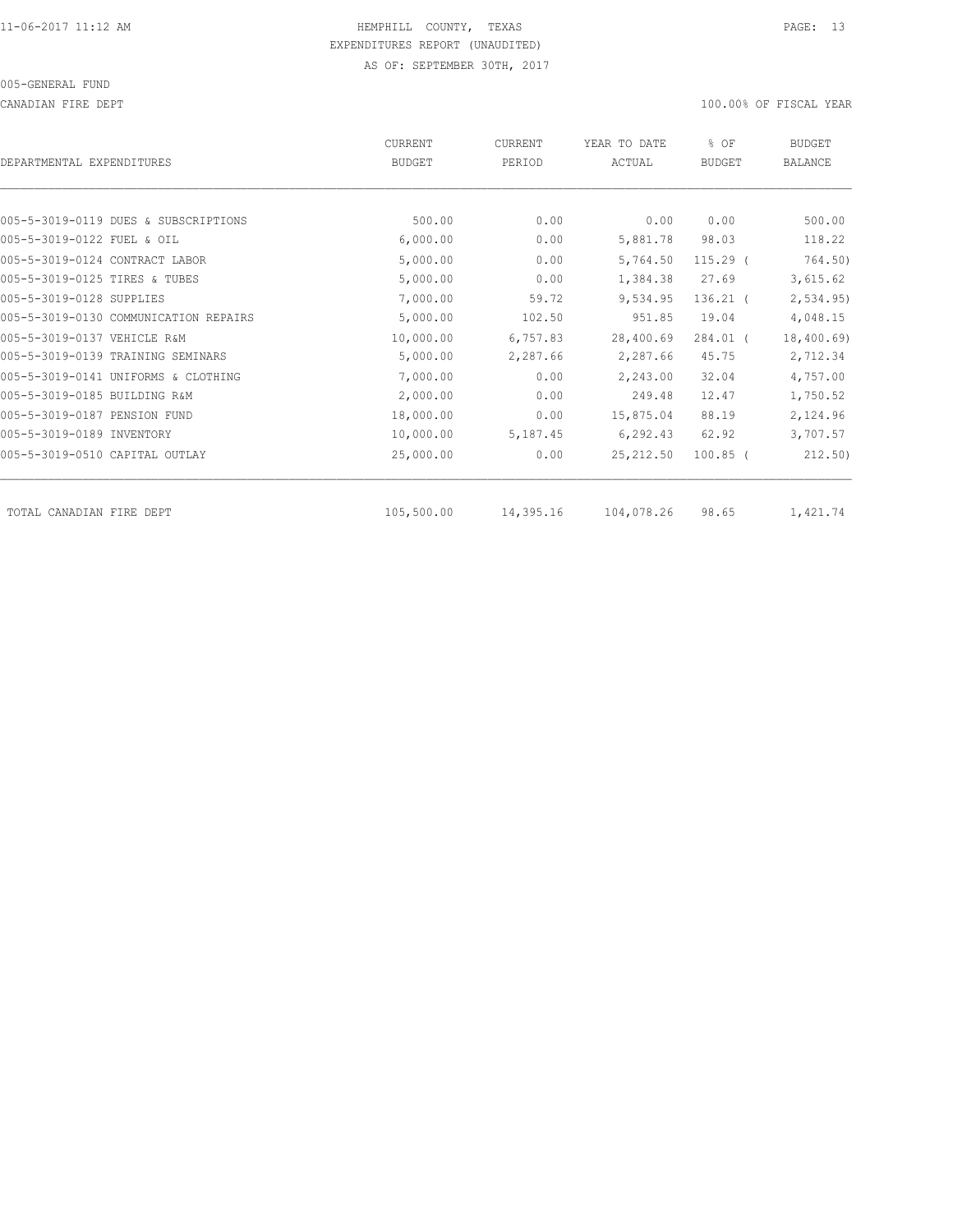LAW ENFORCEMENT 100.00% OF FISCAL YEAR

|                                                | CURRENT       | CURRENT    | YEAR TO DATE | % OF          | <b>BUDGET</b> |
|------------------------------------------------|---------------|------------|--------------|---------------|---------------|
| DEPARTMENTAL EXPENDITURES                      | <b>BUDGET</b> | PERIOD     | ACTUAL       | <b>BUDGET</b> | BALANCE       |
|                                                |               |            |              |               |               |
| 005-5-3500-0080 SHERIFF-LEWIS                  | 64,000.00     | 5,333.34   | 64,000.08    | $100.00$ (    | 0.08)         |
| 005-5-3500-0081 CHIEF DEPUTY-CLAPP             | 54,590.00     | 4,549.16   | 54,589.92    | 100.00        | 0.08          |
| 005-5-3500-0082 OVERTIME                       | 6,000.00      | 2,018.76   | 2,728.14     | 45.47         | 3,271.86      |
| 005-5-3500-0083 CERTIFICATE PAY                | 12,000.00     | 1,800.00   | 18,803.13    | 156.69 (      | 6,803.13)     |
| 005-5-3500-0084 OVERTIME FOREST SERVICE CONTRA | 3,500.00      | 0.00       | 0.00         | 0.00          | 3,500.00      |
| 005-5-3500-0087 DEPUTY-GREGORY                 | 49,440.00     | 4,120.00   | 49,440.00    | 100.00        | 0.00          |
| 005-5-3500-0088 DEPUTY-JL ORTEGA               | 49,440.00     | 4,120.00   | 49,440.00    | 100.00        | 0.00          |
| 005-5-3500-0089 DEPUTY-O. ORTEGA               | 49,440.00     | 4,120.00   | 49,440.00    | 100.00        | 0.00          |
| 005-5-3500-0090 LT.-MOSELEY                    | 49,440.00     | 4,120.00   | 47, 113.13   | 95.29         | 2,326.87      |
| 005-5-3500-0091 DEPUTY- J. T. MOORE            | 49,440.00     | 4,120.00   | 26,780.00    | 54.17         | 22,660.00     |
| 005-5-3500-0092 DEPUTY- FISHER                 | 49,440.00     | 4,120.00   | 43,103.89    | 87.18         | 6,336.11      |
| 005-5-3500-0093 DEPUTY- HARRIS                 | 12,440.00     | 4,120.00   | 4,120.00     | 33.12         | 8,320.00      |
| 005-5-3500-0096 LONGEVITY                      | 4,000.00      | 20.00      | 90.00        | 2.25          | 3,910.00      |
| 005-5-3500-0097 ADMINISTRATIVE ASST-SPENCER    | 37,080.00     | 1,170.00   | 35, 283. 75  | 95.16         | 1,796.25      |
| 005-5-3500-0098 PART TIME HELP                 | 0.00          | 0.00       | 0.00         | 0.00          | 0.00          |
| 005-5-3500-0101 SOCIAL SECURITY/MEDICARE       | 41,000.00     | 3,247.47   | 32,186.15    | 78.50         | 8,813.85      |
| 005-5-3500-0102 RETIREMENT                     | 66,500.00     | 4,354.46   | 54,868.56    | 82.51         | 11,631.44     |
| 005-5-3500-0103 GROUP TERM LIFE                | 2,200.00      | 104.50     | 1,152.34     | 52.38         | 1,047.66      |
| 005-5-3500-0104 GROUP INSURANCE                | 85,000.00     | 4,258.50   | 54,012.40    | 63.54         | 30,987.60     |
| 005-5-3500-0105 UNEMPLOYMENT INSURANCE         | 2,000.00      | 0.00       | 377.39       | 18.87         | 1,622.61      |
| 005-5-3500-0106 WORKERS' COMPENSATION          | 7,000.00      | 3,124.00   | 11,993.00    | 171.33 (      | 4,993.00      |
| 005-5-3500-0109 POSTAGE                        | 1,000.00      | 101.18     | 1,234.16     | $123.42$ (    | 234.16)       |
| 005-5-3500-0112 TRAVEL & EDUCATION             | 12,000.00     | 128.07     | 9,339.19     | 77.83         | 2,660.81      |
| 005-5-3500-0114 LAW TRAINING CENTER            | 0.00          | 0.00       | 0.00         | 0.00          | 0.00          |
| 005-5-3500-0119 DUES & SUBSCRIPTIONS           | 1,100.00      | 10.65      | 756.77       | 68.80         | 343.23        |
| 005-5-3500-0122 FUEL & OIL                     | 40,000.00     | 4,888.60   | 23, 214.24   | 58.04         | 16,785.76     |
| 005-5-3500-0130 COMMUNICATION EXPENSES         | 2,000.00      | 0.00       | 212.50       | 10.63         | 1,787.50      |
| 005-5-3500-0131 OTHER EXPENSE                  | 2,500.00      | 31.91      | 4,079.44     | $163.18$ (    | 1,579.44)     |
| 005-5-3500-0132 TELEPHONE                      | 14,000.00     | 1,867.88   | 14,222.98    | $101.59$ (    | 222.98)       |
| 005-5-3500-0137 VEHICLE REPAIRS & MAIN.        | 12,000.00     | 2,618.69   | 11,356.61    | 94.64         | 643.39        |
| 005-5-3500-0141 UNIFORMS                       | 2,000.00      | 1,858.97   | 14,801.62    | 740.08 (      | 12,801.62)    |
| 005-5-3500-0142 MAINTENANCE CONTRACTS          | 30,000.00     | 6,303.46   | 38,059.30    | $126.86$ (    | 8,059.30      |
| 005-5-3500-0143 JANITORIAL SUPPLIES            | 300.00        | 0.00       | 0.00         | 0.00          | 300.00        |
| 005-5-3500-0150 LAB SERVICES                   | 0.00          | 0.00       | 0.00         | 0.00          | 0.00          |
| 005-5-3500-0160 YOUTH PROGRAM                  | 6,000.00      | 0.00       | 4,229.46     | 70.49         | 1,770.54      |
| 005-5-3500-0165 K-9 MAINTENANCE                | 0.00          | 0.00       | 0.00         | 0.00          | 0.00          |
| 005-5-3500-0183 REPAIRS-MAINTENANCE            | 2,500.00      | 0.00       | 3,575.10     | 143.00 (      | 1,075.10      |
| 005-5-3500-0188 OFFICE SUPPLIES                | 2,500.00      | 591.44     | 4,875.21     | 195.01 (      | 2,375.21      |
| 005-5-3500-0189 INVENTORY/EQUIPMENT            | 25,000.00     | 4,287.88   | 27,029.35    | $108.12$ (    | 2,029.35      |
| 005-5-3500-0510 CAPITAL OUTLAY                 | 63,000.00     | 26,395.25  | 65,918.45    | $104.63$ (    | 2,918.45      |
|                                                |               |            |              |               |               |
| TOTAL LAW ENFORCEMENT                          | 909,850.00    | 107,904.17 | 822, 426.26  | 90.39         | 87, 423.74    |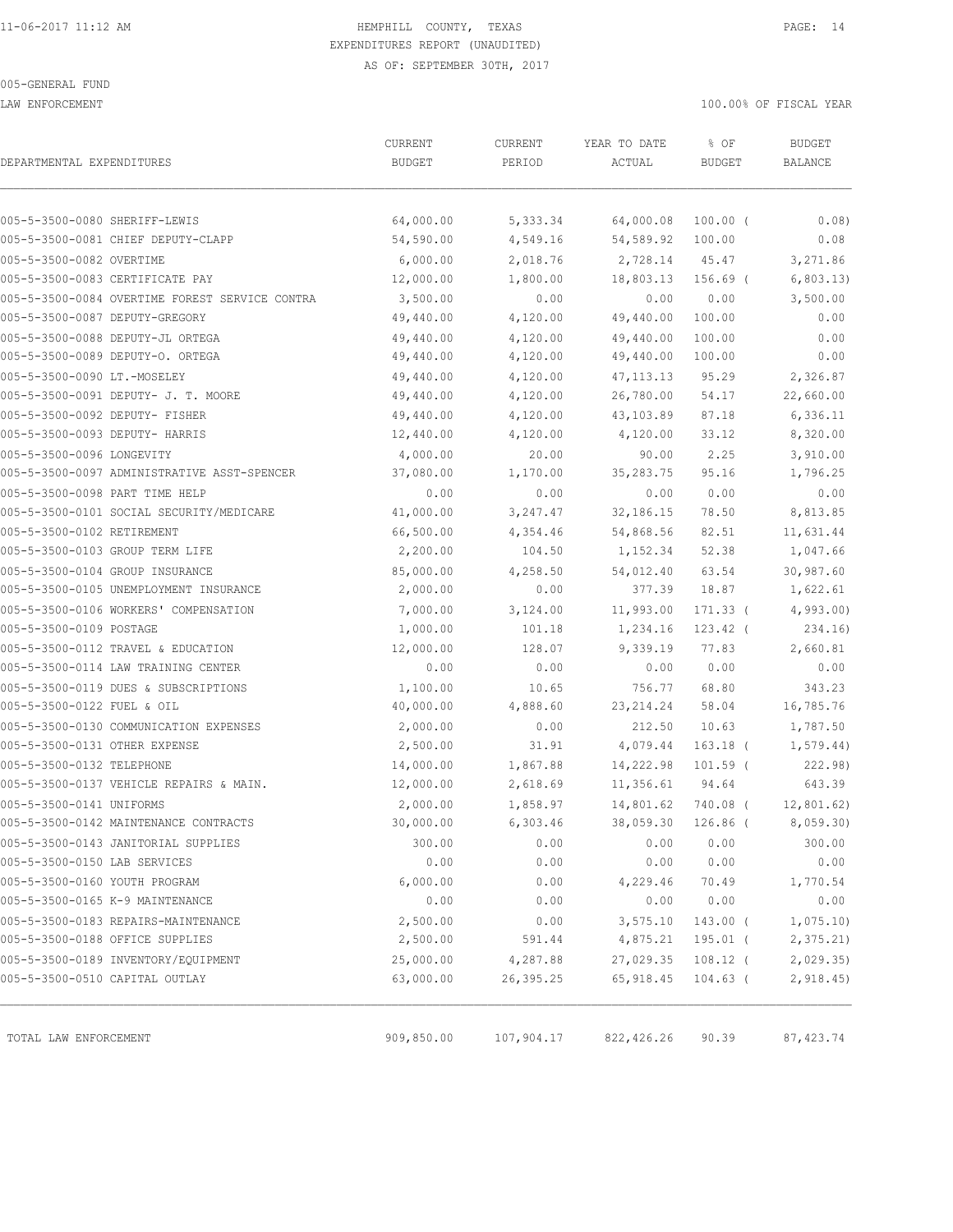LAW/JAIL OPERATIONS 100.00% OF FISCAL YEAR

| DEPARTMENTAL EXPENDITURES                | CURRENT<br><b>BUDGET</b> | <b>CURRENT</b><br>PERIOD | YEAR TO DATE<br>ACTUAL | % OF<br><b>BUDGET</b> | <b>BUDGET</b><br><b>BALANCE</b> |
|------------------------------------------|--------------------------|--------------------------|------------------------|-----------------------|---------------------------------|
|                                          |                          |                          |                        |                       |                                 |
| 005-5-3600-0082 OVERTIME PAY             | 17,000.00                | 7,505.98                 | 7,505.98               | 44.15                 | 9,494.02                        |
| 005-5-3600-0083 CERTIFICATE PAY          | 6,000.00                 | 500.00                   | 5,950.00               | 99.17                 | 50.00                           |
| 005-5-3600-0090 DISPATCHER-WILLIAMSON    | 40,685.00                | 3,390.42                 | 39,806.05              | 97.84                 | 878.95                          |
| 005-5-3600-0091 CHIEF DISPATCH-BRITTIAN  | 44,290.00                | 3,690.84                 | 44,290.00              | 100.00                | 0.00                            |
| 005-5-3600-0093 DISPATCHER-OATMAN        | 40,685.00                | 3,390.42                 | 40,685.00              | 100.00                | 0.00                            |
| 005-5-3600-0094 DISPATCHER-MCKNIGHT      | 40,685.00                | 3,390.42                 | 40,685.00              | 100.00                | 0.00                            |
| 005-5-3600-0095 DISPATCHER-KELLS         | 40,685.00                | 3,390.42                 | 40,685.00              | 100.00                | 0.00                            |
| 005-5-3600-0096 LONGEVITY                | 5,500.00                 | 320.00                   | 4,895.00               | 89.00                 | 605.00                          |
| 005-5-3600-0097 JAIL ADMINISTRATOR-CANO  | 40,685.00                | 4,984.56                 | 48,246.50              | $118.59$ (            | 7, 561.50                       |
| 005-5-3600-0098 PART TIME                | 0.00                     | 0.00                     | 0.00                   | 0.00                  | 0.00                            |
| 005-5-3600-0101 SOCIAL SECURITY/MEDICARE | 20,000.00                | 2,253.56                 | 20,084.51              | $100.42$ (            | 84.51)                          |
| 005-5-3600-0102 RETIREMENT               | 39,100.00                | 3,056.29                 | 33,742.49              | 86.30                 | 5,357.51                        |
| 005-5-3600-0103 GROUP TERM LIFE          | 1,200.00                 | 73.35                    | 706.37                 | 58.86                 | 493.63                          |
| 005-5-3600-0104 GROUP INSURANCE          | 52,500.00                | 3,616.95                 | 40,320.60              | 76.80                 | 12,179.40                       |
| 005-5-3600-0105 UNEMPLOYMENT INSURANCE   | 2,000.00                 | 0.00                     | 206.37                 | 10.32                 | 1,793.63                        |
| 005-5-3600-0106 WORKERS' COMPENSATION    | 4,000.00                 | 900.00                   | 3,294.60               | 82.37                 | 705.40                          |
| 005-5-3600-0112 TRAVEL & EDUCATION       | 4,000.00                 | 324.00                   | 5,077.61               | $126.94$ (            | 1,077.61                        |
| 005-5-3600-0131 OTHER EXPENSE            | 2,000.00                 | 0.00                     | 818.78                 | 40.94                 | 1,181.22                        |
| 005-5-3600-0141 UNIFORMS                 | 1,000.00                 | 0.00                     | 150.91                 | 15.09                 | 849.09                          |
| 005-5-3600-0143 PRISONER EXPENSES        | 32,000.00                | 16, 162. 72              | 30,046.54              | 93.90                 | 1,953.46                        |
| 005-5-3600-0145 PRISONER MEALS           | 52,000.00                | 15,378.00                | 62,774.48              | $120.72$ (            | 10, 774.48                      |
| 005-5-3600-0183 REPAIRS                  | 15,000.00                | 9,012.16                 | 21,637.94              | 144.25 (              | 6,637.94)                       |
| 005-5-3600-0188 OFFICE SUPPLIES          | 2,000.00                 | 0.00                     | 1,275.88               | 63.79                 | 724.12                          |
| 005-5-3600-0189 INVENTORY/EQUIPMENT      | 5,000.00                 | 5,736.30                 | 8,173.81               | $163.48$ (            | 3, 173.81                       |
| 005-5-3600-0510 CAPITAL OUTLAY           | 5,000.00                 | 0.00                     | 0.00                   | 0.00                  | 5,000.00                        |
| TOTAL LAW/JAIL OPERATIONS                | 513,015.00               | 87,076.39                | 501,059.42             | 97.67                 | 11,955.58                       |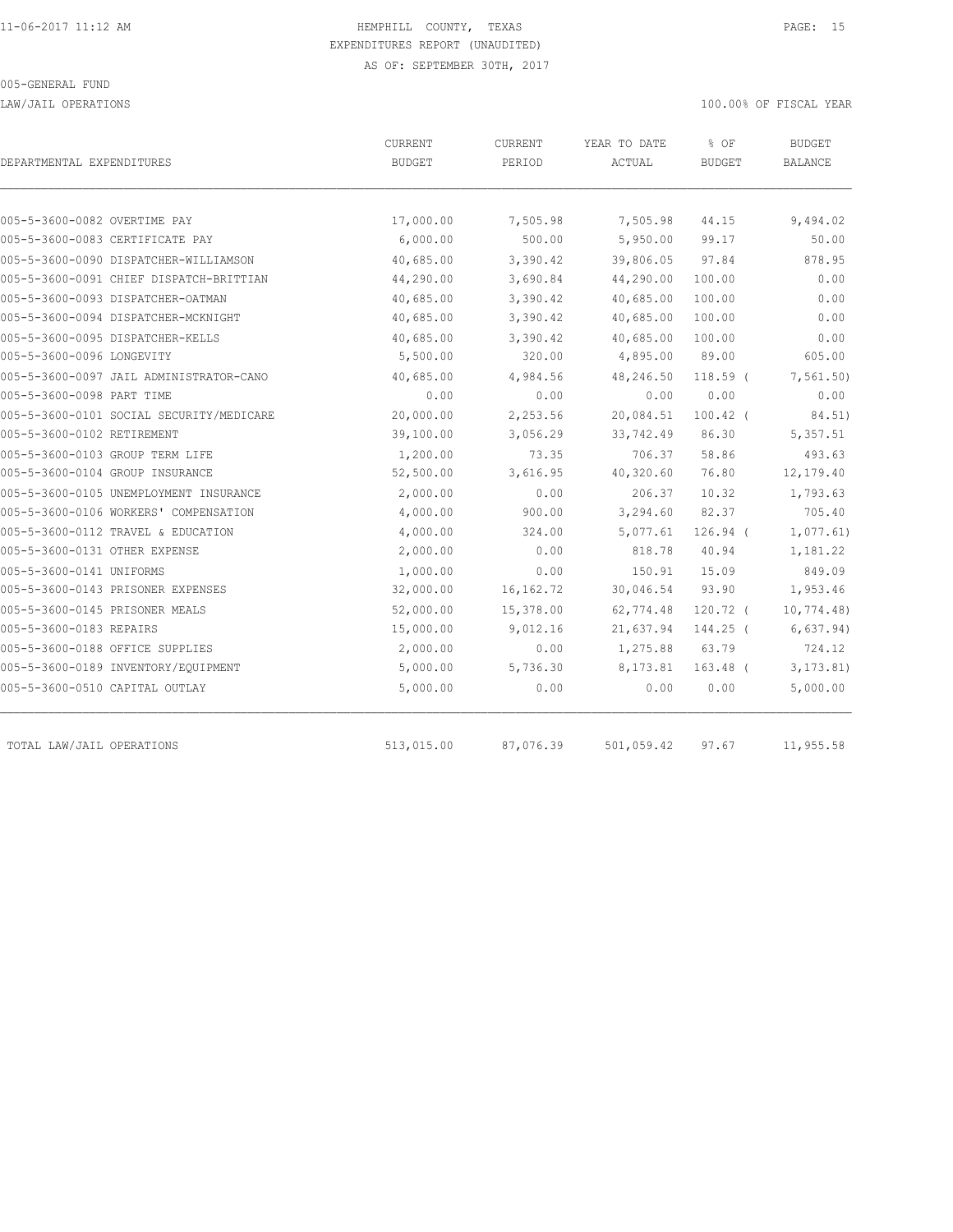SOLID WASTE DISPOSAL 100.00% OF FISCAL YEAR

| DEPARTMENTAL EXPENDITURES      | CURRENT<br><b>BUDGET</b> | CURRENT<br>PERIOD | YEAR TO DATE<br>ACTUAL | % OF<br><b>BUDGET</b> | BUDGET<br><b>BALANCE</b> |
|--------------------------------|--------------------------|-------------------|------------------------|-----------------------|--------------------------|
|                                |                          |                   |                        |                       |                          |
| 005-5-6025-0122 FUEL & OIL     | 25,000.00                | 2,159.29          | 12,039.68              | 48.16                 | 12,960.32                |
| 005-5-6025-0127 TIPPING FEES   | 173,000.00               | 31,078.35         | 172,982.17             | 99.99                 | 17.83                    |
| 005-5-6025-0510 CAPITAL OUTLAY | 0.00                     | 0.00              | 0.00                   | 0.00                  | 0.00                     |
|                                |                          |                   |                        |                       |                          |
| TOTAL SOLID WASTE DISPOSAL     | 198,000.00               | 33, 237.64        | 185,021.85             | 93.45                 | 12,978.15                |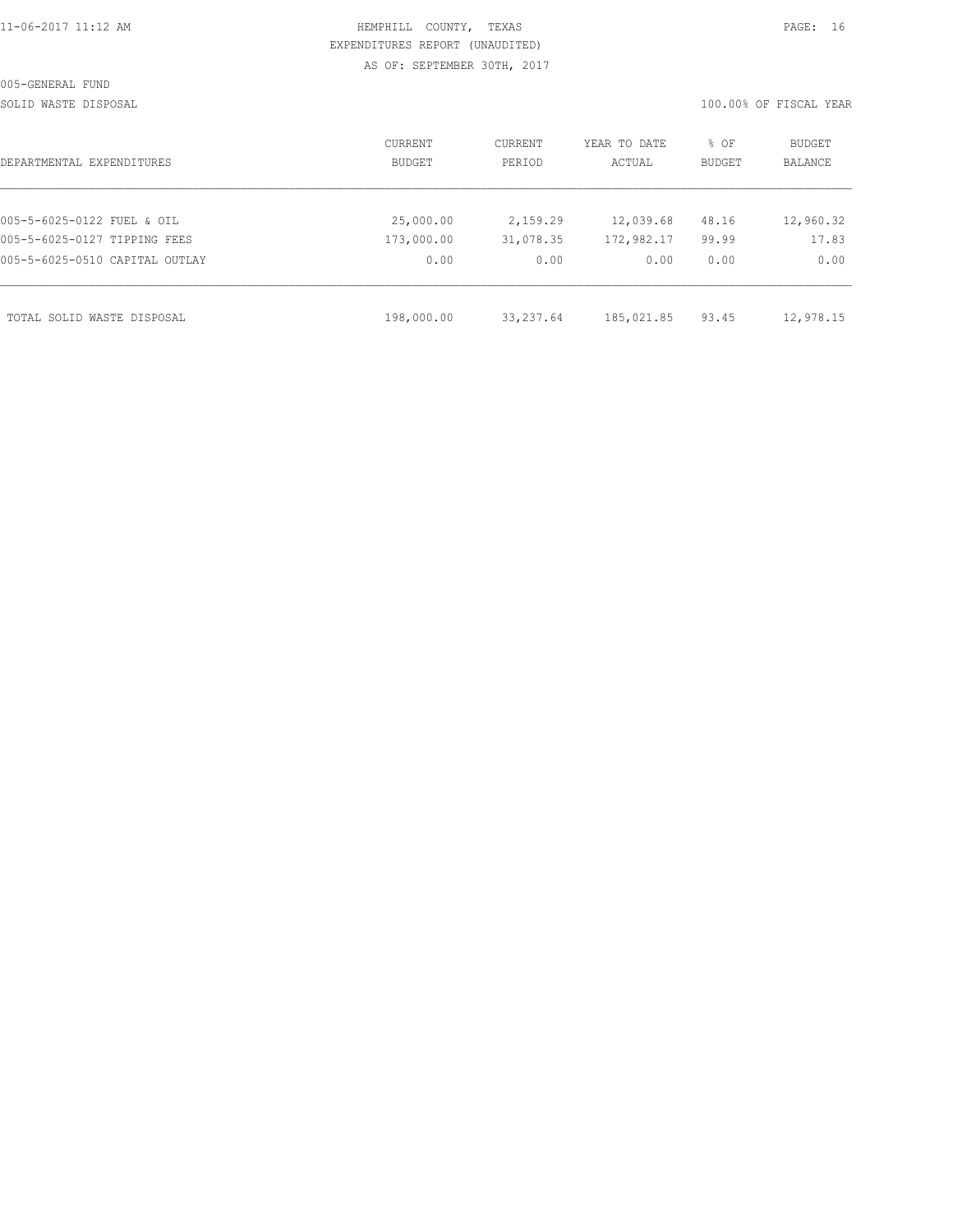PUBLIC FACILITIES 100.00% OF FISCAL YEAR

| DEPARTMENTAL EXPENDITURES               | <b>CURRENT</b><br><b>BUDGET</b> | CURRENT<br>PERIOD | YEAR TO DATE<br>ACTUAL | % OF<br><b>BUDGET</b> | BUDGET<br><b>BALANCE</b> |
|-----------------------------------------|---------------------------------|-------------------|------------------------|-----------------------|--------------------------|
|                                         |                                 |                   |                        |                       |                          |
| 005-5-7001-0124 TECH SUPPORT CONTRACT   | 12,000.00                       | 0.00              | 0.00                   | 0.00                  | 12,000.00                |
| 005-5-7001-0126 ROAD REPAIR             | 329,000.00                      | 0.00              | 0.00                   | 0.00                  | 329,000.00               |
| 005-5-7001-0128 SUPPLIES                | 13,000.00                       | 2,647.75          | 13,054.65              | $100.42$ (            | 54.65)                   |
| 005-5-7001-0129 COKES & COFFEE          | 4,000.00                        | 343.03            | 4,833.05               | $120.83$ (            | 833.05)                  |
| 005-5-7001-0133 UTILITIES/GENERAL       | 120,000.00                      | 22,775.47         | 119,641.44             | 99.70                 | 358.56                   |
| 005-5-7001-0183 PUBLIC FACILITIES R&M   | 35,000.00                       | 16,318.40         | 41, 115.32             | $117.47$ (            | 6, 115.32)               |
| 005-5-7001-0185 COURTHOUSE R&M          | 15,000.00                       | 4,321.08          | 16,372.27              | $109.15$ (            | 1,372.27                 |
| 005-5-7001-0186 BRIDGE/DAM-REPAIR/SPRAY | 30,000.00                       | 0.00              | 0.00                   | 0.00                  | 30,000.00                |
| 005-5-7001-0189 INVENTORY/EQUIPMENT     | 5,000.00                        | 0.00              | 2,248.40               | 44.97                 | 2,751.60                 |
| 005-5-7001-0217 TRANSFER OUT            | 0.00                            | 0.00              | 0.00                   | 0.00                  | 0.00                     |
| 005-5-7001-0510 CAPITAL OUTLAY          | 86,381.00                       | 1,450.00          | 9,405.78               | 10.89                 | 76,975.22                |
| TOTAL PUBLIC FACILITIES                 | 649,381.00                      | 47,855.73         | 206,670.91             | 31.83                 | 442,710.09               |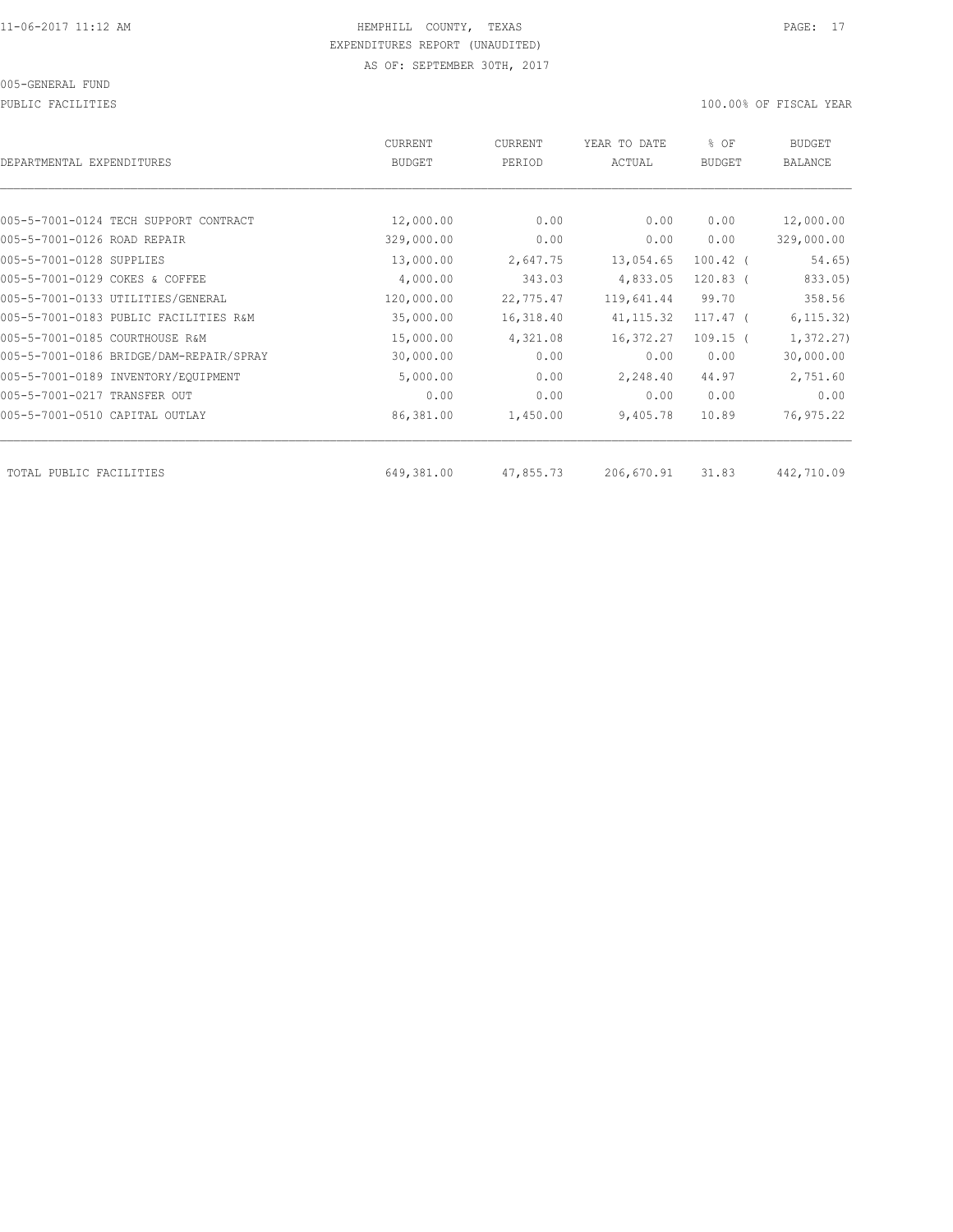CEMETERY 100.00% OF FISCAL YEAR

| DEPARTMENTAL EXPENDITURES                  | <b>CURRENT</b><br><b>BUDGET</b> | CURRENT<br>PERIOD | YEAR TO DATE<br>ACTUAL | % OF<br><b>BUDGET</b> | <b>BUDGET</b><br><b>BALANCE</b> |
|--------------------------------------------|---------------------------------|-------------------|------------------------|-----------------------|---------------------------------|
|                                            |                                 |                   |                        |                       |                                 |
| 005-5-7016-0097 CEMETERY ADM-JAHNEL        | 7,500.00                        | 0.00              | 7,500.00               | 100.00                | 0.00                            |
| 005-5-7016-0101 SOCIAL SECURITY/MEDICARE   | 600.00                          | 0.00              | 573.75                 | 95.63                 | 26.25                           |
| 005-5-7016-0105 UNEMPLOYMENT INSURANCE     | 100.00                          | 0.00              | 5.52                   | 5.52                  | 94.48                           |
| 005-5-7016-0114 VETERAN'S MARKERS          | 1,000.00                        | 0.00              | 225.00                 | 22.50                 | 775.00                          |
| 005-5-7016-0124 CONTRACT LABOR             | 15,000.00                       | 7,250.00          | 22,235.00              | 148.23 (              | 7,235.00                        |
| 005-5-7016-0128 SUPPLIES                   | 500.00                          | 0.00              | 218.37                 | 43.67                 | 281.63                          |
| 005-5-7016-0130 UNMARKED GRAVES            | 1,000.00                        | 0.00              | 0.00                   | 0.00                  | 1,000.00                        |
| 005-5-7016-0133 UTILITIES                  | 300.00                          | 25.52             | 136.94                 | 45.65                 | 163.06                          |
| 005-5-7016-0140 LANDSCAPING                | 2,000.00                        | 0.00              | 56.99                  | 2.85                  | 1,943.01                        |
| 005-5-7016-0142 CONTRACT MOWING & PCTs 3&4 | 46,000.00                       | 5,162.50          | 42,725.00              | 92.88                 | 3,275.00                        |
| 005-5-7016-0510 CAPITAL OUTLAY             | 0.00                            | 0.00              | 0.00                   | 0.00                  | 0.00                            |
|                                            |                                 |                   |                        |                       | 323.43                          |
| TOTAL CEMETERY                             | 74,000.00                       | 12,438.02         | 73,676.57              | 99.56                 |                                 |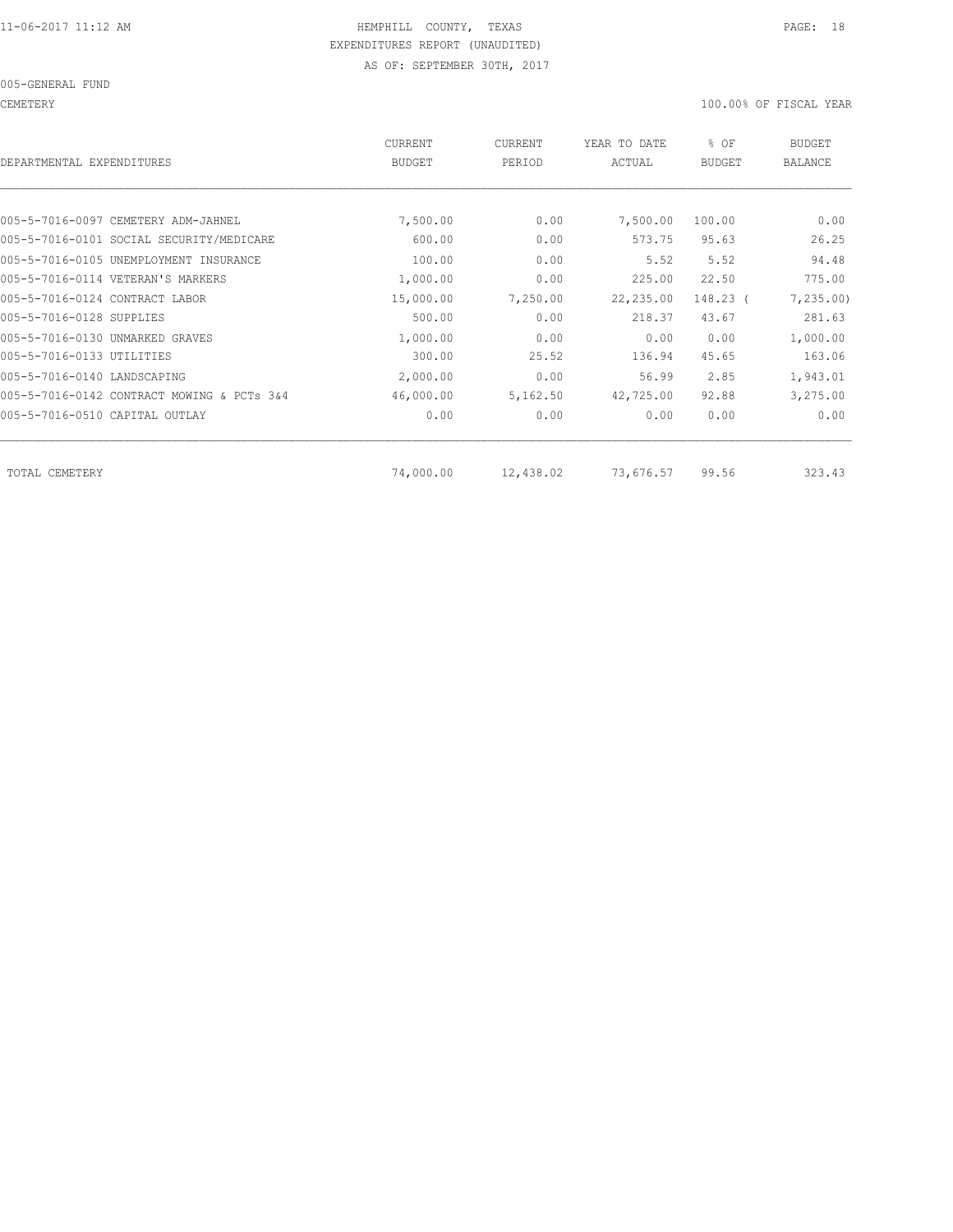OTHER COMPLEXES 100.00% OF FISCAL YEAR

| DEPARTMENTAL EXPENDITURES                | <b>CURRENT</b><br><b>BUDGET</b> | <b>CURRENT</b><br>PERIOD | YEAR TO DATE<br>ACTUAL | % OF<br><b>BUDGET</b> | <b>BUDGET</b><br><b>BALANCE</b> |
|------------------------------------------|---------------------------------|--------------------------|------------------------|-----------------------|---------------------------------|
|                                          |                                 |                          |                        |                       |                                 |
| 005-5-7018-0082 OVERTIME                 | 1,500.00                        | 0.00                     | 0.00                   | 0.00                  | 1,500.00                        |
| 005-5-7018-0091 COMPLEX SUPERVISOR-LYNCH | 52,530.00                       | 4,377.50                 | 52,530.00              | 100.00                | 0.00                            |
| 005-5-7018-0092 COMPLEX ROADHAND-YARNOLD | 47,380.00                       | 3,948.34                 | 47,380.00              | 100.00                | 0.00                            |
| 005-5-7018-0096 LONGEVITY                | 4,000.00                        | 340.00                   | 3,965.00               | 99.13                 | 35.00                           |
| 005-5-7018-0098 PART-TIME HELP           | 8,000.00                        | 0.00                     | 3,679.00               | 45.99                 | 4,321.00                        |
| 005-5-7018-0101 SOCIAL SECURITY/MEDICARE | 8,600.00                        | 662.98                   | 8,228.44               | 95.68                 | 371.56                          |
| 005-5-7018-0102 RETIREMENT               | 14,500.00                       | 869.60                   | 13,026.37              | 89.84                 | 1,473.63                        |
| 005-5-7018-0103 GROUP TERM LIFE          | 400.00                          | 20.88                    | 270.98                 | 67.75                 | 129.02                          |
| 005-5-7018-0104 GROUP INSURANCE          | 16,000.00                       | 1,203.05                 | 14,597.71              | 91.24                 | 1,402.29                        |
| 005-5-7018-0105 UNEMPLOYMENT INSURANCE   | 500.00                          | 0.00                     | 82.04                  | 16.41                 | 417.96                          |
| 005-5-7018-0106 WORKERS' COMPENSATION    | 1,400.00                        | 500.00                   | 1,898.20               | $135.59$ (            | 498.20)                         |
| 005-5-7018-0122 FUEL & OIL               | 15,000.00                       | 988.95                   | 8,407.78               | 56.05                 | 6,592.22                        |
| 005-5-7018-0124 MACHINE HIRE/CONT LABOR  | 1,500.00                        | 50.00                    | 4,975.82               | 331.72 (              | 3,475.82)                       |
| 005-5-7018-0125 TIRES & TUBES            | 1,500.00                        | 55.95                    | 596.75                 | 39.78                 | 903.25                          |
| 005-5-7018-0128 MATERIAL & SUPPLIES      | 10,000.00                       | 689.03                   | 8,638.58               | 86.39                 | 1,361.42                        |
| 005-5-7018-0132 TELEPHONE                | 700.00                          | 30.00                    | 360.00                 | 51.43                 | 340.00                          |
| 005-5-7018-0183 REPAIRS & MAINTENANCE    | 15,000.00                       | 0.00                     | 1,797.69               | 11.98                 | 13,202.31                       |
| 005-5-7018-0185 TREES                    | 0.00                            | 0.00                     | 0.00                   | 0.00                  | 0.00                            |
| 005-5-7018-0189 INVENTORY                | 12,000.00                       | 39.99                    | 2,593.04               | 21.61                 | 9,406.96                        |
| 005-5-7018-0206 CHEMICALS                | 3,000.00                        | 0.00                     | 947.80                 | 31.59                 | 2,052.20                        |
| 005-5-7018-0510 CAPITAL OUTLAY           | 20,000.00                       | 0.00                     | 0.00                   | 0.00                  | 20,000.00                       |
| TOTAL OTHER COMPLEXES                    | 233,510.00                      | 13,776.27                | 173,975.20             | 74.50                 | 59,534.80                       |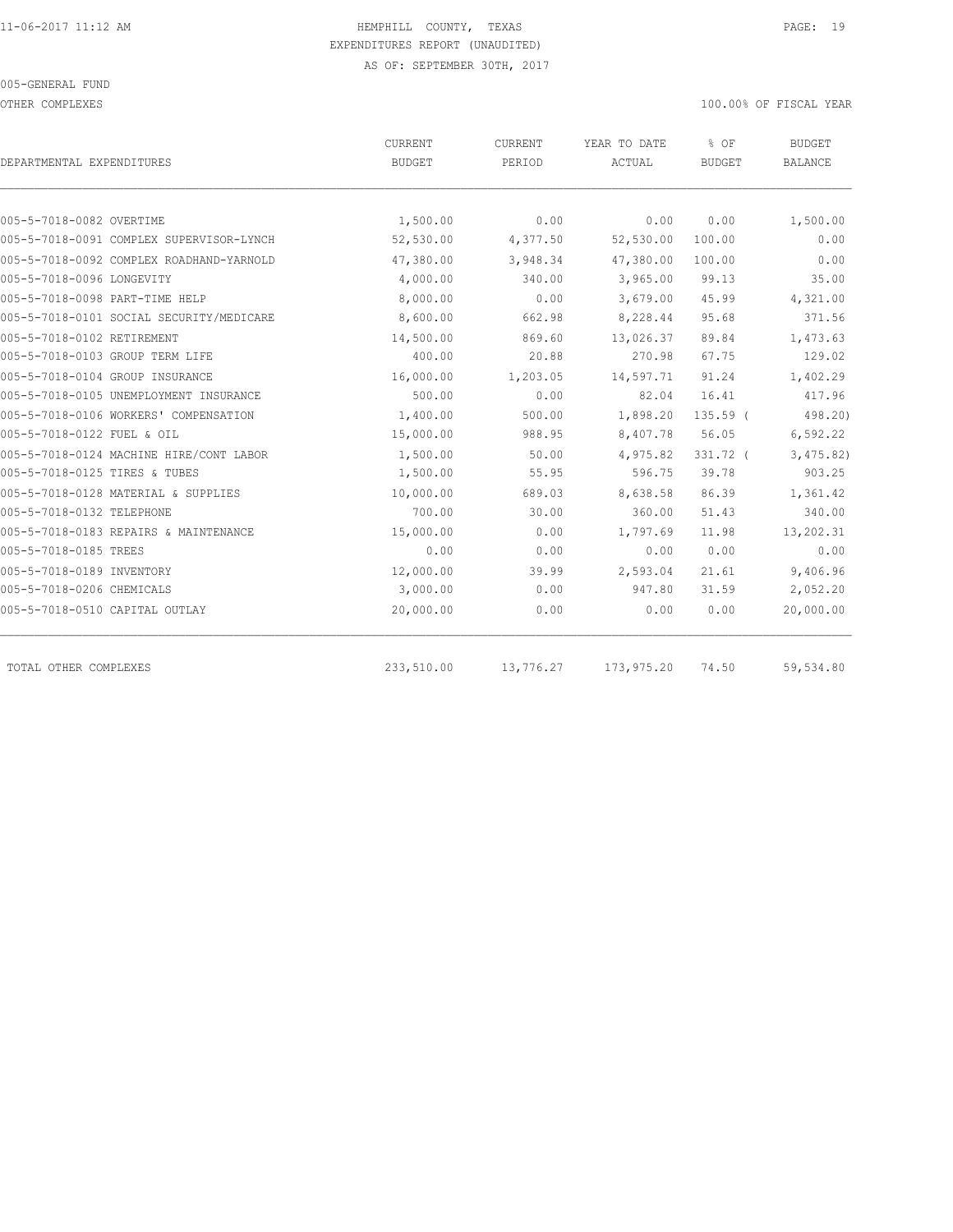LIBRARY 100.00% OF FISCAL YEAR

| DEPARTMENTAL EXPENDITURES                   | CURRENT<br><b>BUDGET</b> | CURRENT<br>PERIOD | YEAR TO DATE<br>ACTUAL | % OF<br><b>BUDGET</b> | <b>BUDGET</b><br><b>BALANCE</b> |
|---------------------------------------------|--------------------------|-------------------|------------------------|-----------------------|---------------------------------|
| 005-5-7041-0090 LIBRARIAN-DILLON            | 52,530.00                | 4,377.50          | 52,530.00              | 100.00                | 0.00                            |
| 005-5-7041-0095 CLERK-GARCIA                | 33,000.00                | 2,750.00          | 33,000.00              | 100.00                | 0.00                            |
| 005-5-7041-0096 LONGEVITY                   | 3,850.00                 | 290.00            | 3,290.00               | 85.45                 | 560.00                          |
| 005-5-7041-0097 CLERK/PT-LIBRARY CLERK      | 33,000.00                | 2,157.59          | 34,270.04              | $103.85$ (            | 1, 270.04)                      |
| 005-5-7041-0098 CLERK-POWELL                | 31,518.00                | 2,626.50          | 31,518.00              | 100.00                | 0.00                            |
| 005-5-7041-0101 SOCIAL SECURITY/MEDICARE    | 12,000.00                | 886.43            | 11,268.20              | 93.90                 | 731.80                          |
| 005-5-7041-0102 RETIREMENT                  | 19,500.00                | 1,192.98          | 17,858.82              | 91.58                 | 1,641.18                        |
| 005-5-7041-0103 GROUP TERM LIFE             | 600.00                   | 28.62             | 372.22                 | 62.04                 | 227.78                          |
| 005-5-7041-0104 GROUP INSURANCE             | 24,000.00                | 1,806.57          | 20,740.76              | 86.42                 | 3,259.24                        |
| 005-5-7041-0105 UNEMPLOYMENT INSURANCE      | 1,000.00                 | 0.00              | 114.39                 | 11.44                 | 885.61                          |
| 005-5-7041-0106 WORKERS' COMPENSATION       | 2,500.00                 | 675.00            | 2,445.50               | 97.82                 | 54.50                           |
| 005-5-7041-0112 TRAVEL                      | 3,000.00                 | 40.00             | 1,503.48               | 50.12                 | 1,496.52                        |
| 005-5-7041-0119 DUES                        | 2,000.00                 | 145.00            | 1,461.47               | 73.07                 | 538.53                          |
| 005-5-7041-0128 SUPPLIES                    | 8,000.00                 | 485.09            | 6,908.79               | 86.36                 | 1,091.21                        |
| 005-5-7041-0132 TELEPHONE                   | 7,100.00                 | 1,359.46          | 7,423.62               | $104.56$ (            | 323.62)                         |
| 005-5-7041-0142 HARRINGTON L. CONSORTIUM    | 9,050.00                 | 0.00              | 10,238.87              | $113.14$ (            | 1,188.87)                       |
| 005-5-7041-0168 BOOKS                       | 22,000.00                | 2,651.66          | 23, 247.51             | $105.67$ (            | 1,247.51)                       |
| 005-5-7041-0169 LIBRARY MEMORIALS/DONATIONS | 4,000.00                 | 0.00              | 2,085.37               | 52.13                 | 1,914.63                        |
| 005-5-7041-0181 TECH SUPPORT                | 4,500.00                 | 629.71            | 3,573.71               | 79.42                 | 926.29                          |
| 005-5-7041-0189 INVENTORY                   | 3,000.00                 | 0.00              | 888.11                 | 29.60                 | 2,111.89                        |
| TOTAL LIBRARY                               | 276,148.00               | 22,102.11         | 264,738.86             | 95.87                 | 11,409.14                       |
| TOTAL EXPENDITURES                          | 5,963,833.00             | 573,590.03        | 5,051,637.35           | 84.70                 | 912, 195.65                     |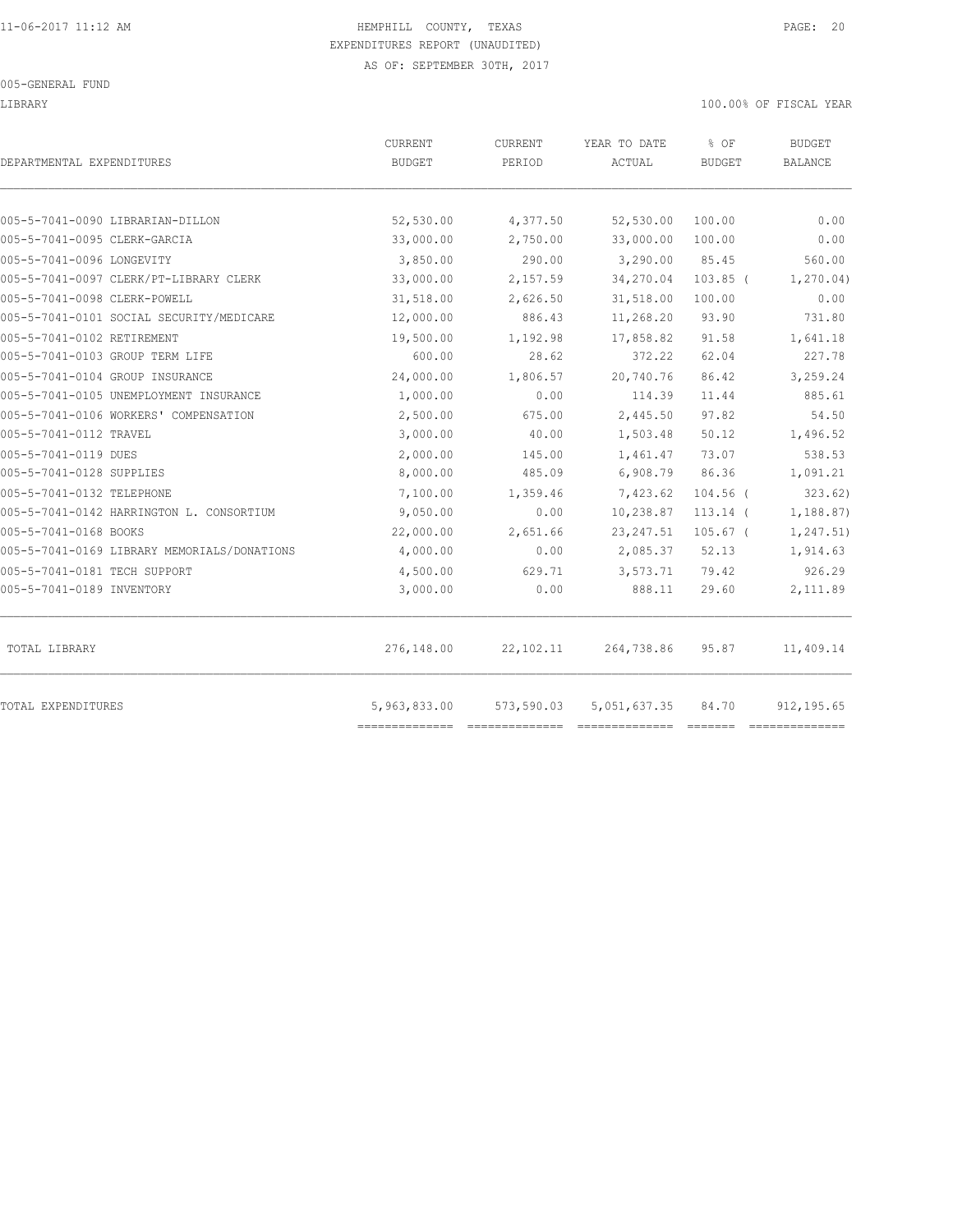LAW LIBRARY 100.00% OF FISCAL YEAR

| DEPARTMENTAL EXPENDITURES            | CURRENT<br><b>BUDGET</b>  | CURRENT<br>PERIOD | YEAR TO DATE<br>ACTUAL | % OF<br><b>BUDGET</b> | BUDGET<br>BALANCE     |
|--------------------------------------|---------------------------|-------------------|------------------------|-----------------------|-----------------------|
| 008-5-2008-0114 LAW LIBRARY EXPENSES | 2,000.00                  | 0.00              | 686.00                 | 34.30                 | 1,314.00              |
| TOTAL LAW LIBRARY                    | 2,000.00                  | 0.00              | 686.00                 | 34.30                 | 1,314.00              |
| TOTAL EXPENDITURES                   | 2,000.00<br>_____________ | 0.00              | 686.00                 | 34.30                 | 1,314.00<br>--------- |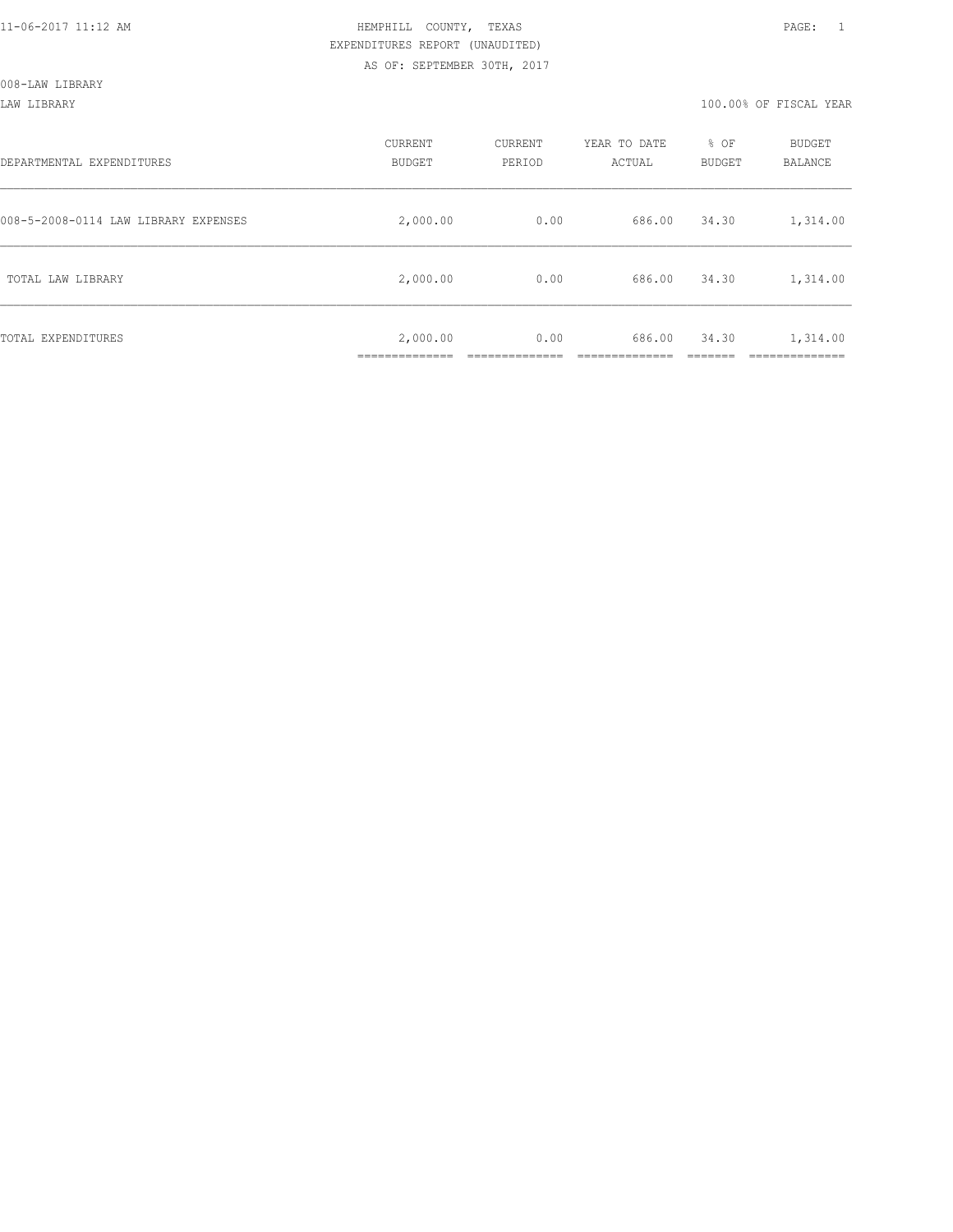CO COURTHOUSE SECURITY **100.000 COURTHOUSE SECURITY** 

| DEPARTMENTAL EXPENDITURES          | CURRENT<br><b>BUDGET</b> | CURRENT<br>PERIOD | YEAR TO DATE<br>ACTUAL | % OF<br><b>BUDGET</b> | BUDGET<br>BALANCE |
|------------------------------------|--------------------------|-------------------|------------------------|-----------------------|-------------------|
| 009-5-3009-0114 CRTHS SECURITY EXP | 54,000.00                | 0.00              | 0.00                   | 0.00                  | 54,000.00         |
| TOTAL CO COURTHOUSE SECURITY       | 54,000.00                | 0.00              | 0.00                   | 0.00                  | 54,000.00         |
| TOTAL EXPENDITURES                 | 54,000.00                | 0.00              | 0.00                   | 0.00                  | 54,000.00         |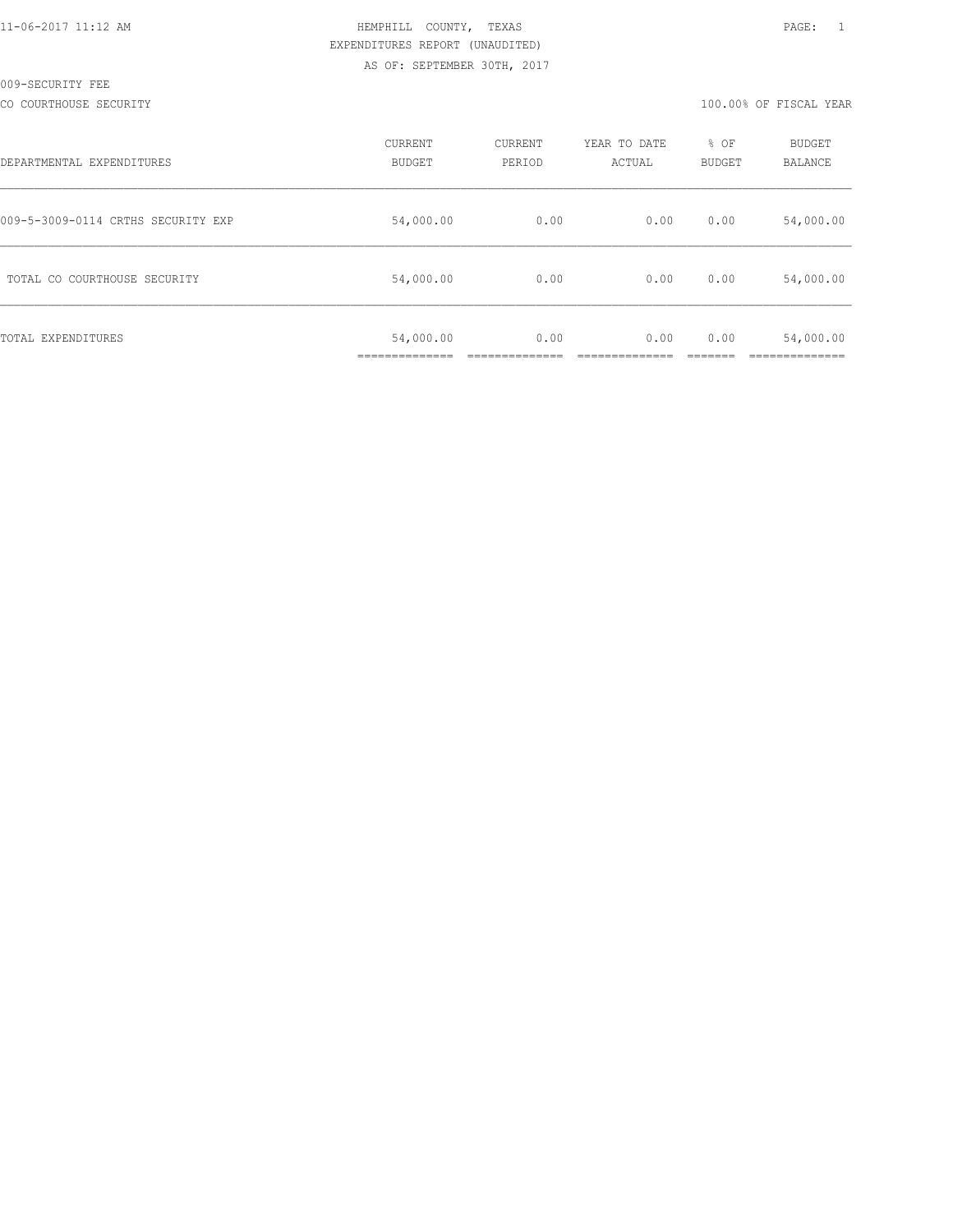AIRPORT 100.00% OF FISCAL YEAR

| DEPARTMENTAL EXPENDITURES                     | CURRENT<br><b>BUDGET</b>     | CURRENT<br>PERIOD | YEAR TO DATE<br>ACTUAL | % OF<br><b>BUDGET</b> | <b>BUDGET</b><br><b>BALANCE</b> |
|-----------------------------------------------|------------------------------|-------------------|------------------------|-----------------------|---------------------------------|
| 010-5-7010-0109 POSTAGE                       | 200.00                       | 0.00              | 191.00                 | 95.50                 | 9.00                            |
| 010-5-7010-0112 TRAVEL/DUES/PUBLICATIONS      | 800.00                       | 0.00              | 938.10                 | $117.26$ (            | 138.10)                         |
| 010-5-7010-0122 FUEL & OIL                    | 78,000.00                    | 14, 124. 17       | 107,369.13             | 137.65 (              | 29,369.13)                      |
| 010-5-7010-0124 AIRPORT MGR CONTRACT          | 56,000.00                    | 5,293.50          | 55, 376.98             | 98.89                 | 623.02                          |
| 010-5-7010-0127 FUEL SYSTEM MAINTENANCE       | 5,000.00                     | 0.00              | 2,940.04               | 58.80                 | 2,059.96                        |
| 010-5-7010-0131 OTHER EXPENSE                 | 2,000.00                     | 21.66             | 1,099.95               | 55.00                 | 900.05                          |
|                                               |                              |                   |                        |                       |                                 |
| 010-5-7010-0132 AWOS SATELLITE LINK/TELEPHONE | 5,000.00                     | 0.00              | 1,078.66               | 21.57                 | 3,921.34                        |
| 010-5-7010-0133 UTILITIES                     | 7,500.00                     | 1,141.75          | 8,080.47               | $107.74$ (            | 580.47                          |
| 010-5-7010-0134 BONDS & INSURANCE             | 2,500.00                     | 0.00              | 2,010.00               | 80.40                 | 490.00                          |
| 010-5-7010-0140 SATELLITE TELEVISION          | 1,100.00                     | 0.00              | 1,008.60               | 91.69                 | 91.40                           |
| 010-5-7010-0168 MOWING EOUIP./MAINT.          | 2,500.00                     | 0.00              | 473.70                 | 18.95                 | 2,026.30                        |
| 010-5-7010-0173 NAVIGATION EQUIP/MAINT        | 3,000.00                     | 0.00              | 761.33                 | 25.38                 | 2,238.67                        |
| 010-5-7010-0183 HANGAR-LOUNGE R&M             | 6,000.00                     | 368.61            | 5,921.40               | 98.69                 | 78.60                           |
| 010-5-7010-0185 WSI WEATHER                   | 1,500.00                     | 0.00              | 1,668.00               | $111.20$ (            | 168.00)                         |
| 010-5-7010-0189 INVENTORY                     | 3,000.00                     | 222.30            | 980.14                 | 32.67                 | 2,019.86                        |
| 010-5-7010-0510 CAPITAL OUTLAY                | 17,020.00                    | 0.00              | 0.00                   | 0.00                  | 17,020.00                       |
| TOTAL AIRPORT                                 | 191,120.00                   | 21, 171.99        | 189,897.50             | 99.36                 | 1,222.50                        |
| TOTAL EXPENDITURES                            | 191,120.00<br>============== | 21, 171.99        | 189,897.50             | 99.36                 | 1,222.50<br>==============      |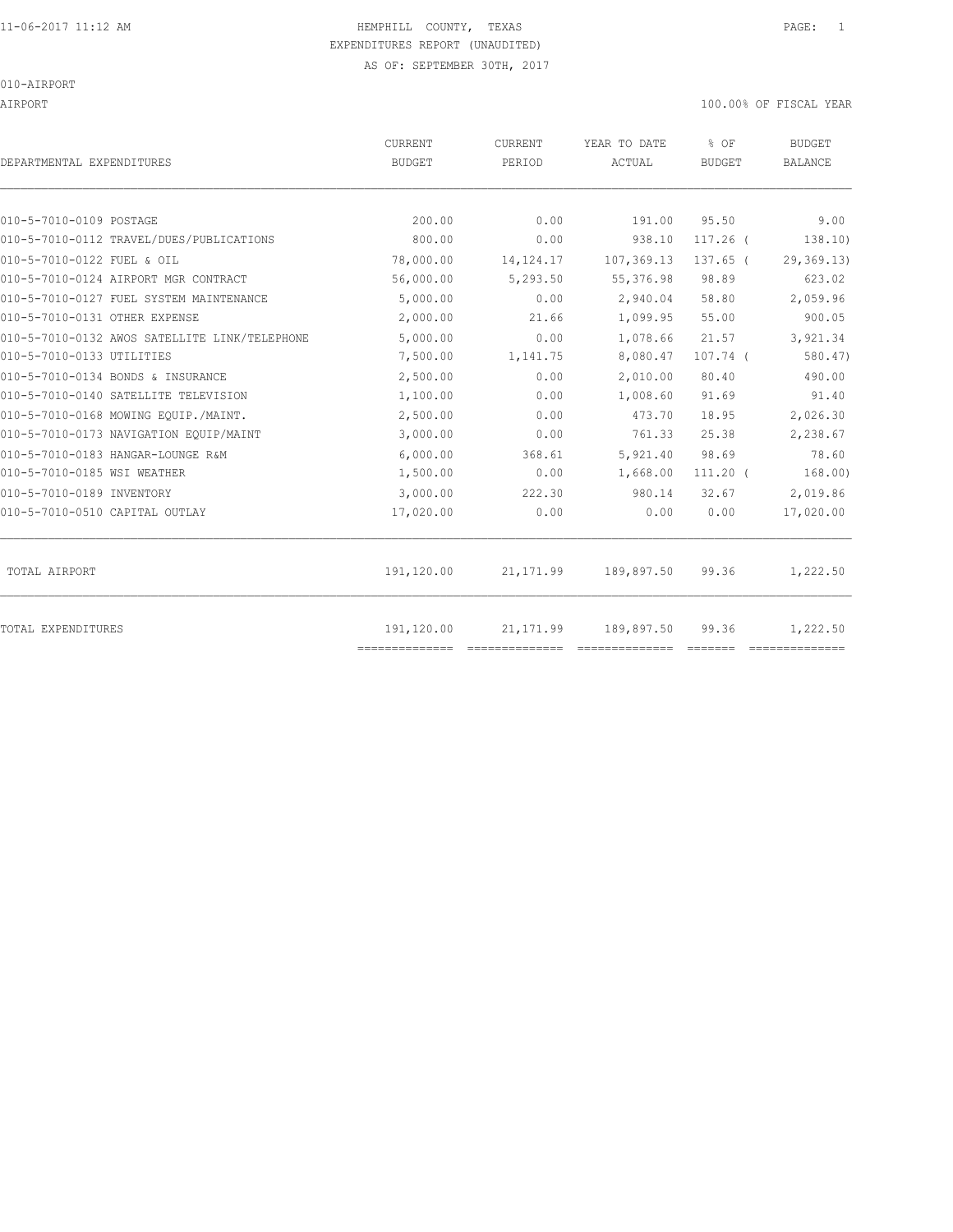ROAD & BRIDGE 1 100.00% OF FISCAL YEAR

| DEPARTMENTAL EXPENDITURES                      | CURRENT<br><b>BUDGET</b> | CURRENT<br>PERIOD | YEAR TO DATE<br>ACTUAL | % OF<br><b>BUDGET</b> | <b>BUDGET</b><br><b>BALANCE</b> |
|------------------------------------------------|--------------------------|-------------------|------------------------|-----------------------|---------------------------------|
| 011-5-4011-0082 OVERTIME                       | 2,500.00                 | 0.00              | 0.00                   | 0.00                  | 2,500.00                        |
| 011-5-4011-0090 COMMISSIONER-WEBB              | 37,595.00                | 3,132.92          | 37,595.00              | 100.00                | 0.00                            |
| 011-5-4011-0092 SR MAINTENANCE TECH-BILLENWILL | 52,530.00                | 0.00              | 54,360.00              | $103.48$ (            | 1,830.00                        |
| 011-5-4011-0095 MAINTENANCE TECH-              | 47,380.00                | 4,377.50          | 52,063.31              | $109.88$ (            | 4,683.31)                       |
| 011-5-4011-0096 LONGEVITY                      | 3,500.00                 | 0.00              | 1,820.00               | 52.00                 | 1,680.00                        |
| 011-5-4011-0101 SOCIAL SECURITY/MEDICARE       | 11,000.00                | 578.50            | 10,965.07              | 99.68                 | 34.93                           |
| 011-5-4011-0102 RETIREMENT                     | 18,000.00                | 759.16            | 17,739.30              | 98.55                 | 260.70                          |
| 011-5-4011-0103 GROUP TERM LIFE                | 500.00                   | 18.22             | 368.91                 | 73.78                 | 131.09                          |
| 011-5-4011-0104 GROUP INSURANCE                | 23,200.00                | 645.36            | 17,585.29              | 75.80                 | 5,614.71                        |
| 011-5-4011-0105 UNEMPLOYMENT INSURANCE         | 400.00                   | 0.00              | 80.39                  | 20.10                 | 319.61                          |
| 011-5-4011-0106 WORKERS' COMPENSATION          | 1,800.00                 | 750.00            | 2,847.30               | 158.18 (              | 1,047.30                        |
| 011-5-4011-0110 FREIGHT                        | 200.00                   | 0.00              | 0.00                   | 0.00                  | 200.00                          |
| 011-5-4011-0112 TRAVEL                         | 3,000.00                 | 0.00              | 1,038.31               | 34.61                 | 1,961.69                        |
| 011-5-4011-0122 FUEL & OIL                     | 32,000.00                | 8,276.34          | 29,661.75              | 92.69                 | 2,338.25                        |
| 011-5-4011-0124 MACHINE HIRE/CONT LABOR        | 15,000.00                | 0.00              | 3,567.93               | 23.79                 | 11,432.07                       |
| 011-5-4011-0125 TIRES & TUBES                  | 8,000.00                 | 4,848.80          | 7,599.72               | 95.00                 | 400.28                          |
| 011-5-4011-0126 CALICHE & GRAVEL               | 25,000.00                | 11,856.00         | 46,694.81              | 186.78 (              | 21,694.81)                      |
| 011-5-4011-0128 MATERIAL & SUPPLIES            | 10,000.00                | 99.14             | 3,794.39               | 37.94                 | 6, 205.61                       |
| 011-5-4011-0130 COMMUNICATION REPAIRS          | 500.00                   | 50.00             | 50.00                  | 10.00                 | 450.00                          |
| 011-5-4011-0131 OTHER EXPENSE                  | 1,000.00                 | 0.00              | 0.00                   | 0.00                  | 1,000.00                        |
| 011-5-4011-0132 TELEPHONE                      | 1,700.00                 | 101.32            | 786.62                 | 46.27                 | 913.38                          |
| 011-5-4011-0133 UTILITIES/PCT 1                | 3,500.00                 | 278.85            | 2,797.99               | 79.94                 | 702.01                          |
| 011-5-4011-0137 VEHICLE R&M                    | 6,000.00                 | 716.07            | 2,398.35               | 39.97                 | 3,601.65                        |
| 011-5-4011-0144 TIN HORNS/CATTLE GUARDS/CHEM   | 7,000.00                 | 0.00              | 700.00                 | 10.00                 | 6,300.00                        |
| 011-5-4011-0173 HEAVY EQUIP - R&M              | 20,000.00                | 6,587.66          | 22,579.71              | 112.90 (              | 2, 579.71                       |
| 011-5-4011-0189 INVENTORY                      | 5,000.00                 | 689.43            | 2,670.27               | 53.41                 | 2,329.73                        |
| 011-5-4011-0190 ROAD GRANT PROJECTS            | 0.00                     | 0.00              | 0.00                   | 0.00                  | 0.00                            |
| 011-5-4011-0510 CAPITAL OUTLAY                 | 54,000.00                | 0.00              | 4,995.00               | 9.25                  | 49,005.00                       |
| TOTAL ROAD & BRIDGE 1                          | 390,305.00               | 43,765.27         | 324,759.42             | 83.21                 | 65,545.58                       |
| TOTAL EXPENDITURES                             | 390,305.00               | 43,765.27         | 324,759.42             | 83.21                 | 65,545.58                       |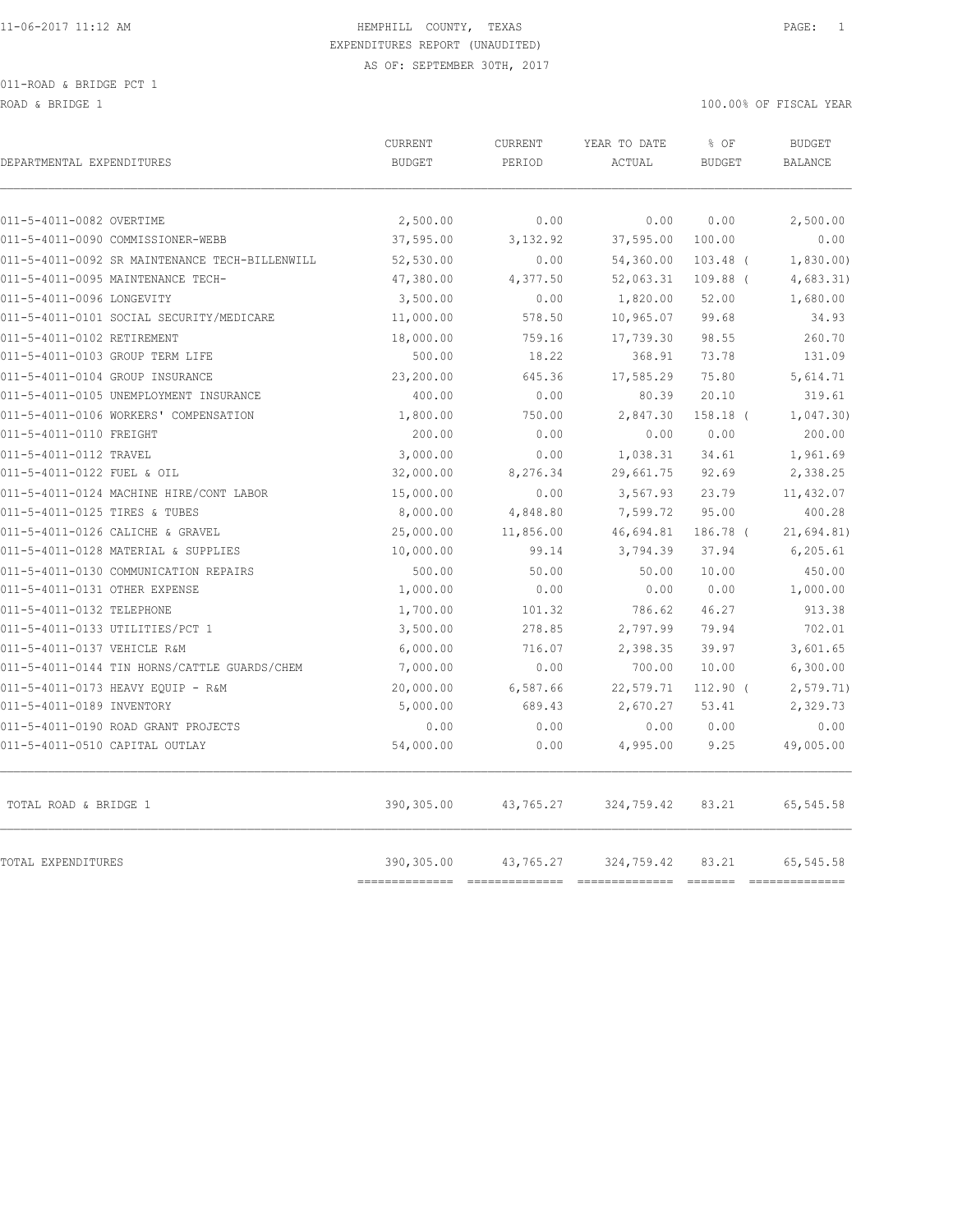| DEPARTMENTAL EXPENDITURES                  | CURRENT<br><b>BUDGET</b>     | <b>CURRENT</b><br>PERIOD | YEAR TO DATE<br>ACTUAL | % OF<br><b>BUDGET</b> | <b>BUDGET</b><br><b>BALANCE</b> |
|--------------------------------------------|------------------------------|--------------------------|------------------------|-----------------------|---------------------------------|
|                                            |                              |                          |                        |                       |                                 |
| 012-5-4012-0090 COMMISSIONER-ALEXANDER     | 37,595.00                    | 3,132.92                 | 37,595.00              | 100.00                | 0.00                            |
| 012-5-4012-0092 SR MAINTENANCE TECH-WALSER | 52,530.00                    | 4,377.50                 | 52, 530.00             | 100.00                | 0.00                            |
| 012-5-4012-0095 MAINTENANCE TECH-SCHAFER   | 47,380.00                    | 3,948.34                 | 47,380.00              | 100.00                | 0.00                            |
| 012-5-4012-0096 LONGEVITY                  | 1,500.00                     | 140.00                   | 1,560.00               | $104.00$ (            | 60.00)                          |
| 012-5-4012-0097 MAINTENANCE TECH-PT/OT     | 2,500.00                     | 1,296.17                 | 1,296.17               | 51.85                 | 1,203.83                        |
| 012-5-4012-0101 SOCIAL SECURITY/MEDICARE   | 11,000.00                    | 869.35                   | 9,593.65               | 87.22                 | 1,406.35                        |
| 012-5-4012-0102 RETIREMENT                 | 18,000.00                    | 1,296.71                 | 17,615.81              | 97.87                 | 384.19                          |
| 012-5-4012-0103 GROUP TERM LIFE            | 600.00                       | 31.11                    | 366.80                 | 61.13                 | 233.20                          |
| 012-5-4012-0104 GROUP INSURANCE            | 22,000.00                    | 1,806.57                 | 20,744.81              | 94.29                 | 1,255.19                        |
| 012-5-4012-0105 UNEMPLOYMENT INSURANCE     | 400.00                       | 0.00                     | 86.13                  | 21.53                 | 313.87                          |
| 012-5-4012-0106 WORKERS' COMPENSATION      | 1,800.00                     | 750.00                   | 2,847.30               | 158.18 (              | 1,047.30                        |
| 012-5-4012-0110 FREIGHT                    | 100.00                       | 0.00                     | 0.00                   | 0.00                  | 100.00                          |
| 012-5-4012-0112 TRAVEL                     | 2,500.00                     | 0.00                     | 2,607.76               | $104.31$ (            | 107.76)                         |
| 012-5-4012-0122 FUEL & OIL                 | 32,000.00                    | 5,013.41                 | 27, 204.45             | 85.01                 | 4,795.55                        |
| 012-5-4012-0124 MACHINE HIRE/CONT LABOR    | 2,000.00                     | 0.00                     | 539.20                 | 26.96                 | 1,460.80                        |
| 012-5-4012-0125 TIRES & TUBES              | 10,000.00                    | 5,297.30                 | 7,568.25               | 75.68                 | 2,431.75                        |
| 012-5-4012-0126 CALICHE & GRAVEL           | 10,000.00                    | 1,360.00                 | 12,860.00              | $128.60$ (            | 2,860.00                        |
| 012-5-4012-0128 MATERIAL & SUPPLIES        | 7,500.00                     | 498.23                   | 3,443.99               | 45.92                 | 4,056.01                        |
| 012-5-4012-0130 COMMUNICATIONS EXPENSE     | 500.00                       | 1,335.50                 | 1,414.20               | 282.84 (              | 914.20)                         |
| 012-5-4012-0132 TELEPHONE                  | 1,200.00                     | 30.00                    | 595.98                 | 49.67                 | 604.02                          |
| 012-5-4012-0133 UTILITIES/PCT 2            | 2,000.00                     | 86.16                    | 1,768.47               | 88.42                 | 231.53                          |
| 012-5-4012-0137 VEHICLE R&M                | 3,000.00                     | 164.49                   | 1,326.03               | 44.20                 | 1,673.97                        |
| 012-5-4012-0144 TIN HORN/CATTLE GUARD/CHEM | 8,000.00                     | 3,529.00                 | 4,394.50               | 54.93                 | 3,605.50                        |
| 012-5-4012-0173 HEAVY EQUIP - R&M          | 20,000.00                    | 4,432.55                 | 14,452.44              | 72.26                 | 5,547.56                        |
| 012-5-4012-0189 INVENTORY                  | 2,500.00                     | 929.41                   | 4,766.03               | $190.64$ (            | 2, 266.03                       |
| 012-5-4012-0510 CAPITAL OUTLAY             | 74,245.00                    | 0.00                     | 0.00                   | 0.00                  | 74,245.00                       |
| TOTAL ROAD & BRIDGE 2                      | 370,850.00                   | 40,324.72                | 274,556.97             | 74.03                 | 96,293.03                       |
| TOTAL EXPENDITURES                         | 370,850.00<br>-------------- | 40,324.72                | 274,556.97             | 74.03                 | 96,293.03<br>==============     |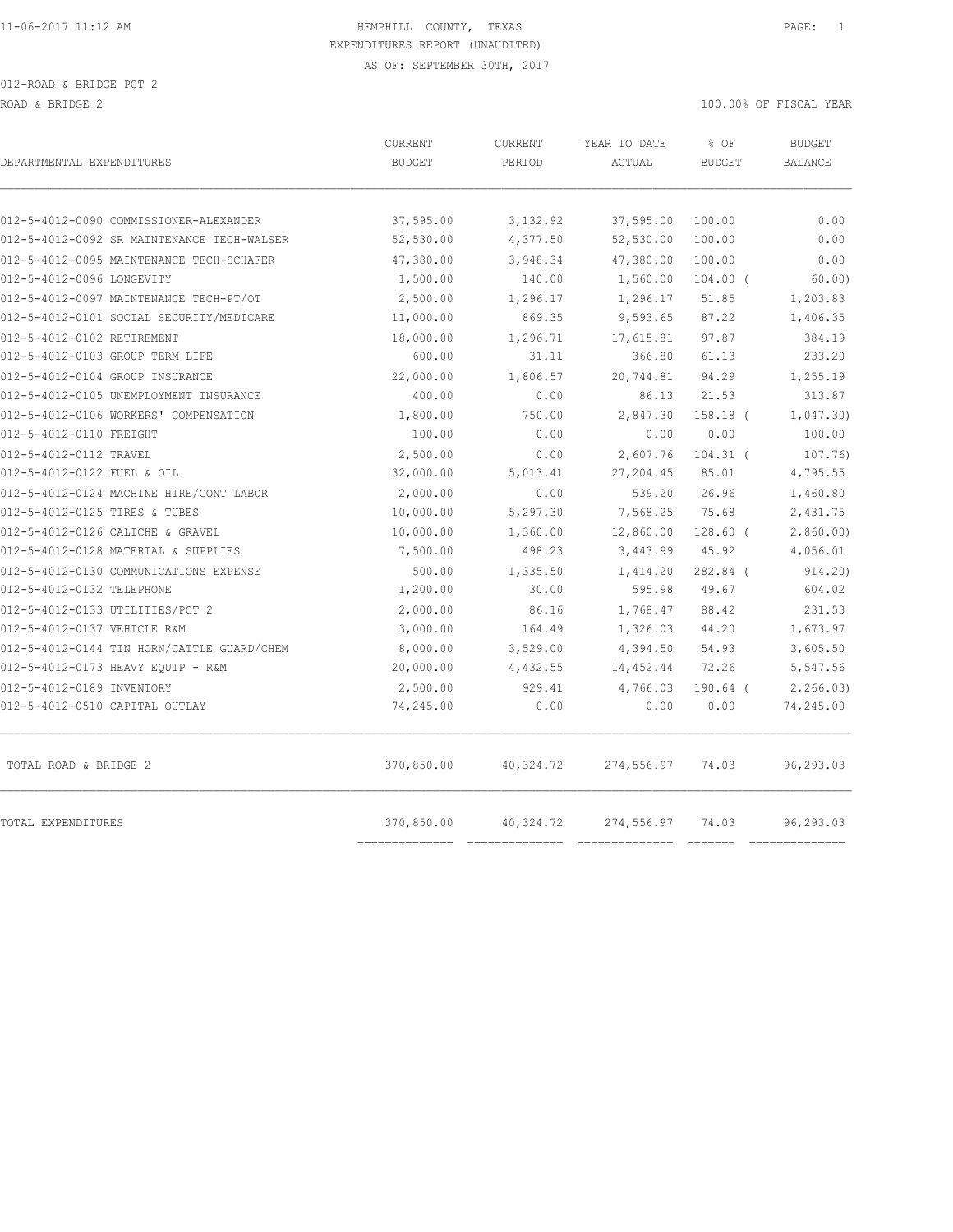| DEPARTMENTAL EXPENDITURES                  | CURRENT<br><b>BUDGET</b>     | <b>CURRENT</b><br>PERIOD | YEAR TO DATE<br>ACTUAL        | % OF<br><b>BUDGET</b>                                                                                                                                                                                                                                                                                                                                                                                                                                                                           | <b>BUDGET</b><br><b>BALANCE</b>                                                                                                                                                                                                                                                                                                                                                                |
|--------------------------------------------|------------------------------|--------------------------|-------------------------------|-------------------------------------------------------------------------------------------------------------------------------------------------------------------------------------------------------------------------------------------------------------------------------------------------------------------------------------------------------------------------------------------------------------------------------------------------------------------------------------------------|------------------------------------------------------------------------------------------------------------------------------------------------------------------------------------------------------------------------------------------------------------------------------------------------------------------------------------------------------------------------------------------------|
| 013-5-4013-0082 OVERTIME                   | 5,000.00                     | 0.00                     | 0.00                          | 0.00                                                                                                                                                                                                                                                                                                                                                                                                                                                                                            | 5,000.00                                                                                                                                                                                                                                                                                                                                                                                       |
| 013-5-4013-0090 COMMISSIONER-MCPHERSON     | 37,595.00                    | 3,132.92                 | 37,595.00                     | 100.00                                                                                                                                                                                                                                                                                                                                                                                                                                                                                          | 0.00                                                                                                                                                                                                                                                                                                                                                                                           |
| 013-5-4013-0092 SR MAINTENANCE TECH-CLARK  | 52,530.00                    | 4,377.50                 | 52,530.00                     | 100.00                                                                                                                                                                                                                                                                                                                                                                                                                                                                                          | 0.00                                                                                                                                                                                                                                                                                                                                                                                           |
| 013-5-4013-0094 MAINTENANCE TECH-ARCHER    | 47,380.00                    | 3,948.34                 | 47,380.00                     | 100.00                                                                                                                                                                                                                                                                                                                                                                                                                                                                                          | 0.00                                                                                                                                                                                                                                                                                                                                                                                           |
| 013-5-4013-0096 LONGEVITY                  | 1,500.00                     | 100.00                   | 1,430.00                      | 95.33                                                                                                                                                                                                                                                                                                                                                                                                                                                                                           | 70.00                                                                                                                                                                                                                                                                                                                                                                                          |
| 013-5-4013-0097 MAINTENANCE TECH-FARRAR    | 47,380.00                    | 3,948.34                 | 47,380.00                     | 100.00                                                                                                                                                                                                                                                                                                                                                                                                                                                                                          | 0.00                                                                                                                                                                                                                                                                                                                                                                                           |
| 013-5-4013-0098 MAINTENANCE TECH-MORENO    | 47,380.00                    | 1,974.17                 | 44, 919.26                    | 94.81                                                                                                                                                                                                                                                                                                                                                                                                                                                                                           | 2,460.74                                                                                                                                                                                                                                                                                                                                                                                       |
| 013-5-4013-0101 SOCIAL SECURITY/MEDICARE   | 18,500.00                    | 1,229.87                 | 16,576.36                     | 89.60                                                                                                                                                                                                                                                                                                                                                                                                                                                                                           | 1,923.64                                                                                                                                                                                                                                                                                                                                                                                       |
| 013-5-4013-0102 RETIREMENT                 | 29,950.00                    | 1,767.96                 | 29, 276.38                    | 97.75                                                                                                                                                                                                                                                                                                                                                                                                                                                                                           | 673.62                                                                                                                                                                                                                                                                                                                                                                                         |
| 013-5-4013-0103 GROUP TERM LIFE            | 1,000.00                     | 42.44                    | 608.13                        | 60.81                                                                                                                                                                                                                                                                                                                                                                                                                                                                                           | 391.87                                                                                                                                                                                                                                                                                                                                                                                         |
| 013-5-4013-0104 GROUP INSURANCE            | 40,000.00                    | 2,408.76                 | 35, 319.28                    | 88.30                                                                                                                                                                                                                                                                                                                                                                                                                                                                                           | 4,680.72                                                                                                                                                                                                                                                                                                                                                                                       |
| 013-5-4013-0105 UNEMPLOYMENT INSURANCE     | 1,000.00                     | 0.00                     | 4,340.66                      | 434.07 (                                                                                                                                                                                                                                                                                                                                                                                                                                                                                        | 3,340.66                                                                                                                                                                                                                                                                                                                                                                                       |
| 013-5-4013-0106 WORKERS' COMPENSATION      | 4,000.00                     | 1,250.00                 | 4,745.50                      | $118.64$ (                                                                                                                                                                                                                                                                                                                                                                                                                                                                                      | 745.50)                                                                                                                                                                                                                                                                                                                                                                                        |
| 013-5-4013-0110 FREIGHT                    | 100.00                       | 0.00                     | 59.33                         | 59.33                                                                                                                                                                                                                                                                                                                                                                                                                                                                                           | 40.67                                                                                                                                                                                                                                                                                                                                                                                          |
| 013-5-4013-0112 TRAVEL                     | 3,000.00                     | 0.00                     | 2,313.19                      | 77.11                                                                                                                                                                                                                                                                                                                                                                                                                                                                                           | 686.81                                                                                                                                                                                                                                                                                                                                                                                         |
| 013-5-4013-0122 FUEL & OIL                 | 65,000.00                    | 2,878.66                 | 45, 458.30                    | 69.94                                                                                                                                                                                                                                                                                                                                                                                                                                                                                           | 19,541.70                                                                                                                                                                                                                                                                                                                                                                                      |
| 013-5-4013-0124 MACHINE HIRE/CONT LABOR    | 15,000.00                    | 865.67                   | 10,547.80                     | 70.32                                                                                                                                                                                                                                                                                                                                                                                                                                                                                           | 4,452.20                                                                                                                                                                                                                                                                                                                                                                                       |
| 013-5-4013-0125 TIRES & TUBES              | 12,000.00                    | 872.90                   | 15,854.77                     | $132.12$ (                                                                                                                                                                                                                                                                                                                                                                                                                                                                                      | 3,854.77)                                                                                                                                                                                                                                                                                                                                                                                      |
| 013-5-4013-0126 CALICHE & GRAVEL           | 45,000.00                    | 18,588.55                | 107,935.60                    | 239.86 (                                                                                                                                                                                                                                                                                                                                                                                                                                                                                        | 62, 935.60                                                                                                                                                                                                                                                                                                                                                                                     |
| 013-5-4013-0128 MATERIAL & SUPPLIES        | 20,000.00                    | 204.98                   | 8,296.81                      | 41.48                                                                                                                                                                                                                                                                                                                                                                                                                                                                                           | 11,703.19                                                                                                                                                                                                                                                                                                                                                                                      |
| 013-5-4013-0130 COMMUNICATIONS EXPENSES    | 500.00                       | 0.00                     | 282.00                        | 56.40                                                                                                                                                                                                                                                                                                                                                                                                                                                                                           | 218.00                                                                                                                                                                                                                                                                                                                                                                                         |
| 013-5-4013-0131 OTHER EXPENSE              | 1,000.00                     | 0.00                     | 0.00                          | 0.00                                                                                                                                                                                                                                                                                                                                                                                                                                                                                            | 1,000.00                                                                                                                                                                                                                                                                                                                                                                                       |
| 013-5-4013-0132 TELEPHONE                  | 600.00                       | 301.62                   | 631.62                        | $105.27$ (                                                                                                                                                                                                                                                                                                                                                                                                                                                                                      | 31.62)                                                                                                                                                                                                                                                                                                                                                                                         |
| 013-5-4013-0133 UTILITIES/PCT 3            | 3,000.00                     | 157.59                   | 2,218.09                      | 73.94                                                                                                                                                                                                                                                                                                                                                                                                                                                                                           | 781.91                                                                                                                                                                                                                                                                                                                                                                                         |
| 013-5-4013-0137 VEHICLE R&M                | 15,000.00                    | 412.39                   | 9,571.77                      | 63.81                                                                                                                                                                                                                                                                                                                                                                                                                                                                                           | 5,428.23                                                                                                                                                                                                                                                                                                                                                                                       |
| 013-5-4013-0144 TIN HORN/CATTLE GUARD/CHEM | 7,000.00                     | 0.00                     | 16,381.13                     | 234.02 (                                                                                                                                                                                                                                                                                                                                                                                                                                                                                        | 9,381.13)                                                                                                                                                                                                                                                                                                                                                                                      |
| 013-5-4013-0173 HEAVY EQUIP - R&M          | 40,000.00                    | 7,815.61                 | 38,624.65                     | 96.56                                                                                                                                                                                                                                                                                                                                                                                                                                                                                           | 1,375.35                                                                                                                                                                                                                                                                                                                                                                                       |
| 013-5-4013-0189 INVENTORY                  | 12,000.00                    | 3,505.42                 | 11, 411.48                    | 95.10                                                                                                                                                                                                                                                                                                                                                                                                                                                                                           | 588.52                                                                                                                                                                                                                                                                                                                                                                                         |
| 013-5-4013-0190 ROAD GRANT PROJECTS        | 0.00                         | 0.00                     | 0.00                          | 0.00                                                                                                                                                                                                                                                                                                                                                                                                                                                                                            | 0.00                                                                                                                                                                                                                                                                                                                                                                                           |
| 013-5-4013-0510 CAPITAL OUTLAY             | 110,135.00                   | 0.00                     | 6,940.00                      | 6.30                                                                                                                                                                                                                                                                                                                                                                                                                                                                                            | 103,195.00                                                                                                                                                                                                                                                                                                                                                                                     |
| TOTAL ROAD & BRIDGE 3                      | 682,550.00                   | 59,783.69                | 598,627.11                    | 87.70                                                                                                                                                                                                                                                                                                                                                                                                                                                                                           | 83,922.89                                                                                                                                                                                                                                                                                                                                                                                      |
| TOTAL EXPENDITURES                         | 682,550.00<br>============== | 59,783.69                | 598,627.11<br>=============== | 87.70<br>$\begin{array}{cccccccccc} \multicolumn{2}{c}{} & \multicolumn{2}{c}{} & \multicolumn{2}{c}{} & \multicolumn{2}{c}{} & \multicolumn{2}{c}{} & \multicolumn{2}{c}{} & \multicolumn{2}{c}{} & \multicolumn{2}{c}{} & \multicolumn{2}{c}{} & \multicolumn{2}{c}{} & \multicolumn{2}{c}{} & \multicolumn{2}{c}{} & \multicolumn{2}{c}{} & \multicolumn{2}{c}{} & \multicolumn{2}{c}{} & \multicolumn{2}{c}{} & \multicolumn{2}{c}{} & \multicolumn{2}{c}{} & \multicolumn{2}{c}{} & \mult$ | 83, 922.89<br>$\begin{array}{c} \rule{0pt}{2.5mm} \rule{0pt}{2.5mm} \rule{0pt}{2.5mm} \rule{0pt}{2.5mm} \rule{0pt}{2.5mm} \rule{0pt}{2.5mm} \rule{0pt}{2.5mm} \rule{0pt}{2.5mm} \rule{0pt}{2.5mm} \rule{0pt}{2.5mm} \rule{0pt}{2.5mm} \rule{0pt}{2.5mm} \rule{0pt}{2.5mm} \rule{0pt}{2.5mm} \rule{0pt}{2.5mm} \rule{0pt}{2.5mm} \rule{0pt}{2.5mm} \rule{0pt}{2.5mm} \rule{0pt}{2.5mm} \rule{0$ |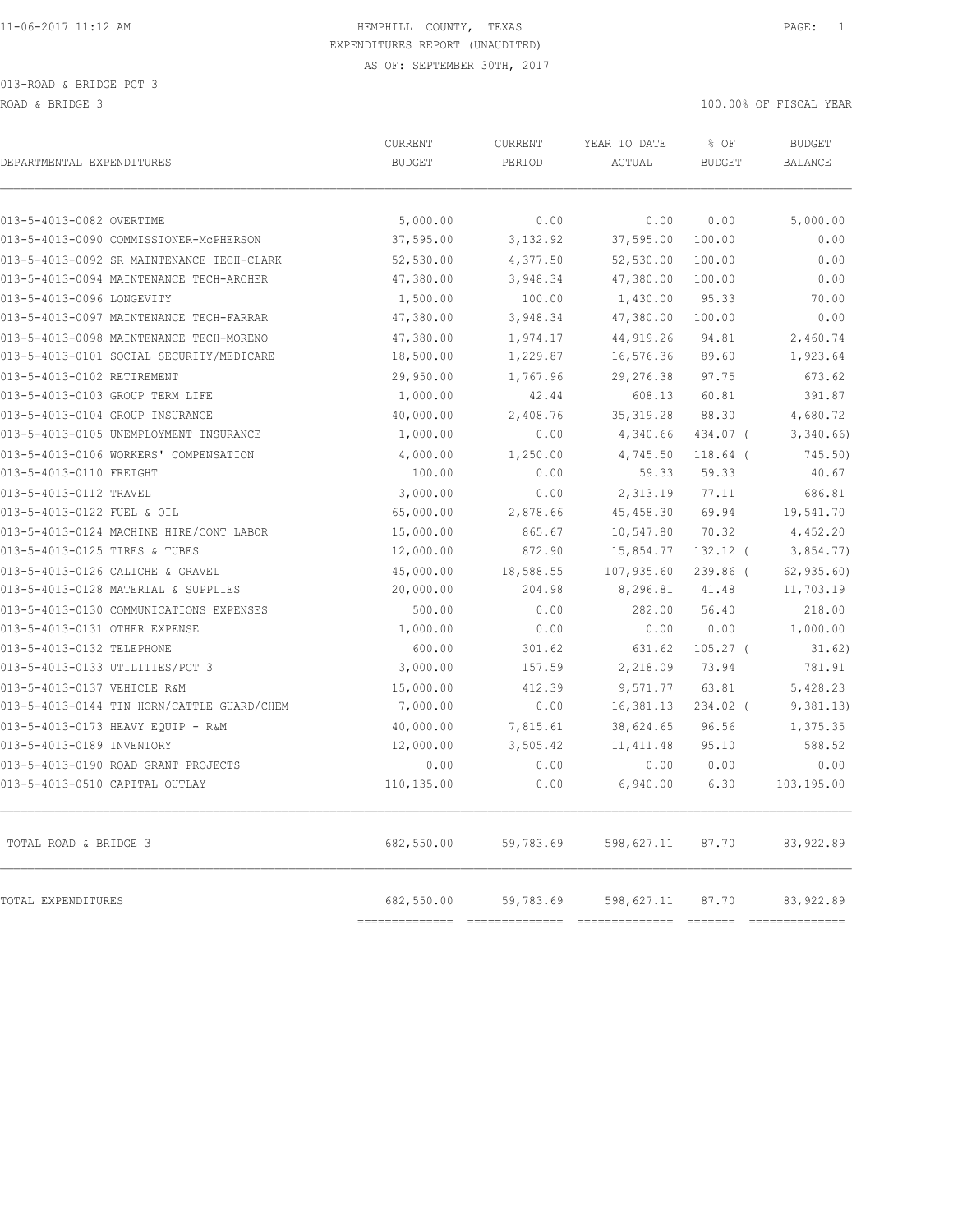ROAD & BRIDGE 4 100.00% OF FISCAL YEAR

| DEPARTMENTAL EXPENDITURES                      | <b>CURRENT</b><br><b>BUDGET</b> | <b>CURRENT</b><br>PERIOD | YEAR TO DATE<br>ACTUAL | % OF<br><b>BUDGET</b> | <b>BUDGET</b><br><b>BALANCE</b> |
|------------------------------------------------|---------------------------------|--------------------------|------------------------|-----------------------|---------------------------------|
| 014-5-4014-0082 PART-TIME/OVERTIME             | 5,000.00                        | 1,957.76                 | 1,957.76               | 39.16                 | 3,042.24                        |
| 014-5-4014-0090 COMMISSIONER-THOMAS            | 37,595.00                       | 3,132.92                 | 37,595.00              | 100.00                | 0.00                            |
| 014-5-4014-0092 SR MAINTENANCE TECH-CROSGROVE  | 52,530.00                       | 4,377.50                 | 52,530.00              | 100.00                | 0.00                            |
| 014-5-4014-0094 MAINTENANCE TECH-SCOTT         | 47,380.00                       | 3,948.34                 | 47,380.00              | 100.00                | 0.00                            |
| 014-5-4014-0095 MAINTENANCE TECH-WRIGHT        | 47,380.00                       | 3,948.34                 | 47,380.00              | 100.00                | 0.00                            |
| 014-5-4014-0096 LONGEVITY                      | 2,400.00                        | 160.00                   | 2,205.00               | 91.88                 | 195.00                          |
| 014-5-4014-0097 MAINTENANCE TECH-              | 47,380.00                       | 0.00                     | 28,580.82              | 60.32                 | 18,799.18                       |
| 014-5-4014-0101 SOCIAL SECURITY/MEDICARE       | 18,500.00                       | 1,258.02                 | 15,872.41              | 85.80                 | 2,627.59                        |
| 014-5-4014-0102 RETIREMENT                     | 29,900.00                       | 1,769.01                 | 27, 318.55             | 91.37                 | 2,581.45                        |
| 014-5-4014-0103 GROUP TERM LIFE                | 1,000.00                        | 42.45                    | 570.51                 | 57.05                 | 429.49                          |
| 014-5-4014-0104 GROUP INSURANCE                | 32,000.00                       | 2,408.76                 | 32,854.67              | $102.67$ (            | 854.67)                         |
| 014-5-4014-0105 UNEMPLOYMENT INSURANCE         | 1,500.00                        | 0.00                     | 141.82                 | 9.45                  | 1,358.18                        |
| 014-5-4014-0106 WORKERS' COMPENSATION          | 3,500.00                        | 1,250.00                 | 4,745.50               | $135.59$ (            | 1, 245.50                       |
| 014-5-4014-0110 FREIGHT                        | 0.00                            | 0.00                     | 0.00                   | 0.00                  | 0.00                            |
| 014-5-4014-0112 TRAVEL                         | 3,000.00                        | 0.00                     | 1,379.65               | 45.99                 | 1,620.35                        |
| 014-5-4014-0122 FUEL & OIL                     | 65,000.00                       | 17,277.64                | 53, 273.05             | 81.96                 | 11,726.95                       |
| 014-5-4014-0124 MACHINE HIRE/CONT LABOR        | 3,000.00                        | 2,061.25                 | 2,319.60               | 77.32                 | 680.40                          |
| 014-5-4014-0125 TIRES & TUBES                  | 10,000.00                       | 3,719.95                 | 10,581.52              | $105.82$ (            | 581.52)                         |
| 014-5-4014-0126 CALICHE & GRAVEL               | 45,000.00                       | 5,572.45                 | 35,552.05              | 79.00                 | 9,447.95                        |
| 014-5-4014-0128 MATERIAL & SUPPLIES            | 10,000.00                       | 718.08                   | 5,190.13               | 51.90                 | 4,809.87                        |
| 014-5-4014-0130 COMMUNICATIONS EXPENSES        | 1,000.00                        | 0.00                     | 143.94                 | 14.39                 | 856.06                          |
| 014-5-4014-0131 OTHER EXPENSE                  | 0.00                            | 0.00                     | 75.00                  | $0.00$ (              | 75.00)                          |
| 014-5-4014-0132 TELEPHONE                      | 2,000.00                        | 77.90                    | 883.57                 | 44.18                 | 1,116.43                        |
| 014-5-4014-0133 UTILITIES/PCT 4                | 8,000.00                        | 170.02                   | 3,106.12               | 38.83                 | 4,893.88                        |
| 014-5-4014-0137 VEHICLE R&M                    | 4,000.00                        | 541.99                   | 4,231.62               | $105.79$ (            | 231.62)                         |
| 014-5-4014-0144 TIN HORNS, CATTLE GUARDS, CHEM | 3,000.00                        | 0.00                     | 1,485.00               | 49.50                 | 1,515.00                        |
| 014-5-4014-0173 HEAVY EQUIP - R&M              | 20,000.00                       | 924.87                   | 29, 173.98             | 145.87 (              | 9, 173.98)                      |
| 014-5-4014-0189 INVENTORY                      | 10,000.00                       | 1,044.67                 | 3,226.21               | 32.26                 | 6,773.79                        |
| 014-5-4014-0190 ROAD GRANT PROJECTS            | 0.00                            | 0.00                     | 0.00                   | 0.00                  | 0.00                            |
| 014-5-4014-0225 RENT                           | 0.00                            | 0.00                     | 750.00                 | $0.00$ (              | 750.00)                         |
| 014-5-4014-0510 CAPITAL OUTLAY                 | 102,935.00                      | 325.00                   | 86,509.83              | 84.04                 | 16,425.17                       |
| TOTAL ROAD & BRIDGE 4                          | 613,000.00                      | 56,686.92                | 537,013.31             | 87.60                 | 75,986.69                       |
| TOTAL EXPENDITURES                             | 613,000.00<br>------------      | 56,686.92                | 537,013.31             | 87.60                 | 75,986.69<br>============       |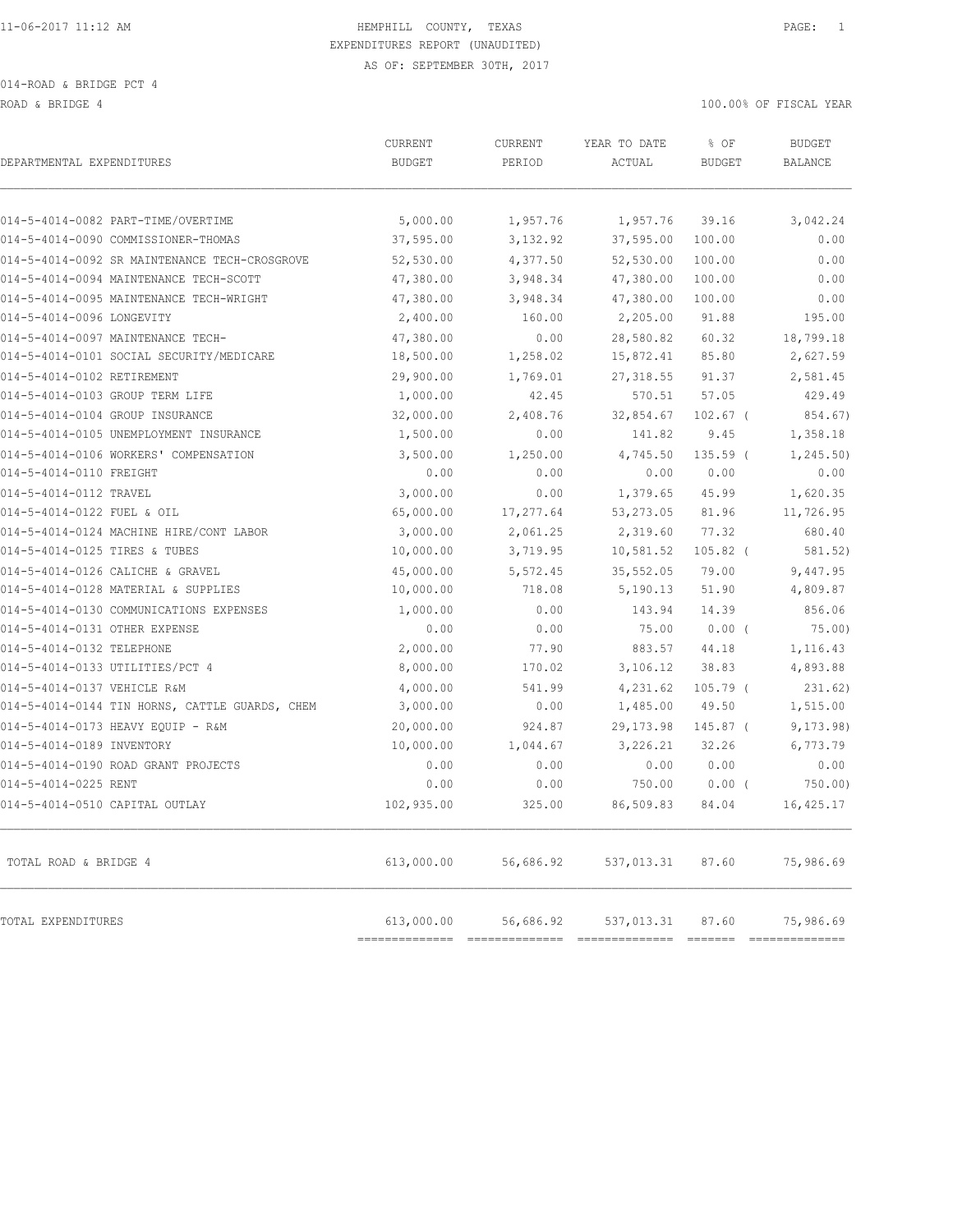CO RECORDS PRESERVATION 100.00% OF FISCAL YEAR

| DEPARTMENTAL EXPENDITURES             | CURRENT<br>BUDGET | CURRENT<br>PERIOD | YEAR TO DATE<br>ACTUAL | % OF<br>BUDGET | <b>BUDGET</b><br>BALANCE |
|---------------------------------------|-------------------|-------------------|------------------------|----------------|--------------------------|
| 022-5-1022-0114 COUNTY RPF-EXPENSE    | 45,000.00         | 0.00              | 0.00                   | 0.00           | 45,000.00                |
| 022-5-1022-0115 CO RECORDS MANAGEMENT | 45,000.00         | 459.75            | 55,370.67              | $123.05$ (     | 10, 370.67               |
| TOTAL CO RECORDS PRESERVATION         | 90,000.00         | 459.75            | 55,370.67              | 61.52          | 34,629.33                |
| TOTAL EXPENDITURES                    | 90,000.00         | 459.75            | 55,370.67              | 61.52          | 34,629.33                |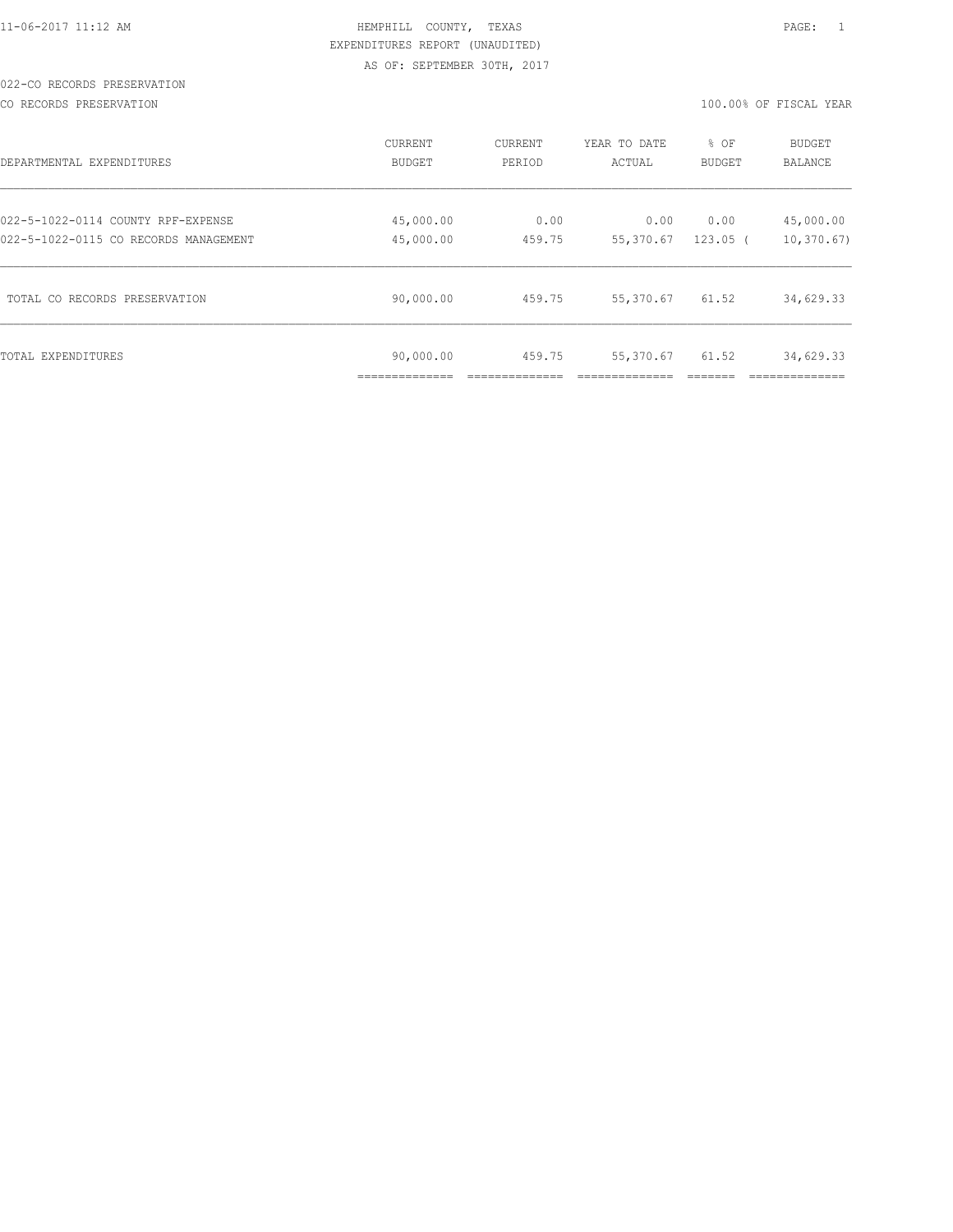#### CLERK REC PRESERVATION 100.00% OF FISCAL YEAR

| DEPARTMENTAL EXPENDITURES                     | CURRENT                                   | CURRENT | YEAR TO DATE | % OF   | <b>BUDGET</b>             |
|-----------------------------------------------|-------------------------------------------|---------|--------------|--------|---------------------------|
|                                               | BUDGET                                    | PERIOD  | ACTUAL       | BUDGET | BALANCE                   |
| 023-5-1023-0114 CLK'S RECORD PRESERVATION EXP | 800.00                                    | 0.00    | 0.00         | 0.00   | 800.00                    |
| 023-5-1023-0510 RPF-CAPITAL OUTLAY            | 0.00                                      | 0.00    | 0.00         | 0.00   | 0.00                      |
| TOTAL CLERK                                   | 800.00                                    | 0.00    | 0.00         | 0.00   | 800.00                    |
| TOTAL EXPENDITURES                            | 800.00<br>_____________<br>______________ | 0.00    | 0.00         | 0.00   | 800.00<br>--------------- |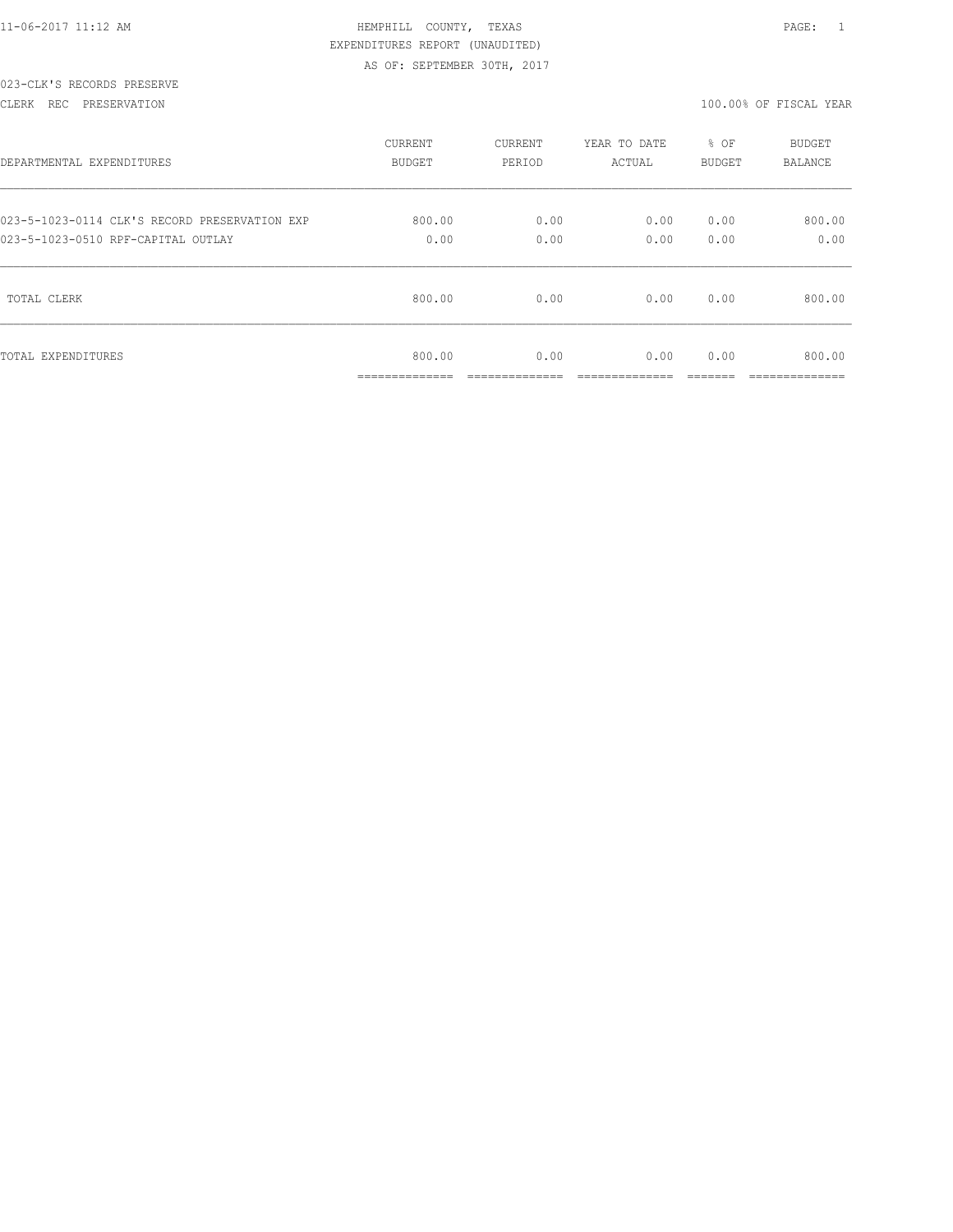#### JUSTICE COURT TECH 100.00% OF FISCAL YEAR

| DEPARTMENTAL EXPENDITURES     | CURRENT<br><b>BUDGET</b> | CURRENT<br>PERIOD | YEAR TO DATE<br>ACTUAL | % OF<br>BUDGET | BUDGET<br><b>BALANCE</b> |
|-------------------------------|--------------------------|-------------------|------------------------|----------------|--------------------------|
| 024-5-2024-0114 TECH EXPENSES | 10,500.00                | 0.00              | 7,528.20               | 71.70          | 2,971.80                 |
| TOTAL JUSTICE COURT TECH      | 10,500.00                | 0.00              | 7,528.20               | 71.70          | 2,971.80                 |
| TOTAL EXPENDITURES            | 10,500.00                | 0.00              | 7,528.20               | 71.70          | 2,971.80                 |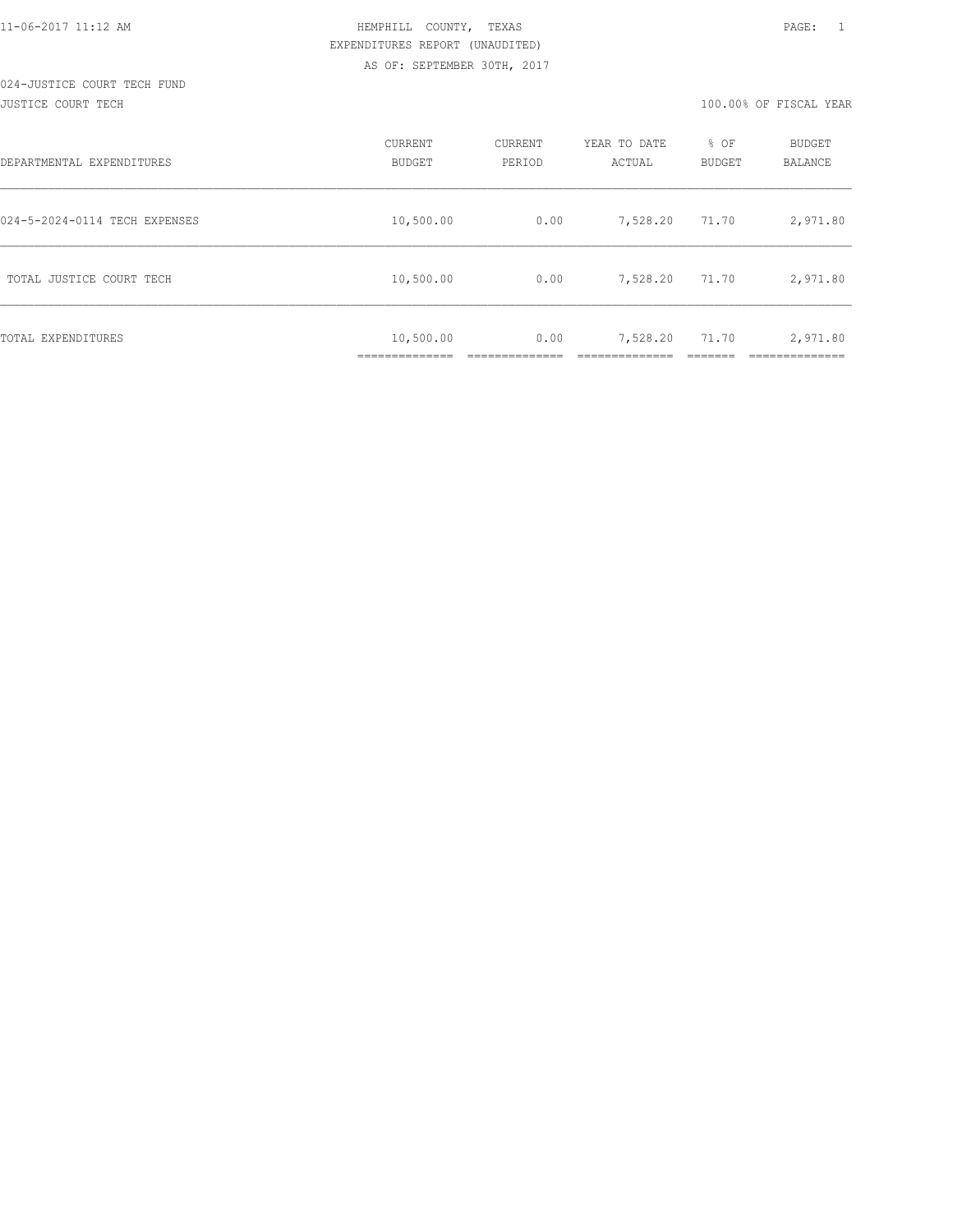# 029-PRETRIAL INTERVENTION FUN

PRETRIAL INTERVENTION 100.00% OF FISCAL YEAR

| DEPARTMENTAL EXPENDITURES   | CURRENT<br>BUDGET           | CURRENT<br>PERIOD | YEAR TO DATE<br>ACTUAL | % OF<br>BUDGET | <b>BUDGET</b><br>BALANCE |
|-----------------------------|-----------------------------|-------------------|------------------------|----------------|--------------------------|
| 029-5-2029-0112 EDUCATION   | 300.00                      | 0.00              | 0.00                   | 0.00           | 300.00                   |
| 029-5-2029-0128 SUPPLIES    | 300.00                      | 0.00              | 0.00                   | 0.00           | 300.00                   |
| 029-5-2029-0168 LAW BOOKS   | 400.00                      | 0.00              | 0.00                   | 0.00           | 400.00                   |
| TOTAL PRETRIAL INTERVENTION | 1,000.00                    | 0.00              | 0.00                   | 0.00           | 1,000.00                 |
| TOTAL EXPENDITURES          | 1,000.00<br>--------------- | 0.00              | 0.00                   | 0.00           | 1,000.00                 |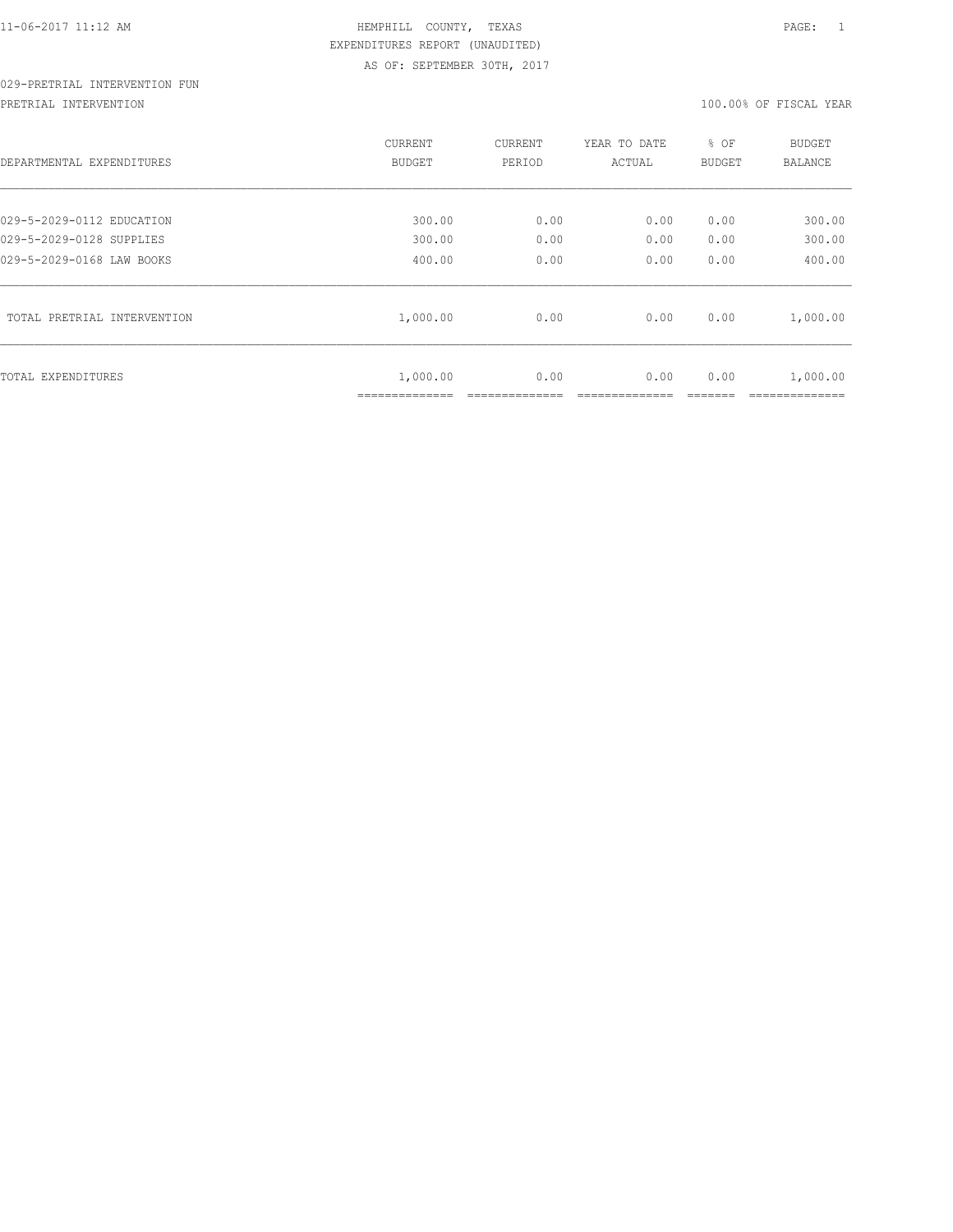# 032-CHK COLLECTION/CO ATTY

CHECK COLLECTION 100.00% OF FISCAL YEAR

| DEPARTMENTAL EXPENDITURES          | CURRENT<br><b>BUDGET</b> | CURRENT<br>PERIOD | YEAR TO DATE<br>ACTUAL | % OF<br><b>BUDGET</b> | <b>BUDGET</b><br><b>BALANCE</b> |
|------------------------------------|--------------------------|-------------------|------------------------|-----------------------|---------------------------------|
| 032-5-2032-0109 OTHER MISC. EXP    | 5,150.00                 | 0.00              | 1,388.04               | 26.95                 | 3,761.96                        |
| 032-5-2032-0128 SUPPLIES           | 0.00                     | 0.00              | 58.90                  | 0.00(                 | 58.90)                          |
| 032-5-2032-0168 LAW LIBRARY- BOOKS | 0.00                     | 0.00              | 0.00                   | 0.00                  | 0.00                            |
| 032-5-2032-0510 CAPITAL OUTLAY     | 12,000.00                | 0.00              | 0.00                   | 0.00                  | 12,000.00                       |
| TOTAL CHECK COLLECTION             | 17,150.00                | 0.00              | 1,446.94               | 8.44                  | 15,703.06                       |
| TOTAL EXPENDITURES                 | 17,150.00                | 0.00              | 1,446.94               | 8.44                  | 15,703.06                       |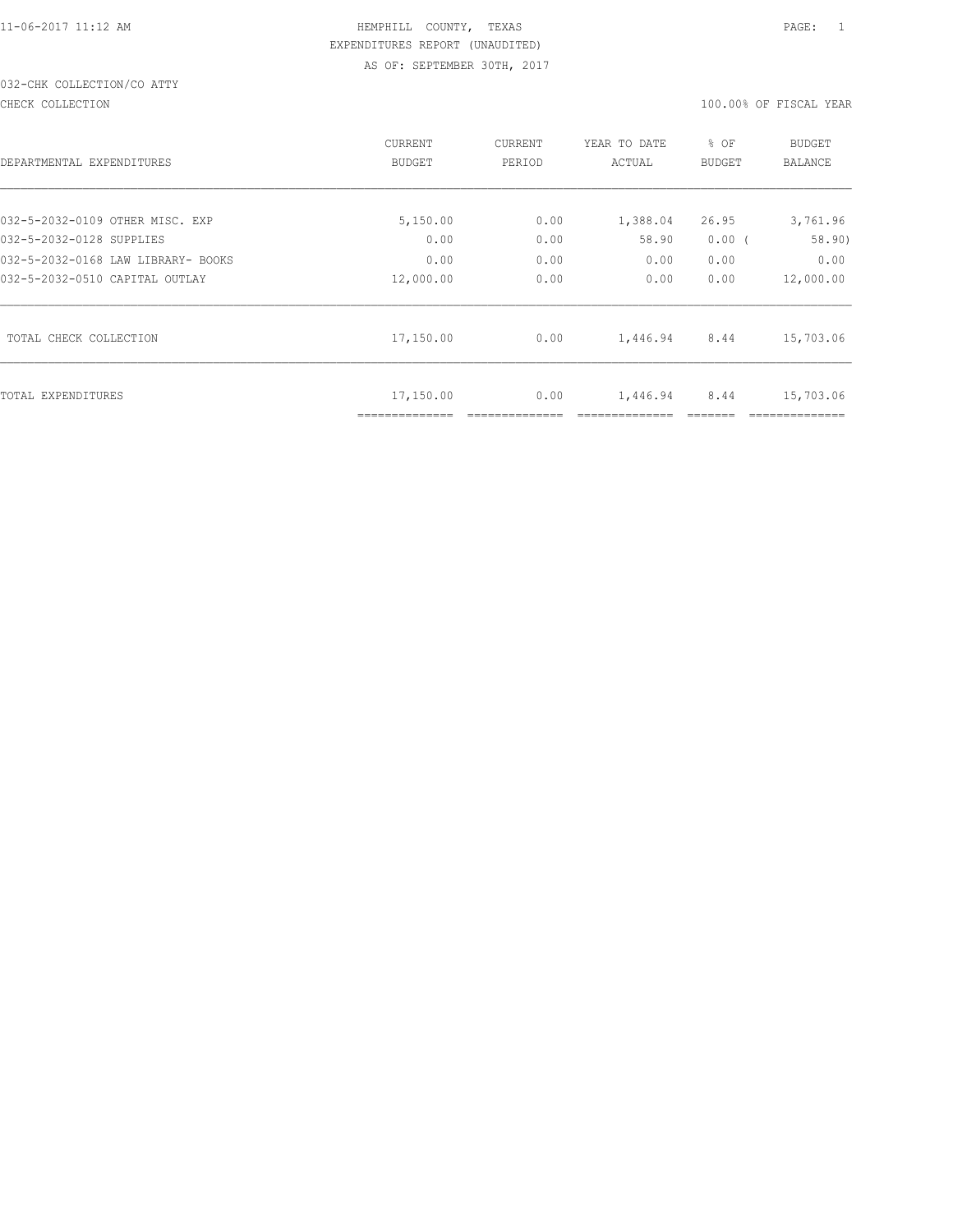#### ANNUAL LEOSE/LAW 100.00% OF FISCAL YEAR

| DEPARTMENTAL EXPENDITURES            | CURRENT<br><b>BUDGET</b> | CURRENT<br>PERIOD | YEAR TO DATE<br>ACTUAL | % OF<br>BUDGET | BUDGET<br><b>BALANCE</b> |
|--------------------------------------|--------------------------|-------------------|------------------------|----------------|--------------------------|
| 036-5-3036-0112 CONTINUING EDUCATION | 8,000.00                 | 0.00              | 0.00                   | 0.00           | 8,000.00                 |
| TOTAL ANNUAL LEOSE/LAW               | 8,000.00                 | 0.00              | 0.00                   | 0.00           | 8,000.00                 |
| TOTAL EXPENDITURES                   | 8,000.00                 | 0.00              | 0.00                   | 0.00           | 8,000.00                 |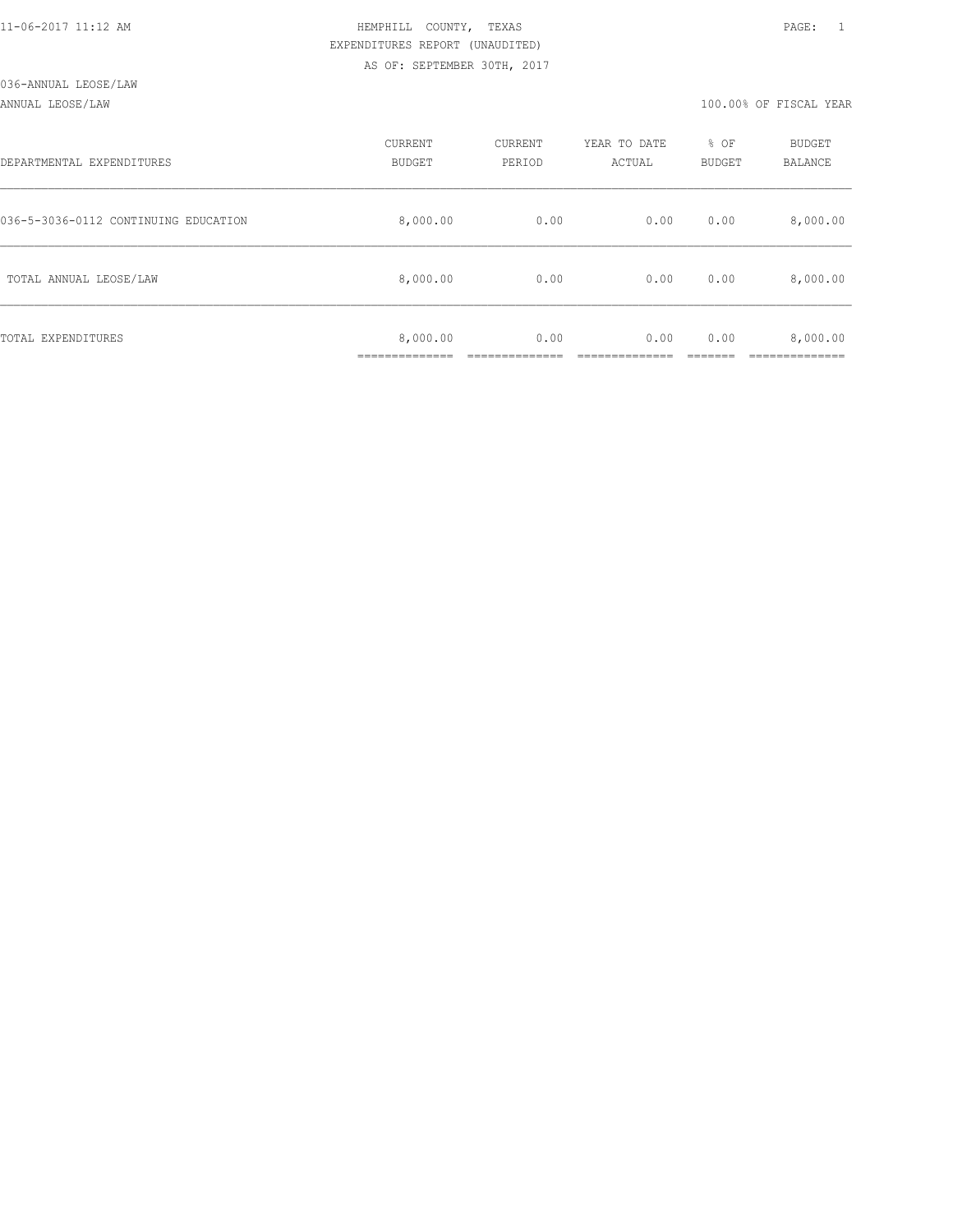046-SCAAP

SCAAP 100.00% OF FISCAL YEAR

| DEPARTMENTAL EXPENDITURES              | CURRENT<br>BUDGET | CURRENT<br>PERIOD | YEAR TO DATE<br>ACTUAL | % OF<br><b>BUDGET</b> | <b>BUDGET</b><br>BALANCE |
|----------------------------------------|-------------------|-------------------|------------------------|-----------------------|--------------------------|
| 046-5-3046-0124 CONTRACT LABOR/JBI     | 16,000.00         | 0.00              | 1,617.88               | 10.11                 | 14,382.12                |
| 046-5-3046-0183 REPAIRS & IMPROVEMENTS | 35,000.00         | 0.00              | 0.00                   | 0.00                  | 35,000.00                |
| 046-5-3046-0185 OTHER APPROVED EXP     | 20,000.00         | 0.00              | 0.00                   | 0.00                  | 20,000.00                |
| TOTAL SCAAP                            | 71,000.00         | 0.00              | 1,617.88               | 2.28                  | 69,382.12                |
| TOTAL EXPENDITURES                     | 71,000.00         | 0.00              | 1,617.88               | 2.28                  | 69,382.12                |